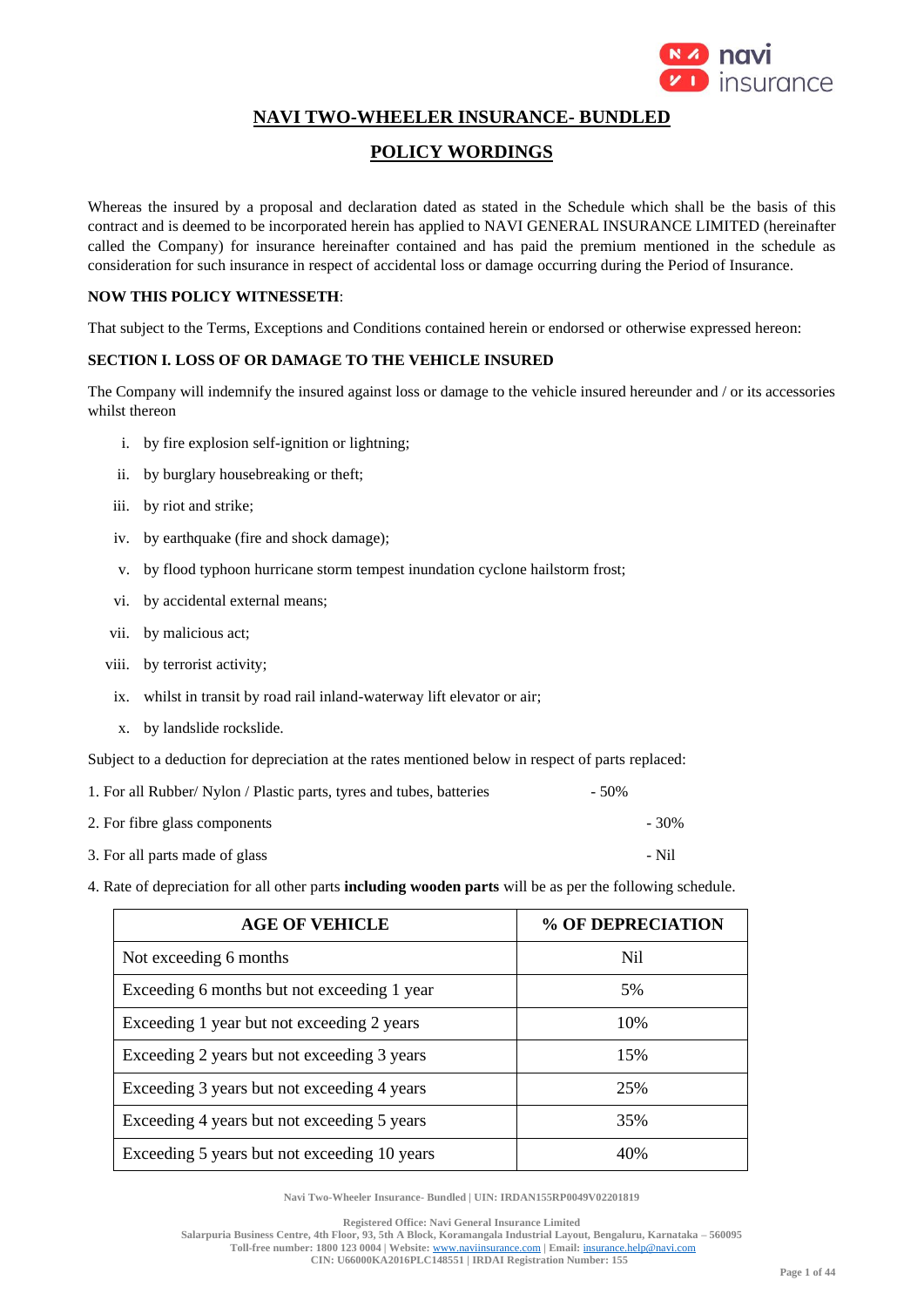

| Exceeding 10 years | 50% |
|--------------------|-----|

Rate of Depreciation for Painting: In the case of painting, the depreciation rate of 50% shall be applied only on the material cost of total painting charges. In case of a consolidated bill for painting charges, the material component shall be considered as 25% of total painting charges for the purpose of applying the depreciation.

The Company shall not be liable to make any payment in respect of:

- (a) consequential loss, depreciation, wear and tear, mechanical or electrical breakdown, failures or breakages;
- (b) damage to Tyres and Tubes unless the vehicle insured is damaged at the same time in which case the liability of the Company shall be limited to 50% of the cost of replacement.
- (c) Loss of or damage to accessories by burglary housebreaking or theft unless the vehicle is stolen at the same time; and
- (d) any accidental loss or damage suffered whilst the Insured or any person driving the vehicle with the knowledge and consent of the Insured is under the influence of intoxicating liquor or drugs.

In the event of the vehicle being disabled by reason of loss or damage covered under this Policy the Company will bear the reasonable cost of protection and removal to the nearest repairer and of redelivery to the insured but not exceeding in all Rs. 300/- in respect of any one accident.

The insured may authorise the repair of the vehicle necessitated by damage for which the Company may be liable under this Policy provided that:

- a) the estimated cost of such repair including replacements, if any, does not exceed Rs.150/-;
- b) the Company is furnished forthwith with a detailed estimate of the cost of repairs; and
- c) the insured shall give the Company every assistance to see that such repair is necessary and the charges are reasonable.

## **SUM INSURED – INSURED'S DECLARED VALUE (IDV)**

The **Insured's Declared Value (IDV)** of the vehicle will be deemed to be the 'SUM INSURED' for the purpose of this policy which is fixed at the commencement of each policy period for the insured vehicle.

The IDV of the vehicle (and side car accessories, if any, fitted to the vehicle) is to be fixed on the basis of the manufacturer's listed selling price of the brand and model as the insured vehicle at the commencement of insurance/renewal and adjusted for depreciation (as per schedule below).

The schedule of age-wise depreciation as shown below is applicable for the purpose of Total Loss/Constructive Total Loss (**TL/CTL**) claims only.

## **THE SCHEDULE OF DEPRECIATION FOR FIXING IDV OF THE VEHICLE**

| <b>AGE OF THE VEHICLE</b>                   | % OF DEPRECIATION FOR FIXING IDV |
|---------------------------------------------|----------------------------------|
| Not exceeding 6 months                      | 5%                               |
| Exceeding 6 months but not exceeding 1 year | 15%                              |
| Exceeding 1 year but not exceeding 2 years  | 20%                              |
| Exceeding 2 years but not exceeding 3 years | 30%                              |
| Exceeding 3 years but not exceeding 4 years | 40%                              |
| Exceeding 4 years but not exceeding 5 years | 50%                              |

IDV of vehicles beyond 5 years of age and of obsolete models of the vehicles (i.e. models which the manufacturers have discontinued to manufacture) is to be determined on the basis of an understanding between the insurer and the insured.

**Navi Two-Wheeler Insurance- Bundled | UIN: IRDAN155RP0049V02201819**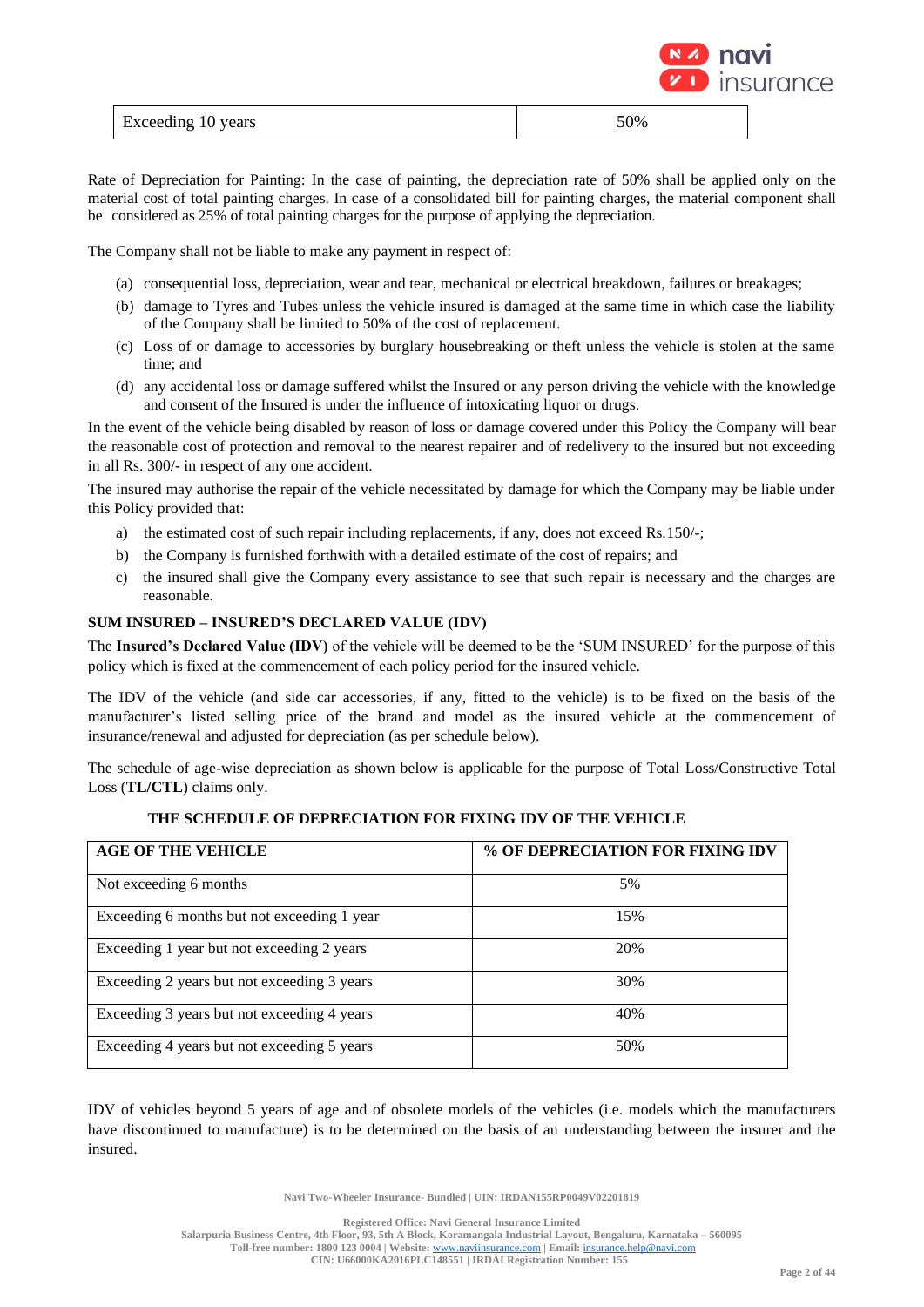

IDV shall be treated as the 'Market Value' throughout the policy period without any further depreciation for the purpose of Total Loss (**TL**) / Constructive Total Loss (**CTL**) claims.

The insured vehicle shall be treated as a CTL if the aggregate cost of retrieval and / or repair of the vehicle, subject to terms and conditions of the policy, exceeds 75% of the IDV of the vehicle.

## **Section II: LIABILITY TO THIRD PARTIES**

- 1. Subject to the Limit of liability as laid down in the schedule hereto, the Company will indemnify the insured in the event of accident caused by or arising out of the use of the Insured Vehicle against all sums which the insured shall become legally liable to pay in respect of
	- i. death of or bodily injury to any person including occupants carried in the insured vehicle (provided such occupants are not carried for hire or reward) but except so far as it is necessary to meet the requirements of the Motor Vehicles Act, the Company shall not be liable where such death or injury arises out of and in the course of the employment of such person by the insured.
	- ii. damage to property other than property belonging to the insured or held in trust or in the custody or control of the insured.

PROVIDED ALWAYS that the Company shall not be liable in respect of death injury or damage caused or arising beyond the limits of any carriageway or thoroughfare in connection with the bringing of the load to the vehicle for loading thereon or the taking away of the load from the vehicle after unloading there from.

- 2. The Company will also pay all costs and expenses incurred with its written consent.
- 3. In terms of and subject to the limitations of the indemnity granted by this section to the insured, the Company will indemnify any driver who is driving the Vehicle on the insured's order or with insured's permission provided that such driver shall as though he/she was the insured observe fulfill and be subject to the terms exceptions and conditions of this policy in so far as they apply.
- 4. In the event of the death of any person entitled to indemnity under this policy the Company will in respect of the liability incurred by such person indemnify his/her personal representative in terms of and subject to the limitations of this Policy provided that such personal representative shall as though such representative was the insured observe fulfill and be subject to the terms exceptions and conditions of this Policy in so far as they apply.
- 5. The Company may at its own option

(A) arrange for representation at any Inquest or Fatal Inquiry in respect of any death which may be the subject of indemnity under this Policy and

(B) undertake the defence of proceedings in any Court of Law in respect of any act or alleged offence causing or relating to any event which may be the subject of indemnity under this Policy.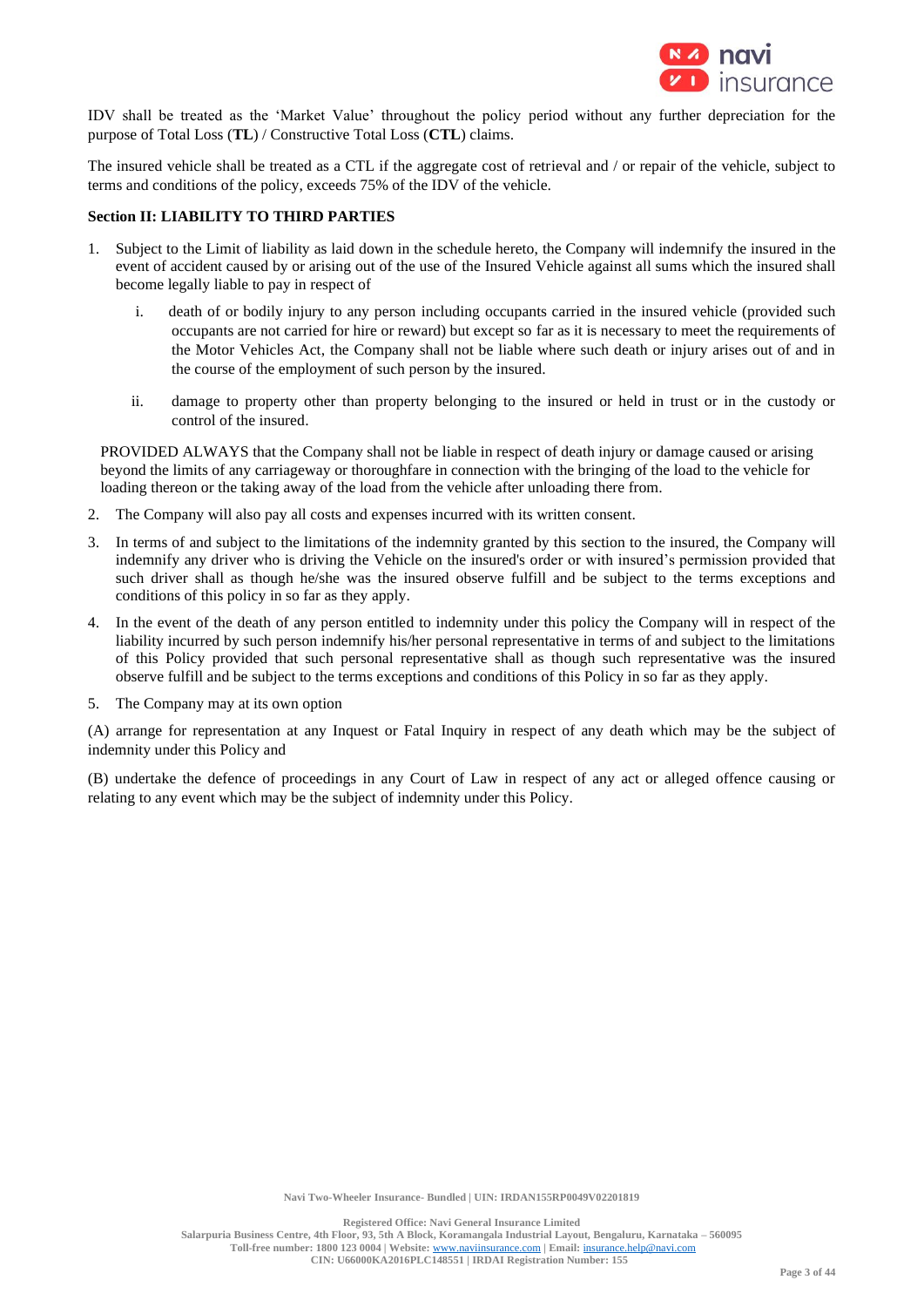

## **AVOIDANCE OF CERTAIN TERMS AND RIGHT OF RECOVERY**

Nothing in this Policy or any endorsement hereon shall affect the right of any person indemnified by this Policy or any other person to recover an amount under or by virtue of the provisions of the Motor Vehicles Act.

But the insured shall repay to the Company all sums paid by the Company which the Company would not have been liable to pay but for the said provisions.

## **APPLICATION OF LIMITS OF INDEMNITY**

In the event of any accident involving indemnity to more than one person any limitation by the terms of this Policy and/or of any Endorsement thereon of the amount of any indemnity shall apply to the aggregate amount of indemnity to all persons indemnified and such indemnity shall apply in priority to the insured.

## **SECTION III PERSONAL ACCIDENT COVER FOR OWNER-DRIVER**

Subject otherwise to the terms exceptions conditions and limitations of this Policy, the Company undertakes to pay compensation as per the following scale for bodily injury/ death sustained by the owner-driver of the vehicle in direct connection with the vehicle insured or whilst mounting into/dismounting from or traveling in the insured vehicle as a co-driver, caused by violent accidental external and visible means which independent of any other cause shall within six calendar months of such injury result in:

| <b>Nature of Injury</b>                                                       | <b>Scale of compensation</b> |
|-------------------------------------------------------------------------------|------------------------------|
| i) Death                                                                      | 100%                         |
| (ii) Loss of two limbs or sight of two eyes or one limb and sight of one eye. | 100%                         |
| (iii) Loss of one limb or sight of one eye                                    | 50%                          |
| (iv) Permanent total disablement from injuries other than named above.        | 100\%                        |

#### **Provided always that**

- A) the compensation shall be payable under only one of the items (i) to (iv) above in respect of the owner-driver arising out of any one occurrence and the total liability of the insurer shall not in the aggregate exceed the sum of Rs.15 lakh during any one period of insurance.
- B) no compensation shall be payable in respect of death or bodily injury directly or indirectly wholly or in part arising or resulting from or traceable to (a) intentional self-injury suicide or attempted suicide physical defect or infirmity or (b) an accident happening whilst such person is under the influence of intoxicating liquor or drugs.
- C) Such compensation shall be payable directly to the insured or to his/her legal representatives whose receipt shall be the full discharge in respect of the injury to the insured.

#### **This cover is subject to**

- (a) the Owner-Driver is the registered owner of the vehicle insured herein;
- (b) the Owner-Driver is the insured named in this policy.
- (c) the Owner-Driver holds an effective driving license, in accordance with the provisions of Rule 3 of the Central Motor Vehicles Rules, 1989, at the time of the accident.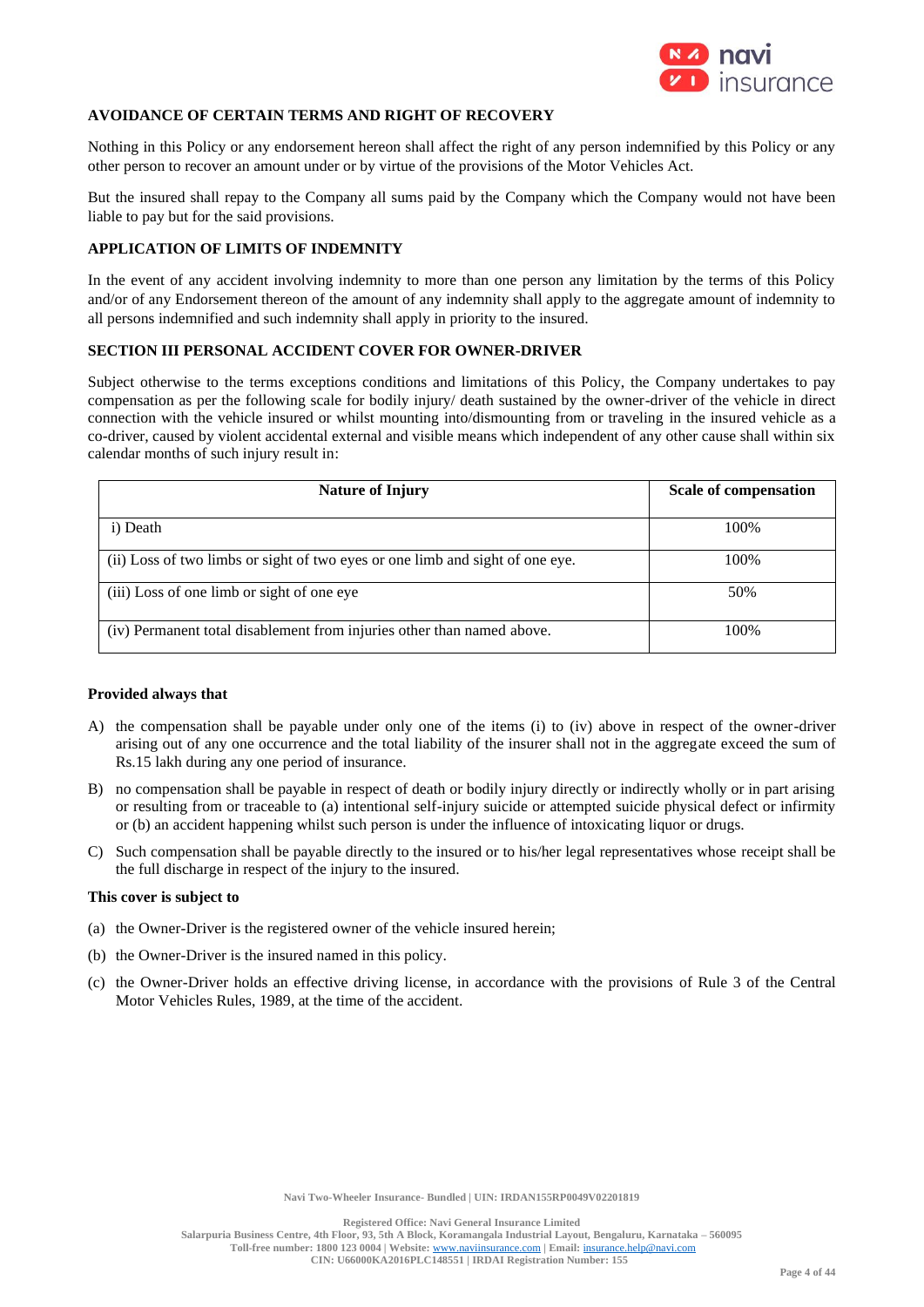

## **GENERAL EXCEPTIONS (Applicable to all Sections of the Policy)**

The Company shall not be liable in respect of

### **A. Exclusion which can be waived on payment of additional premium**

1. Any accidental loss damage and/or liability caused sustained or incurred outside the Geographical Area.

### **B. Exclusions specific to the policy which cannot be waived**

- 2. Any claim arising out of any contractual liability;
- 3. Any accidental loss damage and/or liability caused sustained or incurred whilst the vehicle insured herein is
	- (a) being used otherwise than in accordance with the 'Limitations as to Use' or
	- (b) being driven by or is for the purpose of being driven by him/her in the charge of any person other than a Driver as stated in the Driver's Clause.
- 4. (a) any accidental loss or damage to any property whatsoever or any loss or expense whatsoever resulting or arising there from or any consequential loss.

## **C. Standard Exclusions**

(b) any liability of whatsoever nature directly or indirectly caused by or contributed to by or arising from ionising radiations or contamination by radioactivity from any nuclear fuel or from any nuclear waste from the combustion of nuclear fuel. For the purpose of this exception combustion shall include any self-sustaining process of nuclear fission;

- 5. Any accidental loss damage or liability directly or indirectly caused by or contributed to by or arising from nuclear weapons material;
- 6. Any accidental loss damage and/or liability directly or indirectly or proximately or remotely occasioned by or contributed to by or traceable to or arising out of or in connection with war, invasion, the act of foreign enemies, hostilities or warlike operations (whether before or after declaration of war) civil war, mutiny rebellion, military or usurped power or by any direct or indirect consequence of any of the said occurrences and in the event of any claim hereunder the insured shall prove that the accidental loss damage and/or liability arose independently of and was in no way connected with or occasioned by or contributed to by or traceable to any of the said occurrences or any consequences thereof and in default of such proof, the Company shall not be liable to make any payment in respect of such a claim.

## **DEDUCTIBLE**

The Company shall not be liable for each and every claim under Section -1 (loss of or damage to the vehicle insured) of this Policy in respect of the deductible stated in the schedule.

### **CONDITIONS:**

This Policy and the Schedule shall be read together and any word or expression to which a specific meaning has been attached in any part of this policy or of the Schedule shall bear the same meaning wherever it may appear.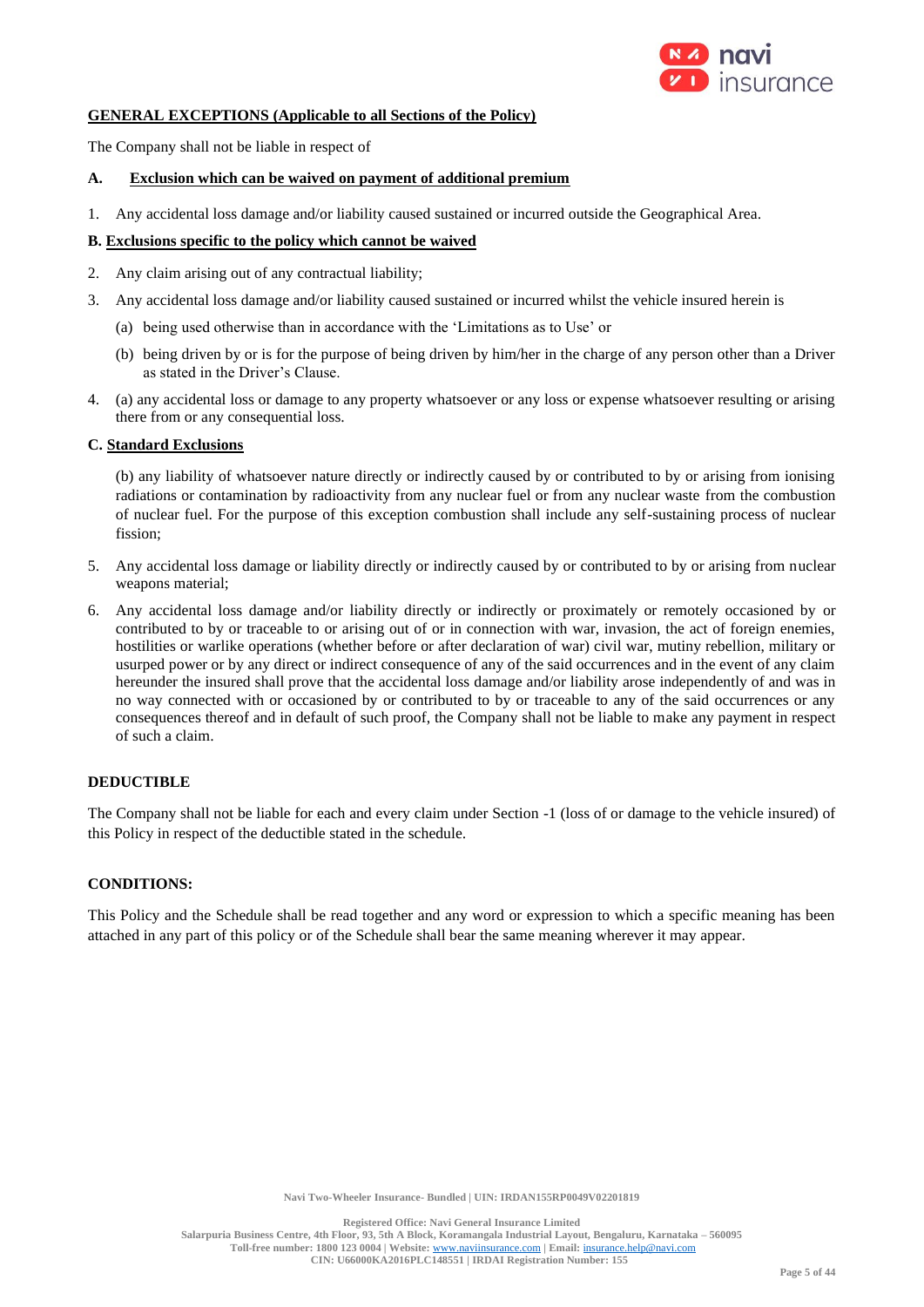

## **A. Conditions when a claim arises:**

- 1. Notice shall be given in writing to the Company immediately upon the occurrence of any accidental or loss or damage in the event of any claim and thereafter the insured shall give all such information and assistance as the Company shall require. Every letter claims writ summons and/or process or copy thereof shall be forwarded to the Company immediately on receipt by the insured. Notice shall also be given in writing to the Company immediately the insured shall have knowledge of any impending prosecution inquest or fatal inquiry in respect of any occurrence which may give rise to a claim under this Policy. In case of theft or other criminal act which may be the subject of a claim under this Policy the insured shall give immediate notice to the police and co-operate with the Company in securing the conviction of the offender.
- 2. No admission offer promise payment or indemnity shall be made or given by or on behalf of the insured without the written consent of the Company which shall be entitled if it so desires to take over and conduct in the name of the insured the defence or settlement of any claim or to prosecute in the name of the insured for its own benefit any claim for indemnity or damage or otherwise and shall have full discretion in the conduct of any proceedings or in the settlement of any claim and the insured shall give all such information and assistance as the Company may require.
- 3. The Company may at its own option repair reinstate or replace the vehicle or part thereof and/or its accessories or may pay in cash the amount of the loss or damage and the liability of the Company shall not exceed:
	- (a) for total loss / constructive total loss of the vehicle the Insured's Declared Value (IDV) of the vehicle (including accessories thereon) as specified in the Schedule less the value of the wreck.
	- (b) for partial losses, i.e. losses other than Total Loss/Constructive Total Loss of the vehicle actual and reasonable costs of repair and/or replacement of parts lost/damaged subject to depreciation as per limits specified.
- 4. If at the time of occurrence of an event that gives rise to any claim under this policy there is in existence any other insurance covering the same liability, the Company shall not be liable to pay or contribute more than its ratable proportion of any compensation, cost or expense.
- 5. If any dispute or difference shall arise as to the quantum to be paid under this policy (liability being otherwise admitted), such difference shall independent of all other questions be referred to the decision of a sole arbitrator to be appointed in writing by the parties to the dispute or if they cannot agree upon a single arbitrator within 30 days of any party invoking Arbitration, the same shall be referred to a panel of three arbitrators comprising two arbitrators one to be appointed by each of the parties to the dispute / difference, and a third arbitrator to be appointed by such two arbitrators who shall act as the presiding arbitrator and Arbitration shall be conducted under and in accordance with the provisions of the Arbitration and Conciliation Act, 1996.

It is clearly agreed and understood that no difference or dispute shall be referable to Arbitration as hereinbefore provided, if the Company has disputed or not accepted liability under or in respect of this policy.

It is hereby expressly stipulated and declared that it shall be condition precedent to any right of action or suit upon this policy that the award by such arbitrator/ arbitrators of the amount of the loss or damage shall be first obtained.

It is also hereby further expressly agreed and declared that if the Company shall disclaim liability to the insured for any claim hereunder and such claim shall not, within twelve calendar months from the date of such disclaimer have been made the subject matter of a suit in a court of law, then the claim shall for all purposes be deemed to have been abandoned and shall not thereafter be recoverable hereunder.

#### **B. Conditions applicable during the contract:**

- 6. The insured shall take all reasonable steps to safeguard the vehicle from loss or damage and to maintain it in efficient condition and the Company shall have at all times free and full access to examine the vehicle or any part thereof or any driver or employee of the insured. In the event of any accident or breakdown, the vehicle shall not be left unattended without proper precautions being taken to prevent further damage or loss and if the vehicle be driven before the necessary repairs are effected any extension of the damage or any further damage to the vehicle shall be entirely at the insured's own risk.
- 7. The Company may cancel the policy by sending fifteen days' notice by recorded delivery to the insured at insured's last known address on the grounds of misrepresentation, fraud, non-disclosure of material facts or non-cooperation. In the event of cancellation of this Policy on grounds of misrepresentation, fraud, non-disclosure of material facts,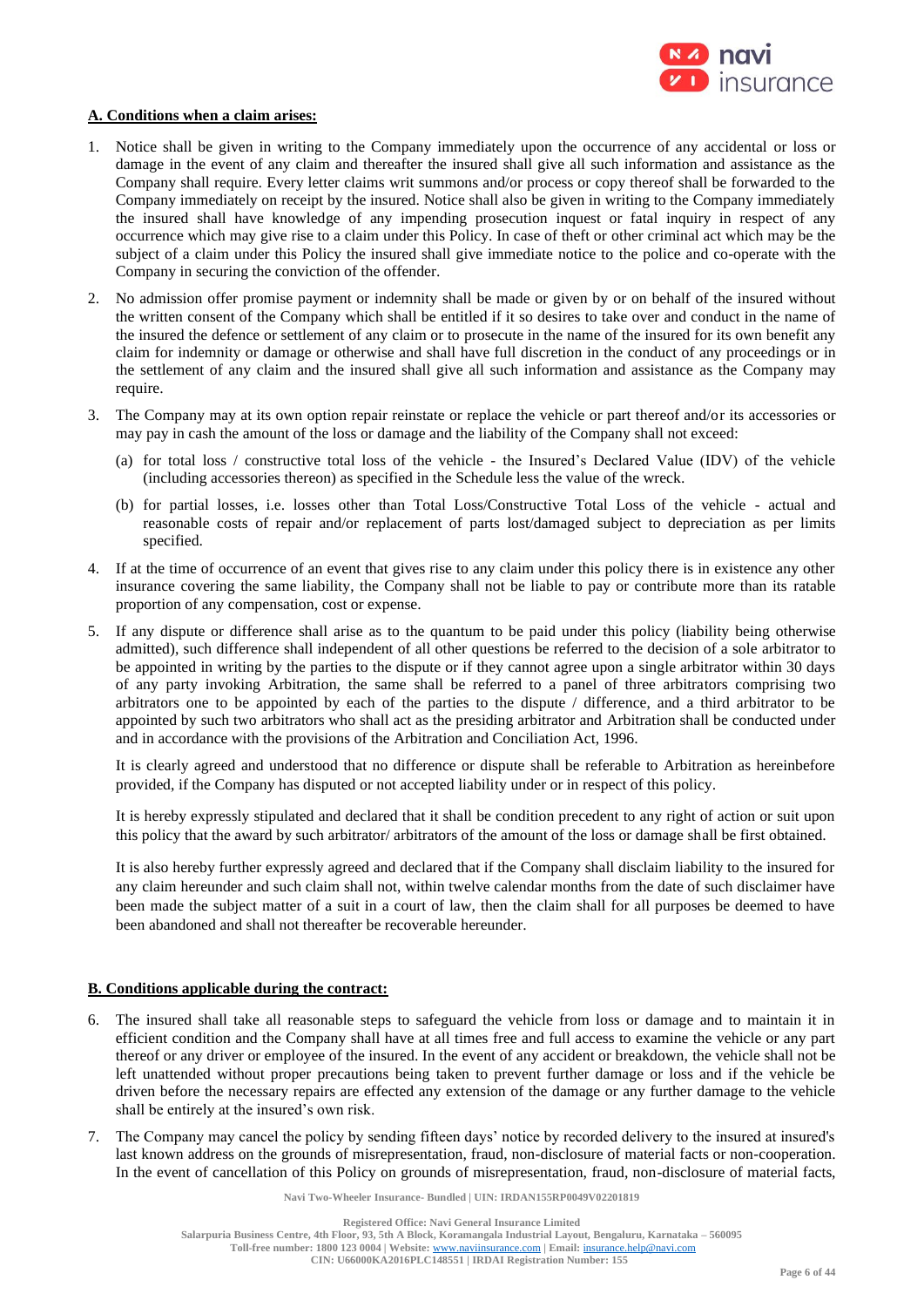

the policy shall stand cancelled ab-initio and there will be no refund of premium. In the event the policy is cancelled on the grounds of non-cooperation of the insured or insured has initiated cancellation of the policy subject to proof of insurance elsewhere at least for liability only cover and surrender of original certificate of insurance, then the premium shall be computed and retained in accordance with company's short period rate for the period the Policy has been in force in the **running policy year and** on a pro rata basis for the **remaining full policy year(s)** provided no claim has occurred up to the date of cancellation.

In the event a claim has occurred in which case there shall be no refund of premium. Return of the premium by the Company will be subject to retention of the minimum premium of Rs. 100/- (or Rs. 25/- in respect of vehicles specifically designed/modified for use by blind/handicapped/ mentally challenged persons).

Where the ownership of the vehicle is transferred, the Policy cannot be cancelled unless evidence that the vehicle is insured elsewhere is produced.

In case of claim reported under the policy premium will be refunded on pro-rata basis for the **remaining full policy year(s).**

| <b>PERIOD</b>                                 | % OF ANNUAL PREMIUM RATE |
|-----------------------------------------------|--------------------------|
| Not exceeding 1 month                         | 20%                      |
| Exceeding 1 month but not exceeding 2 months  | 30%                      |
| Exceeding 2 months but not exceeding 3 months | 40%                      |
| Exceeding 3 months but not exceeding 4 months | 50%                      |
| Exceeding 4 months but not exceeding 5 months | 60%                      |
| Exceeding 5 months but not exceeding 6 months | 70%                      |
| Exceeding 6 months but not exceeding 7 months | 80%                      |
| Exceeding 7 months but not exceeding 8 months | 90%                      |
| Exceeding 8 months                            | Full annual premium/rate |

## **SHORT PERIOD SCALE (FOR RETENTION OF PREMIUM)**

8. In the event of the death of the sole insured, this policy will not immediately lapse but will remain valid for a period of three months from the date of the death of insured or until the expiry of this policy (whichever is earlier). During the said period, legal heir(s) of the insured to whom the custody and use of the Motor Vehicle passes may apply to have this Policy transferred to the name(s) of the heir(s) or obtain a new insurance policy for the Motor Vehicle.

Where such legal heir(s) desire(s) to apply for transfer of this policy or obtain a new policy for the vehicle such heir(s) should make an application to the Company accordingly within the aforesaid period. All such applications should be accompanied by: -

- a) Death Certificate in respect of the insured
- b) Proof of title to the vehicle
- c) Original Policy.

## **C. Conditions precedent to the Contract:**

9. The due observance and fulfillment of the terms, conditions and endorsement of this Policy in so far as they relate to anything to be done or complied with by the insured and the truth of the statements and answers in the said proposal shall be conditions precedent to any liability of the Company to make any payment under this Policy.

#### **ENDORSEMENTS:**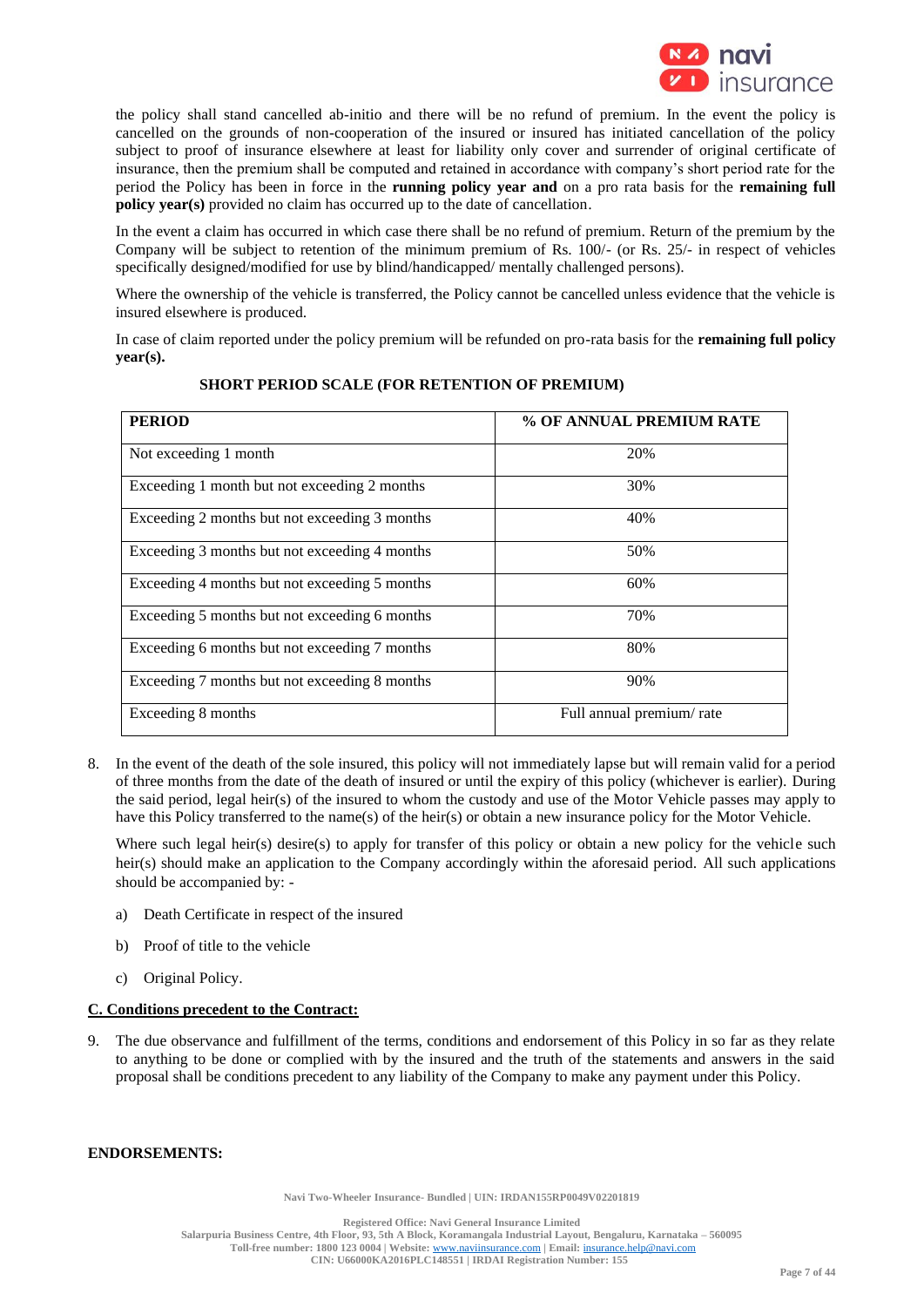

(Attached to and forming part of Policy)

## **IMT.1. Extension of Geographical Area**

In consideration of the payment of an additional premium of Rs....it is hereby understood and agreed that notwithstanding anything contained in this Policy to the contrary the Geographical Area in this Policy shall from the. ./.  $\ldots$  to the  $\ldots$  ... . (both days inclusive) be deemed to include

It is further specifically understood and agreed that such geographical extension excludes cover for damage to the vehicle insured / injury to its occupants / third party liability in respect of the vehicle insured during sea voyage / air passage for the purpose of ferrying the vehicle insured to the extended geographical area.

Subject otherwise to the terms exceptions conditions and limitations of this Policy.

## **IMT.3. Transfer of Interest**

It is hereby understood and agreed that as from …/…/……. the interest in the Policy is transferred to and vested in ……….... of………………. carrying on or engaged in the business or profession of ……………. who shall be deemed to be the Insured and whose proposal and declaration dated. /…/…. shall be deemed to be incorporated in and to be the basis of this contract.

Provided always that for the purpose of the No Claim Bonus, no period during which the interest in this Policy has been vested in any previous insured shall accrue to the benefit of ....

Subject otherwise to the terms exceptions conditions and limitations of this Policy.

### **IMT. 4. Change of vehicle**

It is hereby understood and agreed that as from …/…. / …... the vehicle bearing Registration Number …………. is deemed to be deleted from the Schedule of the Policy and the vehicle with details specified hereunder is deemed to be included therein-

| Regd. No. | Engine/<br>  Chassis No. | <b>Make</b> | of<br>Type<br><b>Body</b> | <b>C.C.</b> | Year<br>of<br><b>Manufacture</b> | <b>Seating Capacity</b><br>including<br><b>Driver</b> | <b>IDV</b> |
|-----------|--------------------------|-------------|---------------------------|-------------|----------------------------------|-------------------------------------------------------|------------|
|           |                          |             |                           |             |                                  |                                                       |            |

In consequence of this change, an extra / refund premium of Rs….... is charged/ allowed to the insured.

Subject otherwise to the terms exceptions conditions and limitations of this Policy.

## **IMT. 5. Hire purchase Agreement**

It is hereby understood and agreed that ………. (hereinafter referred to as the Owners) are the Owners of the vehicle insured and that the vehicle insured is subject of an Hire Purchase Agreement made between the Owners on the one part and the insured on the other part and it is further understood and agreed that the Owners are interested in any monies which but for this Endorsement would be payable to the insured under this policy in respect of such loss or damage to the vehicle insured as cannot be made good by repair and / or replacement of parts and such monies shall be paid to the Owners as long as they are the Owners of the vehicle insured and their receipt shall be a full and final discharge to the insurer in respect of such loss or damage.

It is further declared and agreed that for the purpose of the Personal Accident Cover for the owner-driver granted under this policy, the insured named in the policy will continue to be deemed as the owner-driver subject to compliance of provisions of the policy relating to this cover.

Save as by this Endorsement expressly agreed nothing herein shall modify or affect the rights and liabilities of the insured or the insurer respectively under or about this Policy.

Subject otherwise to the terms exceptions conditions and limitations of this policy.

## **IMT.6. Lease Agreement**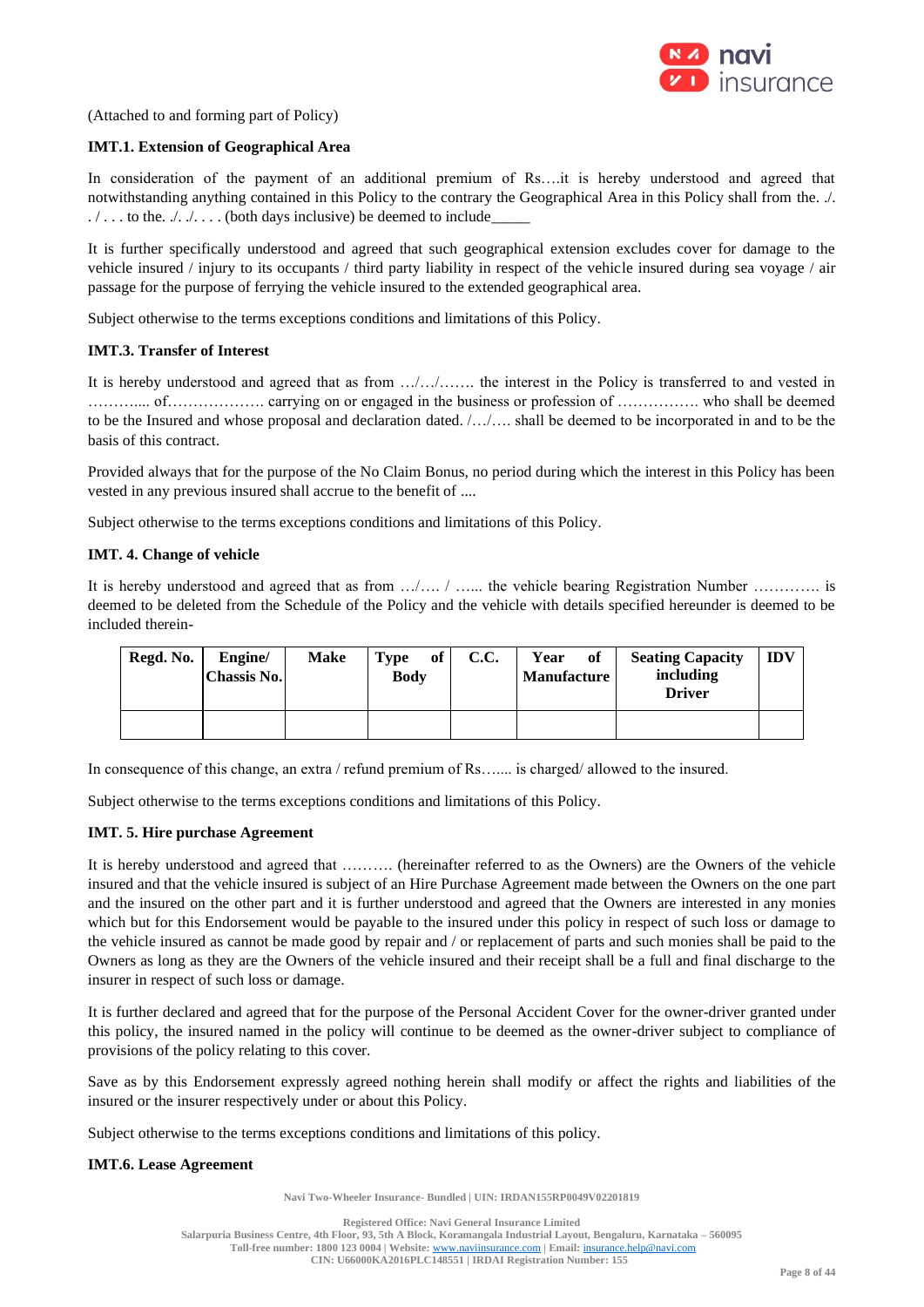

It is hereby understood and agreed that ……………… (hereinafter referred to as the Lessors) are the Owners of the vehicle insured and that the vehicle insured is the subject of a Lease Agreement made between the Lessor on the one part and the insured on the other part and it is further understood and agreed that the Lessors are interested in any monies which but for this Endorsement would be payable to the insured under this policy in respect of such loss or damage to the vehicle insured as cannot be made good by repair and / or replacement of parts and such monies shall be paid to the Lessors as long as they are the Owners of the vehicle insured and their receipt shall be a full and final discharge to the insurer in respect of such loss or damage. It is also understood and agreed that notwithstanding any provision in the Leasing Agreement to the contrary, this policy is issued to the insured namely …………. as the principal party and not as agent or trustee and nothing herein contained shall be construed as constituting the insured an agent or trustee for the Lessors or as an assignment (whether legal or equitable) by the insured to the Lessors, of his rights benefits and claims under this policy and further nothing herein shall be construed as creating or vesting any right in the Owner/Lessor to sue the insurer in any capacity whatsoever for any alleged breach of its obligations hereunder.

It is further declared and agreed that for the purpose of the Personal Accident Cover for the owner-driver granted under this policy, the insured named in the policy will continue to be deemed as the owner-driver subject to compliance of provisions of the policy relating to this cover.

Save as by this Endorsement expressly agreed nothing herein shall modify or affect the rights and liabilities of the insured or the insurer respectively under or in connection with this Policy.

Subject otherwise to the terms exceptions conditions and limitations of this policy.

## **IMT.7. Vehicles subject to Hypothecation Agreement**

It is hereby declared and agreed that the vehicle insured is pledged to / hypothecated with ………………. (hereinafter referred to as the "Pledgee") and it is further understood and agreed that the Pledgee is interested in any monies which but for this Endorsement would be payable to the insured under this policy in respect of such loss or damage to the vehicle insured as cannot be made good by repair and / or replacement of parts and such monies shall be paid to the Pledgee as long as they are the Pledgee of the vehicle insured and their receipt shall be a full and final discharge to the insurer in respect of such loss or damage.

It is further declared and agreed that for the purpose of the Personal Accident Cover for the owner-driver granted under this policy, the insured named in the policy will continue to be deemed as the owner-driver subject to compliance of provisions of the policy relating to this cover.

Save as by this Endorsement expressly agreed that nothing herein shall modify or affect the rights or liabilities of the Insured or the Insurer respectively under or in connection with this Policy or any term, provision or condition thereof.

Subject otherwise to the terms exceptions conditions and limitations of this policy.

## **IMT. 8. Discount for Membership of Recognised Automobile Associations**

It is hereby understood and agreed that in consideration of insured's membership of ……………… a discount in premium of Rs. ………. is allowed to the insured hereunder from …. /…../…...

It is further understood and agreed that if the insured ceases to be a member of the above-mentioned association during the currency of this Policy the insured shall immediately notify the insurer accordingly and refund to the insurer a proportionate amount of the discount allowed on this account for the unexpired period of the cover.

Subject otherwise to the terms exceptions conditions and limitations of the policy

## **IMT.10. Installation of Anti-Theft Device**

In consideration of certification by ………………… that an Anti-Theft device approved by Automobile Research Association of India (ARAI), Pune has been installed in the vehicle insured herein a premium discount of Rs……… is hereby allowed to the insured.

It is hereby understood and agreed that the insured shall ensure at all times that this Anti-theft device installed in the vehicle insured is maintained in efficient condition till the expiry of this policy.

#### Subject otherwise to the terms, exceptions, conditions and limitations of the policy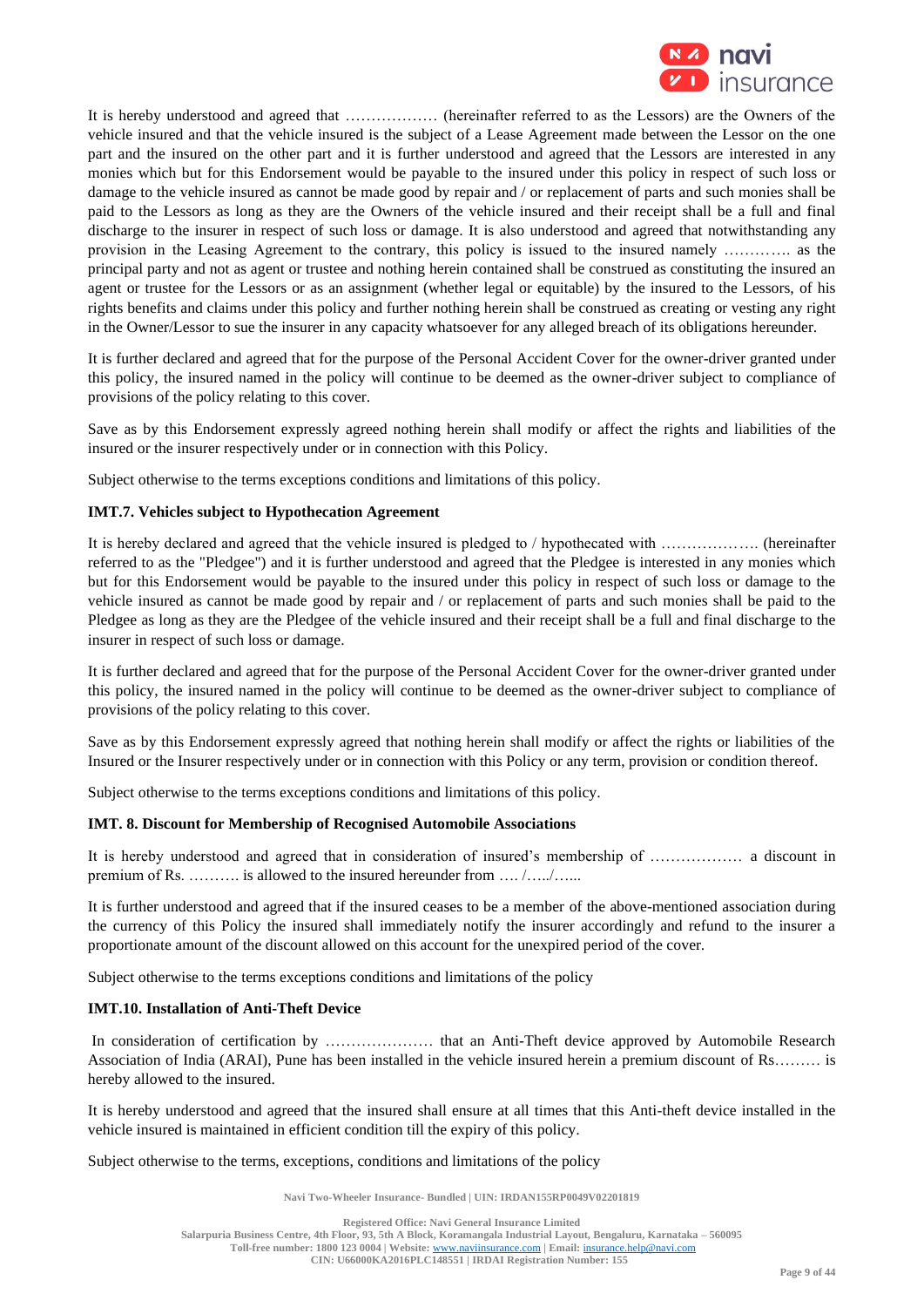

## **IMT. 11.A. Vehicles Laid Up (Lay-up period declared)**

Notwithstanding anything to the contrary contained herein it is hereby understood and agreed that from …/ …/…... to…/ …. /….. the vehicle insured is laid up in garage and not in use and during this period all liability of the insurer under this policy in respect of the vehicle insured is suspended SAVE ONLY IN RESPECT OF LOSS OR DAMAGE TO THE SAID VEHICLE CAUSED BY FIRE EXPLOSION SELF-IGNITION OR LIGHTNING OR BURGLARY, HOUSEBREAKING, THEFT OR RIOT STRIKE MALICIOUS DAMAGE TERRORISM OR STORM TEMPEST FLOOD INUNDATION OR EARTHQUAKE PERILS, in consideration whereof

- a) the insurer will deduct from the next renewal premium the sum of Rs……… and the No Claim Bonus (if any) shall be calculated on the next renewal premium after deduction of such sum.
- b) the period of insurance by this policy is extended to..... /….......... in view of the payment of an additional premium of Rs ……….

Subject otherwise to the terms exceptions conditions and limitations of this policy.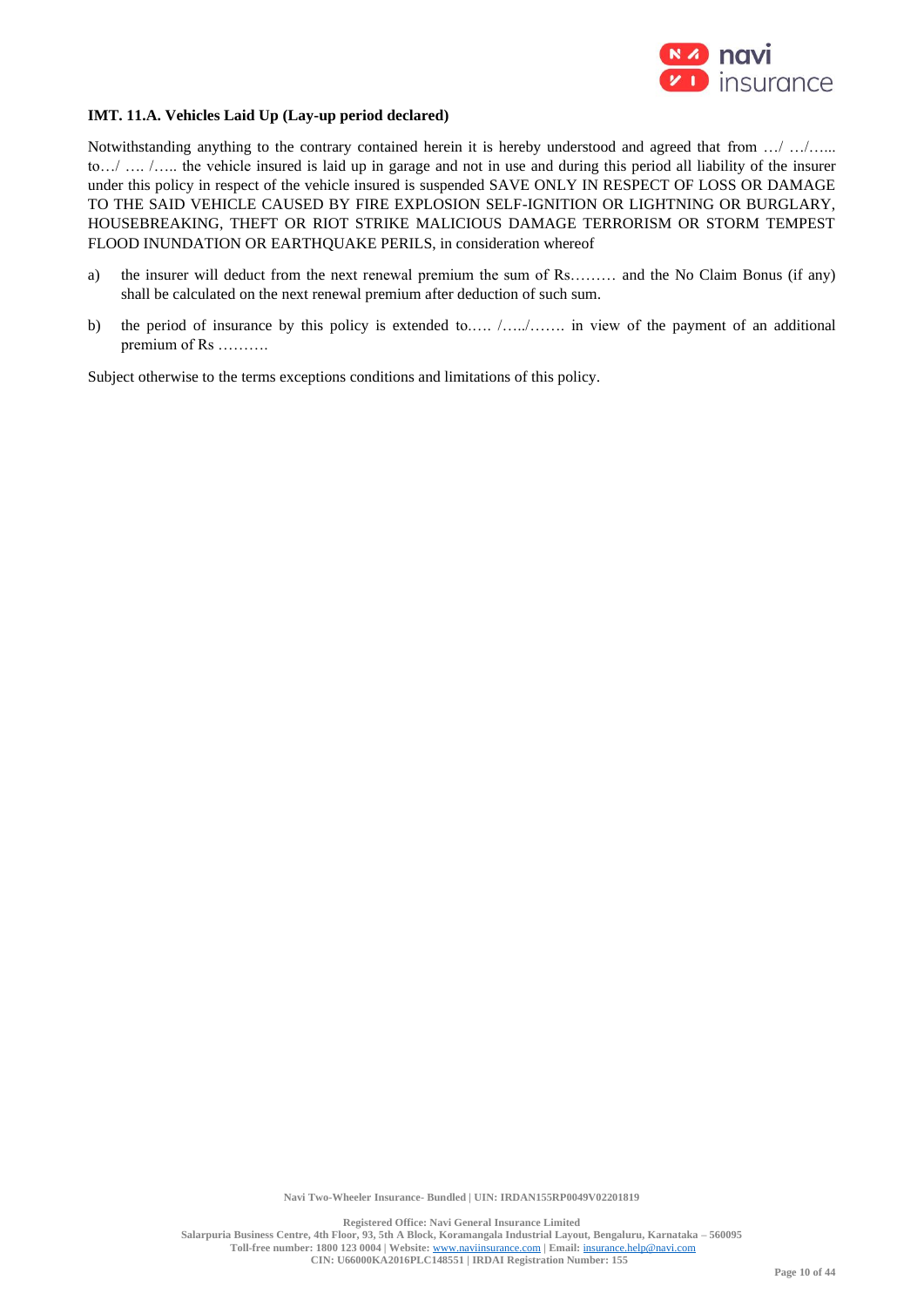

## **IMT. 11. B. Vehicles Laid Up (Lay-up period not declared)**

Notwithstanding anything to the contrary contained herein it is hereby understood and agreed that as from .... / .... /….. the vehicle no. ………… insured hereunder is laid up in garage and not in use and liability of the insurer under this policy in respect of the said vehicle is suspended SAVE ONLY IN RESPECT OF LOSS OR DAMAGE TO THE SAID VEHICLE CAUSED BY FIRE EXPLOSION SELF-IGNITION OR LIGHTNING OR BURGLARY, HOUSEBREAKING, THEFT OR RIOT STRIKE MALICIOUS DAMAGE TERRORISM OR STORM TEMPEST FLOOD INUNDATION OR EARTHQUAKE PERILS

Subject otherwise to the terms exceptions conditions and limitations of this Policy.

## **IMT. 11(C). Termination of the Undeclared Period of Vehicle Laid Up**

It is hereby understood and agreed that the insurance by this Policy in respect of vehicle no. ………. insured hereunder is reinstated in full of ……. /……/…… and the Endorsement IMT 11(B) attaching to this policy shall be deemed to be cancelled. It is further agreed that in consideration of the period during which the vehicle no. ..………………. has been out of use

- (a) The insurer will deduct from the next renewal premium the sum of Rs……… and the No Claim Bonus (if any) shall be calculated on the next renewal premium after deduction of such sum.
- (b) the period of insurance by this policy is extended to.…. /…../……. in view of the payment of an additional premium of Rs ……….

Subject otherwise to the terms exceptions conditions and limitations of this policy.

## **IMT.12. Discount for Specially designed/modified vehicles for the blind, handicapped and mentally challenged persons.**

Notwithstanding anything to the contrary contained in the policy it is hereby understood and agreed that the vehicle insured being specially designed /modified for use of blind, handicapped and mentally challenged persons and suitable endorsement to this effect having been incorporated in the Registration Book by the Registering Authority, a discount of 50% on the Own Damage premium for the vehicle insured is hereby allowed to the insured.

Subject otherwise to the terms exceptions conditions and limitations of the policy.

### **IMT.13. Use of Vehicle within Insured's Own Premises**

It is hereby understood and agreed that the Company shall not be liable in respect of the vehicle insured while the vehicle is being used elsewhere than in the Insured's premises except where the vehicle is specifically required for a mission to fight a fire.

For the purposes of this endorsement "Use confined to own premises" shall mean use only on Insured's premises to which public have no general right of access.

#### **IMT.15. Personal Accident Cover to the Insured or any Named Person other than Paid Driver or Cleaner**

In consideration of the payment of an additional premium, it is hereby agreed and understood that the Company undertakes to pay compensation on the scale provided below for bodily injury as hereinafter defined sustained by the Insured person in direct connection with the vehicle insured, or whilst mounting and dismounting from or traveling in the vehicle insured and caused by violent accidental external and visible means which independently of any other cause shall within six calendar months of the occurrence of such injury result in :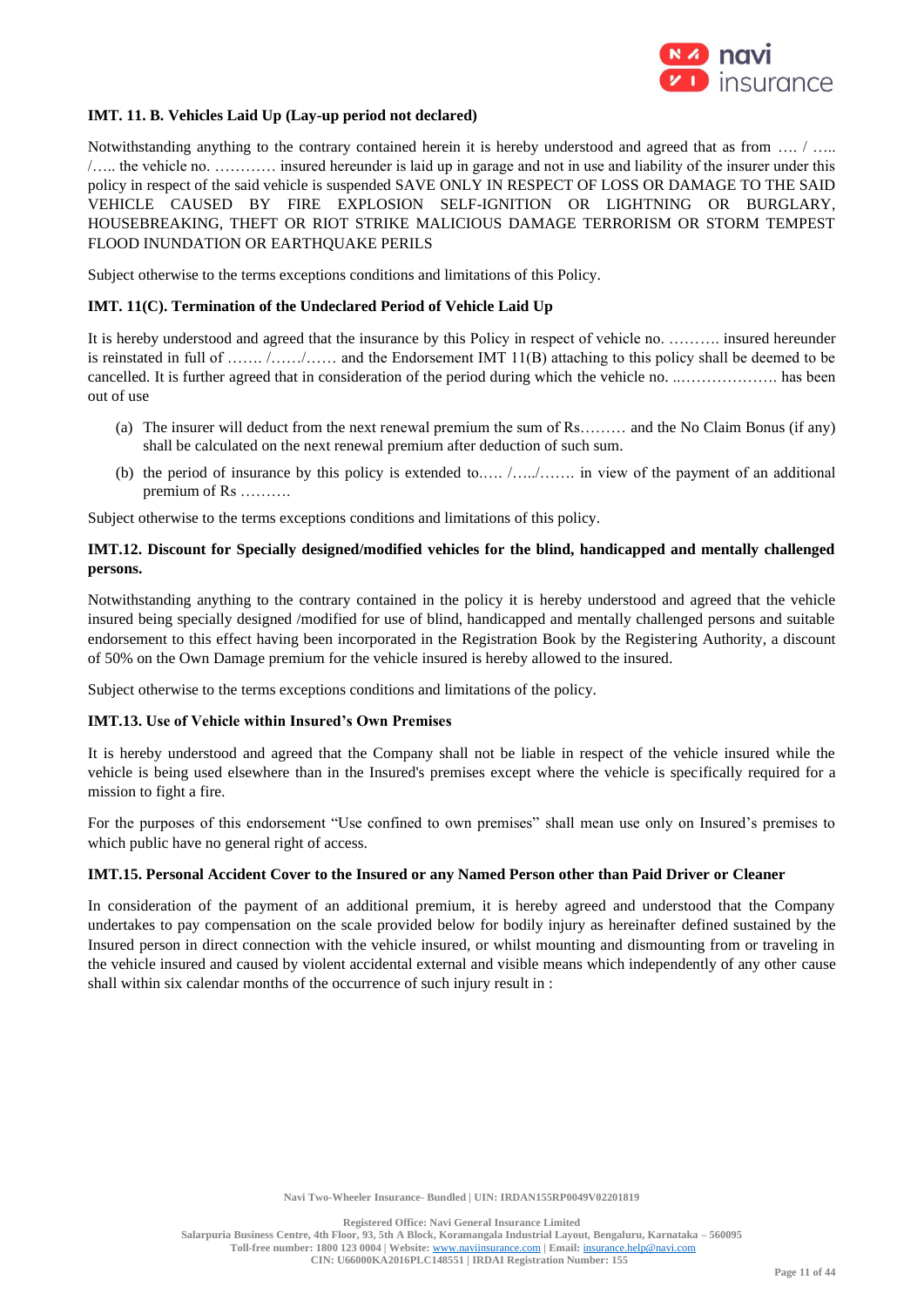

| <b>Details of Injury</b>                                                    | <b>Scale of Compensation</b> |
|-----------------------------------------------------------------------------|------------------------------|
| i) Death                                                                    | 100\%                        |
| ii) Loss of two limbs or sight of two eyes or one limb and sight of one eye | 100%                         |
| iii) Loss of one limb or sight of one eye                                   | 50%                          |
| iv) Permanent Total Disablement from injuries other than named above        | 100%                         |

## **Provided always that:**

- (1) compensation shall be payable under only one of the items (i) to (iv) above in respect of any such person arising out of any one occurrence and total liability of the Company shall not in the aggregate exceed the sum of Rs...... during any one period of insurance in respect of any such person.
- (2) no compensation shall be payable in respect of death or injury directly or indirectly wholly or in part arising or resulting from or traceable to (a) intentional self-injury, suicide or attempted suicide physical defect or infirmity or (b) an accident happening whilst such person is under the influence of intoxicating liquor or drugs.
- (3) such compensation shall be payable only with the approval of the Insured named in the Policy and directly to the injured person or his/her legal representative(s) whose receipt shall be a full discharge in respect of the injury of such person.

Subject otherwise to the terms exceptions conditions and limitations of this Policy.

## **IMT.16. Personal Accident to Unnamed Passengers other than Insured and the Paid Driver or Cleaner**

In consideration of the payment of an additional premium, it is hereby understood and agreed that the Company undertakes to pay compensation on the scale provided below for bodily injuries hereinafter defined sustained by any passenger other than the Insured and/or the paid driver, attendant or cleaner and/or a person in the employ of the Insured coming within the scope of the Workmen's Compensation Act, 1923 and subsequent amendments of the said Act and engaged in and upon the service of the Insured at the time such injury is sustained whilst mounting into, dismounting from or traveling in the insured motor car and caused by violent accidental external and visible means which independently of any other cause shall within three calendar months of the occurrence of such injury result in :-

| <b>Details of Injury</b>                                                    | <b>Scale of Compensation</b> |
|-----------------------------------------------------------------------------|------------------------------|
| i) Death                                                                    | 100%                         |
| ii) Loss of two limbs or sight of two eyes or one limb and sight of one eye | 100%                         |
| iii) Loss of one limb or sight of one eye                                   | 50%                          |
| iv) Permanent Total Disablement from injuries other than named above        | 100%                         |

## **Provided always that:**

- (1) compensation shall be payable under only one of the items (i) to (iv) above in respect of any such person arising out of any one occurrence and total liability of the Company shall not in the aggregate exceed the sum of Rs....... during any one period of insurance in respect of any such person.
- (2) no compensation shall be payable in respect of death or injury directly or indirectly wholly or in part arising or resulting from or traceable to (a) intentional self-injury, suicide or attempted suicide physical defect or infirmity or (b) an accident happening whilst such person is under the influence of intoxicating liquor or drugs.
- (3) such compensation shall be payable only with the approval of the Insured named in the Policy and directly to the injured person or his/her legal representative(s) whose receipt shall be a full discharge in respect of the injury of such person.
- (4) not more than …... persons/passengers are in the vehicle insured at the time of occurrence of such injury.

**Navi Two-Wheeler Insurance- Bundled | UIN: IRDAN155RP0049V02201819**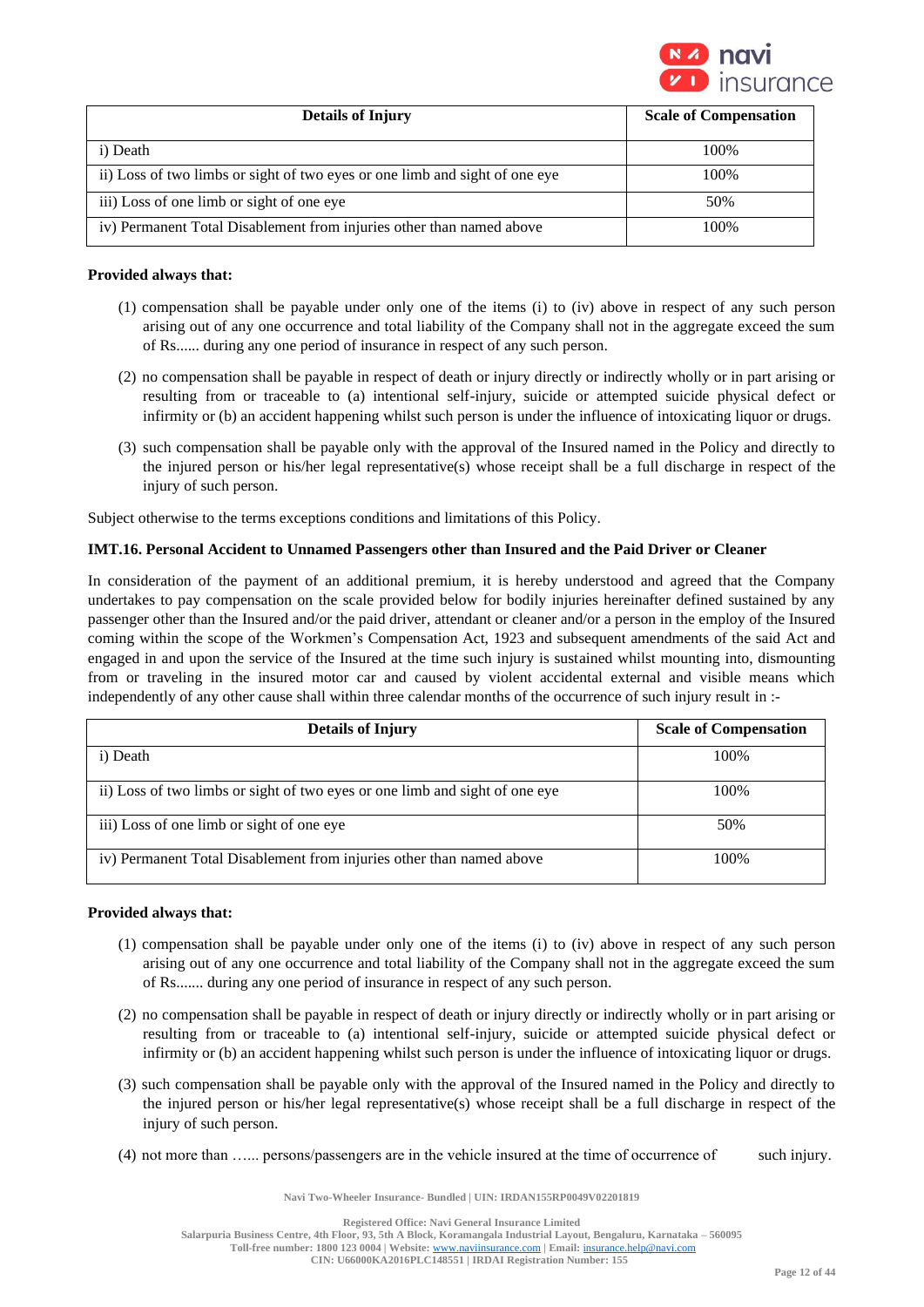

Subject otherwise to the terms exceptions conditions and limitations of this Policy.

## **IMT.17. Personal Accident Cover to Paid Drivers, Cleaners and Conductors**

In consideration of the payment of an additional premium, it is hereby understood and agreed that the Company undertakes to pay compensation on the scale provided below for bodily injury as hereinafter defined sustained by the paid driver/cleaner/conductor in the employ of the Insured in direct connection with the vehicle insured whilst mounting into dismounting from or traveling in the insured vehicle and caused by violent accidental external and visible means which independently of any other cause shall within six calendar months of the occurrence of such injury result in :-

| <b>Details of Injury</b>                                                    | <b>Scale of Compensation</b> |
|-----------------------------------------------------------------------------|------------------------------|
| i) Death                                                                    | 100\%                        |
| ii) Loss of two limbs or sight of two eyes or one limb and sight of one eye | 100\%                        |
| iii) Loss of one limb or sight of one eye                                   | 50%                          |
| iv) Permanent Total Disablement from injuries other than named above        | 100\%                        |

## **Provided always that:**

- (1) compensation shall be payable under only one of the items (i) to (iv) above in respect of any such person arising out of any one occurrence and total liability of the Company shall not in the aggregate exceed the sum of Rs...... during any one period of insurance in respect of any such person.
- (2) no compensation shall be payable in respect of death or injury directly or indirectly wholly or in part arising or resulting from or traceable to (a) intentional self-injury suicide or attempted suicide physical defect or infirmity or (b) an accident happening whilst such person is under the influence of intoxicating liquor or drugs.
- (3) such compensation shall be payable only with the approval of the Insured named in the Policy and directly to the injured person or his/her legal representative(s) whose receipt shall be a full discharge in respect of the injury of such person.

Subject otherwise to the terms exceptions conditions and limitations of this Policy.

## **IMT.18. Personal Accident to Unnamed Hirer and Unnamed Pillion Passengers**

In consideration of the payment of an additional premium, it is hereby understood and agreed that the Company undertakes to pay compensation to any unnamed hirer/ driver/ any unnamed pillion/ sidecar passenger on the scale provided below for bodily injury caused by violent accidental external and visible means whilst mounting into/onto and/or dismounting from or traveling in/on the vehicle insured which independently of any other cause shall within three calendar months of the occurrence of such injury result in :-

| <b>Details of Injury</b>                                                    | <b>Scale of Compensation</b> |
|-----------------------------------------------------------------------------|------------------------------|
| i) Death                                                                    | 100%                         |
| ii) Loss of two limbs or sight of two eyes or one limb and sight of one eye | 100%                         |
| iii) Loss of one limb or sight of one eye                                   | 50%                          |
| iv) Permanent Total Disablement from injuries other than named above        | 100%                         |

**Provided always that:**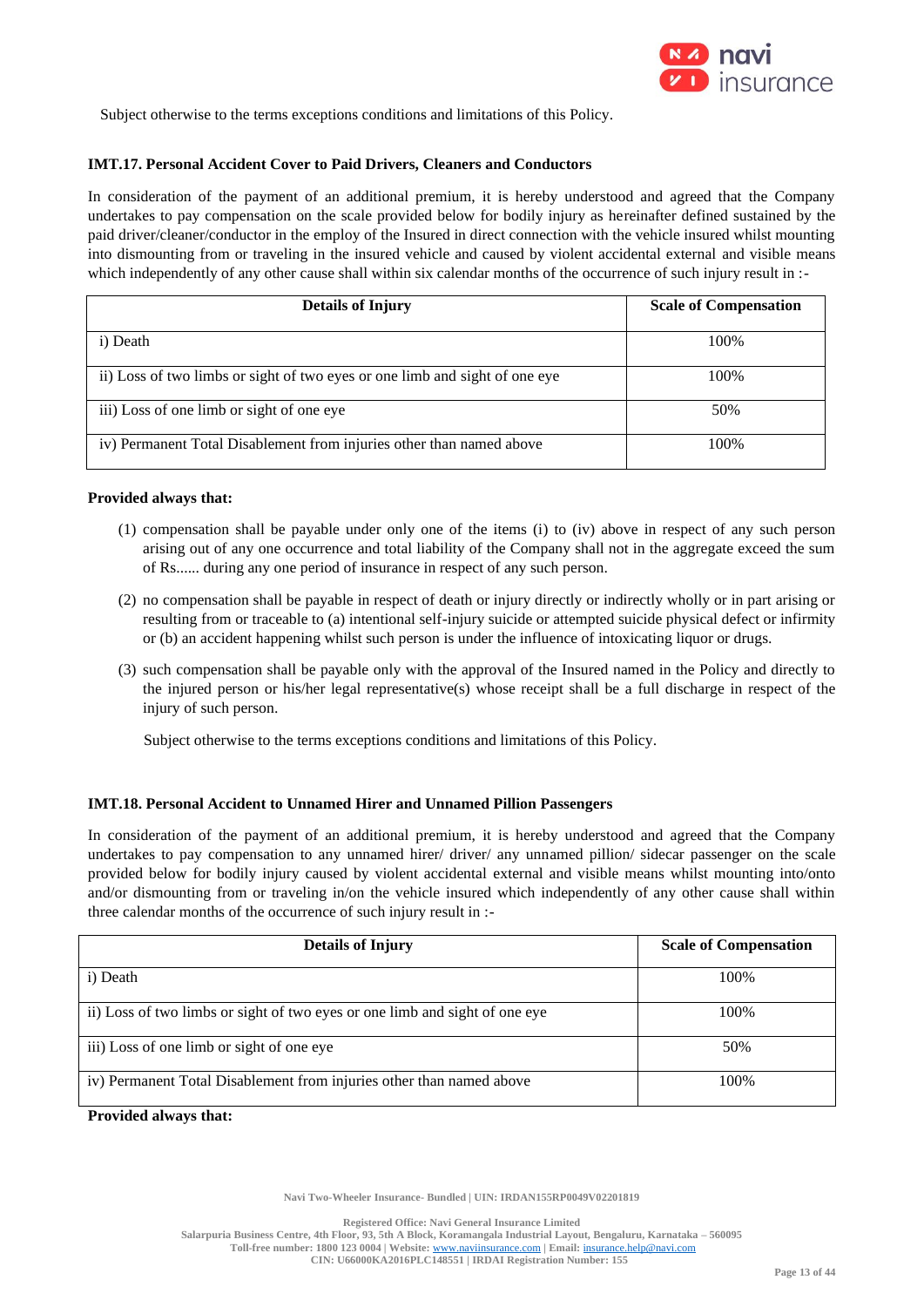

- (1) compensation shall be payable under only one of the items (i) to (iv) above in respect of any such person arising out of any one occurrence and total liability of the Company shall not in the aggregate exceed the sum of Rs......during any one period of insurance in respect of any such person.
- (2) no compensation shall be payable in respect of death or injury directly or indirectly wholly or in part arising or resulting from or traceable to (a) intentional self-injury suicide or attempted suicide physical defect or infirmity or (b) an accident happening whilst such person is under the influence of intoxicating liquor or drugs.
- (3) such compensation shall be payable only with the approval of the Insured named in the Policy and directly to the injured person or his/her legal representative(s) whose receipt shall be a full discharge in respect of the injury of such person.
- (4) not more than …. persons/passengers are in the vehicle insured at the time of occurrence of such injury.

Subject otherwise to the terms exceptions conditions and limitations of this Policy.

## **IMT.19. Cover for vehicles Imported without Custom Duty**

Notwithstanding anything to the contrary contained in this policy it is hereby understood and agreed that in the event of loss or damage to the vehicle insured and/or its accessories necessitating the supply of a part not obtainable from stocks held in the country in which the vehicle insured is held for repair or in the event of the insurer exercising the option under condition 4, to pay in cash the amount of the loss or damage the liability of the insurer in respect of any such part shall be limited to :-

(a) (i) the price quoted in the latest catalogue or the price list issued by the Manufacturer or his Agent for the country in which the vehicle insured is held for repair less depreciation applicable; OR

(ii) if no such catalogue or price list exists the price list obtaining at the Manufacturer's Works plus the reasonable cost of transport otherwise than by air to the country in which the vehicle insured is held for repair and the amount of the relative import duty less depreciation applicable under the Policy; and

(b) the reasonable cost of fitting such parts.

Subject otherwise to the terms conditions limitations and exceptions of this Policy.

## **IMT.20. Reduction in the Limit of Liability for Property Damage**

It is hereby understood and agreed that notwithstanding anything to the contrary contained in the policy the Company's liability is limited to Rs. 6000/- (Rupees six thousand only) for damage to property other than the property belonging to the Insured or held in trust or in custody or control of the Insured

In consideration of this reduction in the limit of liability a reduction in premium of Rs…. is hereby made to the Insured.

Subject otherwise to the terms conditions limitations and exceptions of the Policy.

## **IMT.22. Compulsory Deductible**

Notwithstanding anything to the contrary contained in the policy it is hereby understood and agreed that the insured shall bear under Section 1 of the policy in respect of each and every event (including event giving rise to a total loss/constructive total loss) the first Rs.... (or any less expenditure which may be incurred) of any expenditure for which provision has been made under this policy and/or of any expenditure by the insurer in the exercise of his discretion under Condition no 4 of this policy.

If the expenditure incurred by the insurer shall include any amount for which the insured is responsible hereunder such amount shall be repaid by the insured to the insurer forthwith.

For the purpose of this Endorsement the expression "event" shall mean an event or series of events arising out of one cause in connection with the vehicle insured in respect of which indemnity is provided under this policy.

Subject otherwise to the terms conditions limitations and exceptions of this Policy.

## **IMT.22A. Voluntary Deductible**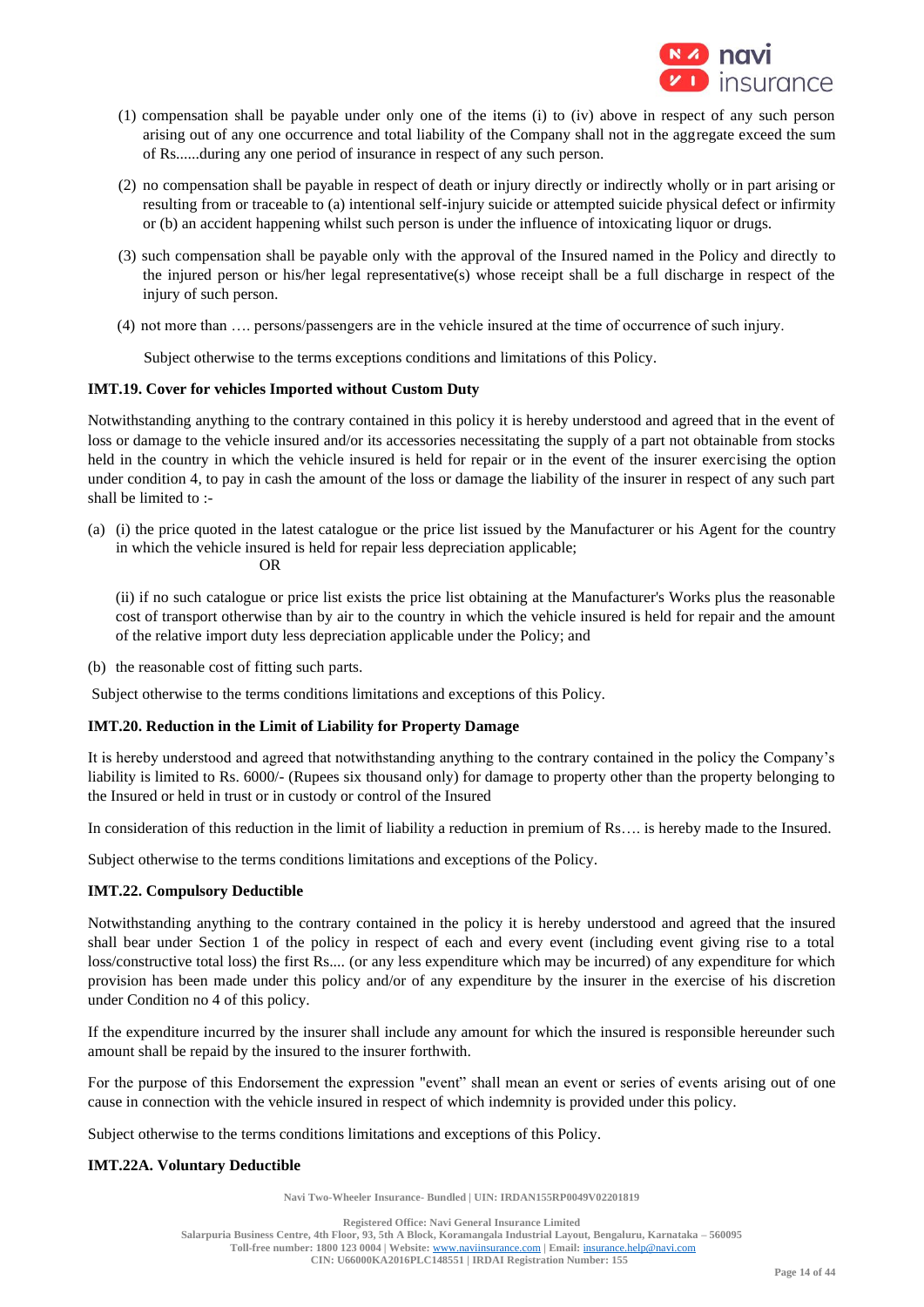

It is by declared and agreed that the insured having opted a voluntary deductible of Rs. ………… a reduction in premium of Rs. ……. under Section 1 of the policy is hereby allowed.

In consideration of the above, it is hereby understood and agreed that the insured shall bear under Section 1 of the policy in respect of each and every event (including event giving rise to a total loss/constructive total loss) the first Rs.……. (or any less expenditure which may be incurred) of any expenditure for which provision has been made under this policy and/or of any expenditure by the insurer in the exercise of his discretion under Condition no …. of this policy.

If the expenditure incurred by the insurer shall include any amount for which the insured is responsible hereunder such amount shall be repaid by the insured to the insurer forthwith.

For the purpose of this Endorsement the expression "event" shall mean an event or series of events arising out of one cause in connection with the vehicle insured in respect of which indemnity is provided under this policy.

Subject otherwise to the terms conditions limitations and exceptions of this Policy.

## **IMT.24. Electrical/Electronic fittings**

In consideration of the payment of additional premium of Rs………, notwithstanding anything to the contrary contained in the policy it is hereby understood and agreed that the insurer will indemnify the insured against loss of or damage to such electrical and/or electronic fitting(s) as specified in the schedule whilst it/these is/are fitted in or on the vehicle insured where such loss or damage is occasioned by any of the perils mentioned in Section.1 of the policy.

The insurer shall, however, not be liable for loss of or damage to such fitting(s) caused by/as a result of mechanical or electrical breakdown.

Provided always that the liability of the insurer hereunder shall not exceed the Insured's Declared Value (IDV) of the item.

Subject otherwise to the terms conditions limitations and exceptions of this Policy.

## **IMT.25. CNG/LPG kit in BI fuel system**

In consideration of the payment of premium of Rs…………… notwithstanding anything to the contrary contained in the policy it is hereby understood and agreed that the insurer will indemnify the insured in terms conditions limitations and exceptions of Section 1 of the policy against loss and/or damage to the CNG/LPG kit fitted in the vehicle insured arising from an accidental loss or damage to the vehicle insured, subject to the limit of the Insured's Declared Value of the CNG/LPG kit specified in the Schedule of the policy.

Subject otherwise to the terms conditions limitations and exceptions of this Policy.

## **IMT.26. Fire and/or Theft risk only**

Notwithstanding anything to the contrary contained in the policy it is hereby understood and agreed that Section II of the Policy is deemed to be cancelled and under Section I thereof the insurer shall only be liable to indemnify the insured against loss or damage by fire explosion self-ignition lightning and/or burglary housebreaking theft and riot strike malicious damage terrorism storm tempest flood inundation and earthquake perils whilst the vehicle is laid up in garage and not in use.

Subject otherwise to the terms conditions limitations and exceptions of this Policy.

#### **IMT.27. Liability and Fire and/or Theft**

Notwithstanding anything to the contrary contained in the policy it is hereby understood and agreed that Section I of the Policy the insurer shall not be liable thereunder except in respect of loss or damage by fire explosion self-ignition lightning and/or burglary housebreaking theft and riot strike malicious damage terrorism storm tempest flood inundation and earthquake perils.

Subject otherwise to the terms conditions limitations and exceptions of the Policy.

## **IMT.28. Legal Liability to Paid Driver and/or Conductor and /or Cleaner employed in Connection with the Operation of Insured Vehicle**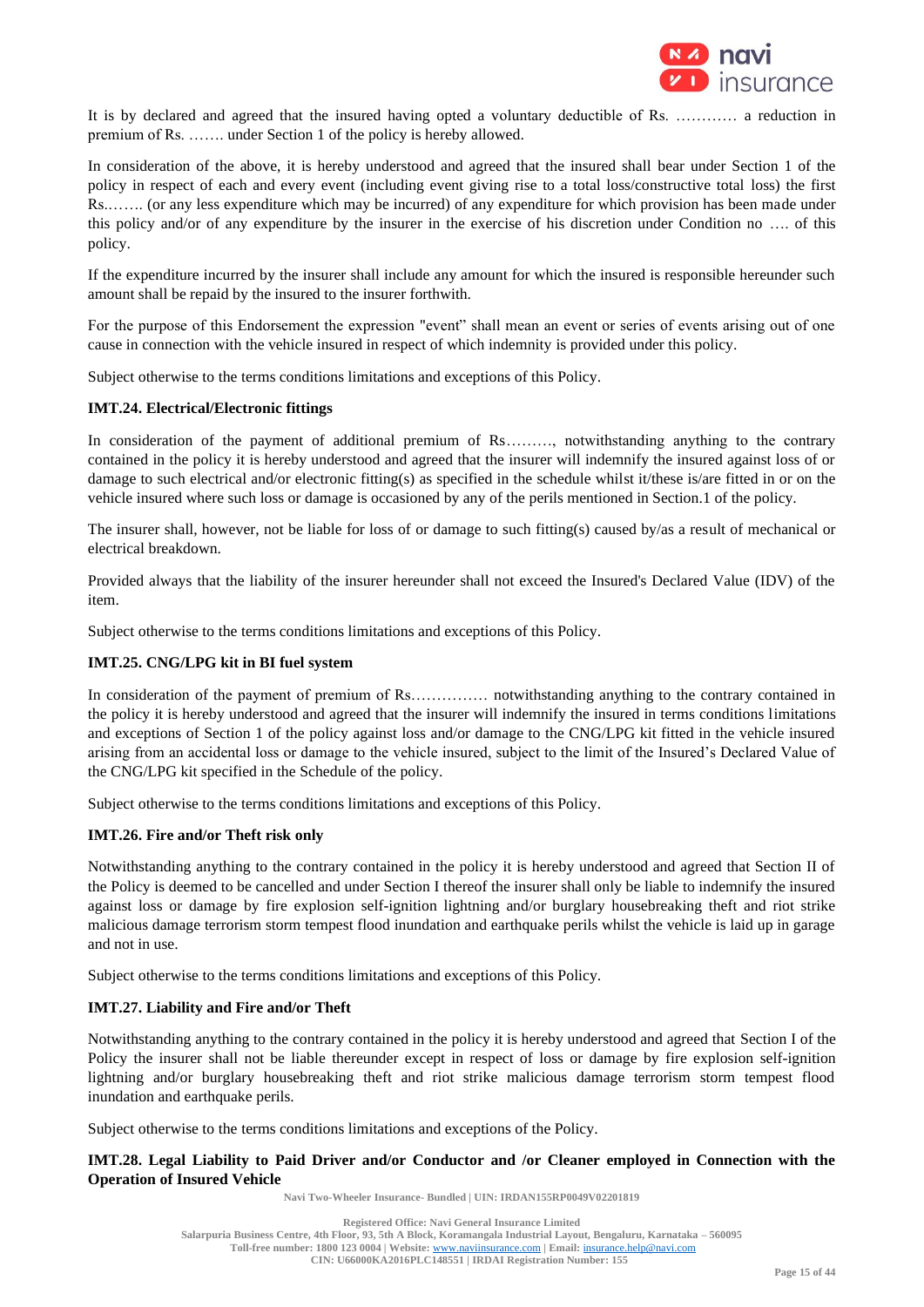

In consideration of an additional premium of Rs. 50/- notwithstanding anything to the contrary contained in the Policy it is hereby understood and agreed that the Company shall indemnify the Insured against the insured's legal liability under the Workmen's Compensation Act, 1923 , the Fatal Accidents Act, 1855 or at Common Law and subsequent amendments of these Acts prior to the date of this Endorsement in respect of personal injury to any paid driver and/or conductor and/or cleaner whilst engaged in the service of the Insured in such occupation in connection with the vehicle insured herein and will in addition be responsible for all costs and expenses incurred with its written consent.

### **Provided always that:**

- (1) this Endorsement does not indemnify the Insured in respect of any liability in cases where the Insured holds or subsequently effects with any insurer or group of insurers a Policy of Insurance in respect of liability as herein defined for Insured's general employees;
- (2) The Insured shall take reasonable precautions to prevent accidents and shall comply with all statutory obligations;
- (3) In the event of the Policy being cancelled at the request of the Insured no refund of the premium paid in respect of this Endorsement will be allowed.

Subject otherwise to the terms conditions limitations and exceptions of the Policy except so far as necessary to meet the requirements of the Motor Vehicles Act, 1988.

## **IMT.29. Legal Liability to Employees of the Insured other than Paid Driver and / or Conductor and / or Cleaner who may be Travelling or Driving in Employer's Car**

In consideration of the payment of an additional premium @ Rs.50/- per employee insured notwithstanding anything to the contrary contained in the Policy it is hereby understood and agreed that the Company will indemnify the Insured against the Insured's liability at Common Law and Statutory Liability under the Fatal Accidents Act,1855 for compensation (including legal costs of any claimant) for death of or bodily injury to any employee (other than paid drivers) of the within named Insured being carried in or upon or entering in or getting on to or alighting from or driving the vehicle insured.

Provided that in the event of an accident whilst the vehicle insured is carrying more than.... employees of the Insured (including the driver) the Insured shall repay to the Company a ratable proportion of the total amount payable by the Company by the reason of this endorsement in respect of accident in connection with such vehicle insured.

Subject otherwise to the terms, conditions limitations and exceptions of this policy.

#### **IMT.31. Reliability Trials and Rallies**

In consideration of the payment of an additional premium it is hereby understood and agreed that in the indemnity granted by this Policy is extended to apply whilst the vehicle insured is engaged in ………………………. to be held at ………………… on or about the date of. /../…. under the auspices of …………………………….

#### **Provided that –**

- (a) No indemnity shall be granted by this Endorsement to ……………………………….
- (b) This Policy does not cover use for organized racing, pace making, or speed testing.
- (c) During the course of the ………. , the Company shall not be liable in respect of death of or bodily injury to any person being carried in or upon or entering or getting on to or alighting from the vehicle insured at the time of the occurrence of the event out of which any claim arises.

Provided that if the Company shall make any payment in exercise of its discretion under condition No. 3 of the Policy in settlement of any claim and such payment includes the amount for which the Insured is responsible by reason of this Endorsement the Insured shall repay to the Company forthwith the amount for which the insured is so responsible.

For the purpose of this Endorsement the expression "claim" shall mean a claim or series of claims arising out of one event.

Subject otherwise to the terms, conditions limitations and exceptions of this Policy.

## **IMT.32. Accidents to Soldiers / Sailors / Airmen Employed As Drivers**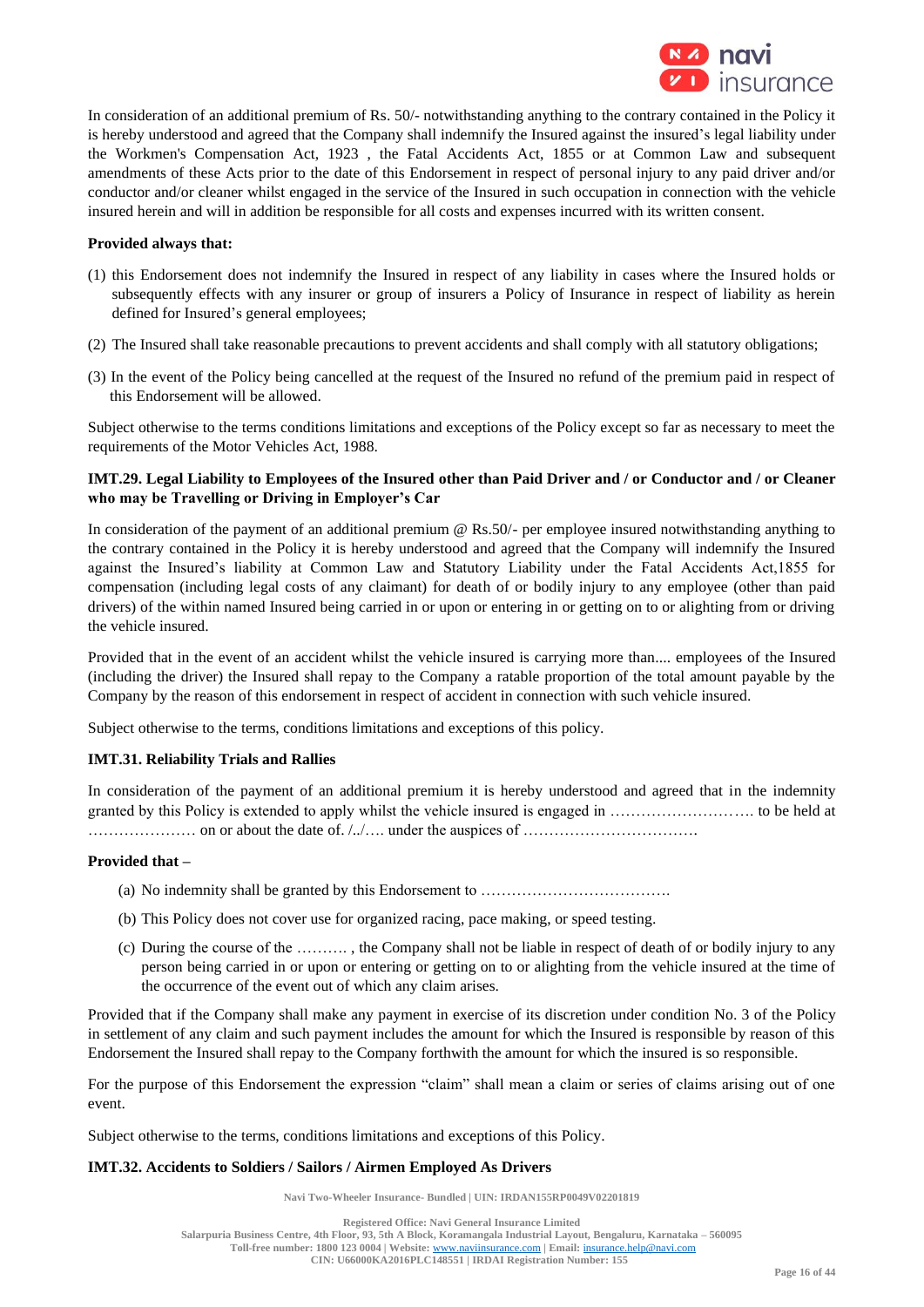

In consideration of the payment of an additional premium of Rs 100/- it is hereby understood and agreed that in the event of any Soldier/Sailor/Airman employed by the Insured to drive the vehicle insured being injured or killed whilst so employed, this policy will extend to relieve the Insured of his liability to indemnify Ministry of Defense under the respective Regulations.

Subject otherwise to the terms, conditions limitations and exceptions of this Policy.

**Navi Two-Wheeler Insurance- Bundled | UIN: IRDAN155RP0049V02201819**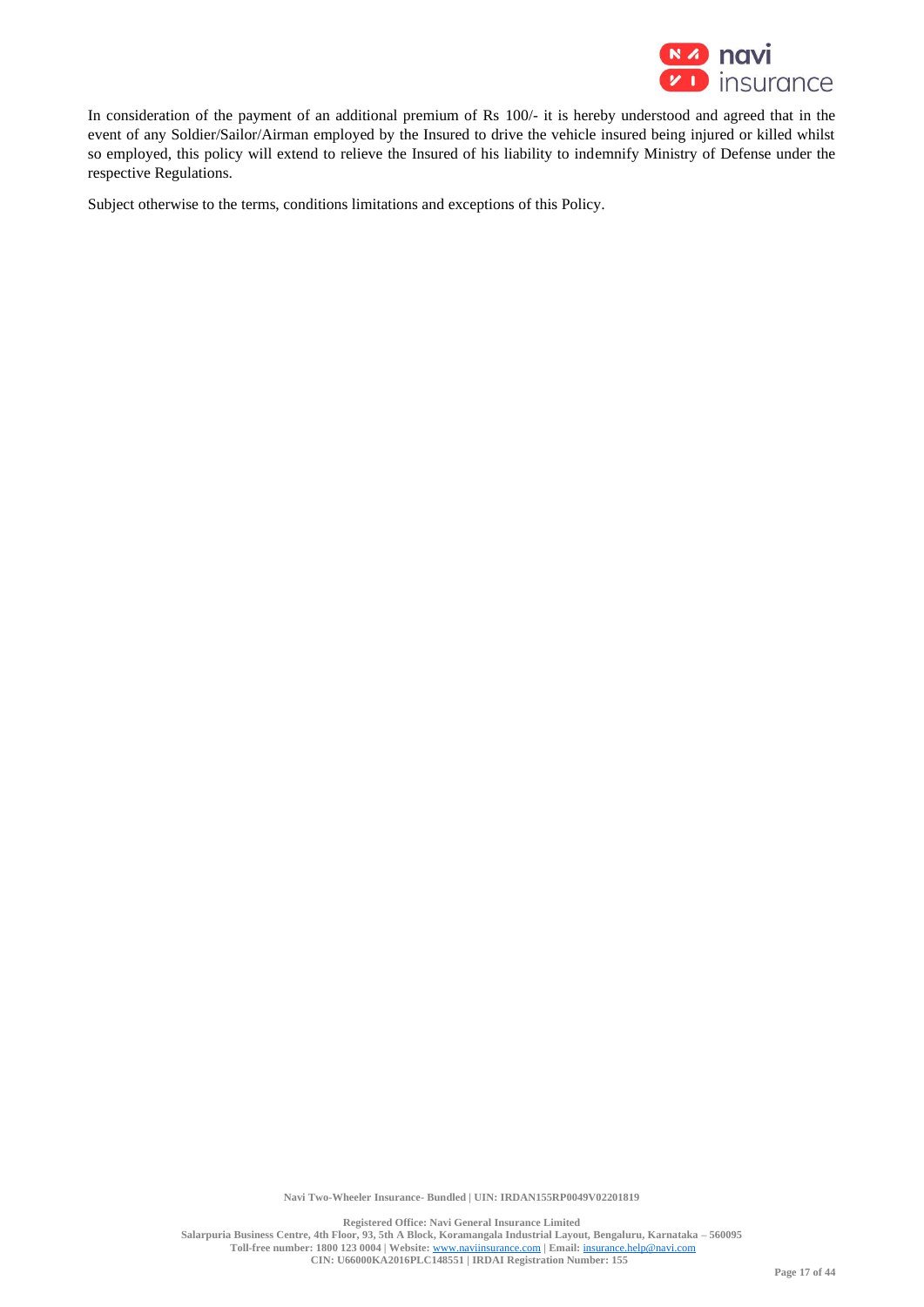

## **IMT.33. LOSS OF ACCESSORIES**

In consideration of the payment of an additional premium of Rs........ it is hereby understood and agreed that as from. /….../…..... notwithstanding anything to the contrary contained in Section I but subject otherwise to the terms exceptions conditions and limitations of this Policy the insurer will indemnify the insured in respect of loss of or damage to accessories the property of the insured, specifically declared by the insured caused by burglary, housebreaking or theft.

Subject otherwise to the terms conditions limitations and exceptions of this policy.

### **Policy Servicing/Grievances/Complaints:**

At Navi General Insurance Limited, we want your relationship with insurance to be much beyond than what you've experienced yet. To understand, appreciate, and enjoy insurance-we're here for you.

You can connect with us on the following channels:

- a. Call us on our Toll Free 1800 123 0004 for any queries that you may have!
- b. Email your queries to [insurance.help@navi.com](mailto:insurance.help@navi.com)
- c. For Senior Citizens, we have a special cell and Our Senior Citizen customers can email us at [seniorcare@navi.com](mailto:seniorcare@navi.com) for priority resolution
- d. Visit our website [www.naviinsurance.com](http://www.naviinsurance.com/) to register & track your queries.
- e. Please walk in to any of our branches or partner locations.
- f. You can also dispatch your letters to us at:

### **Navi General Insurance Limited**

Corporate Office: Salarpuria Business Centre,

4th B Cross Road, 5th Block,

Koramangala Industrial Layout,

Bengaluru, Karnataka – 560095

We request you to please mention your complete details:

- Full Name
- Policy Number / Certificate of Insurance Number
- Contact Details

in all your communications, to enable our customer experience expert to connect with you and provide you with quickest possible solution.

We'll ensure to acknowledge your service request within 3 working days and try and resolve it to your satisfaction within 15 working days. That's a promise!

#### **Escalation Matrix**

#### **Leve 1**

While we attempt to give you best-in-class and prompt resolution for any concerns, sometimes it may not be perfect. If you feel that you weren't offered a perfect resolution, please feel free to share your feedback with our Manager Customer Experience team at Manager.CustomerExperience@navi.com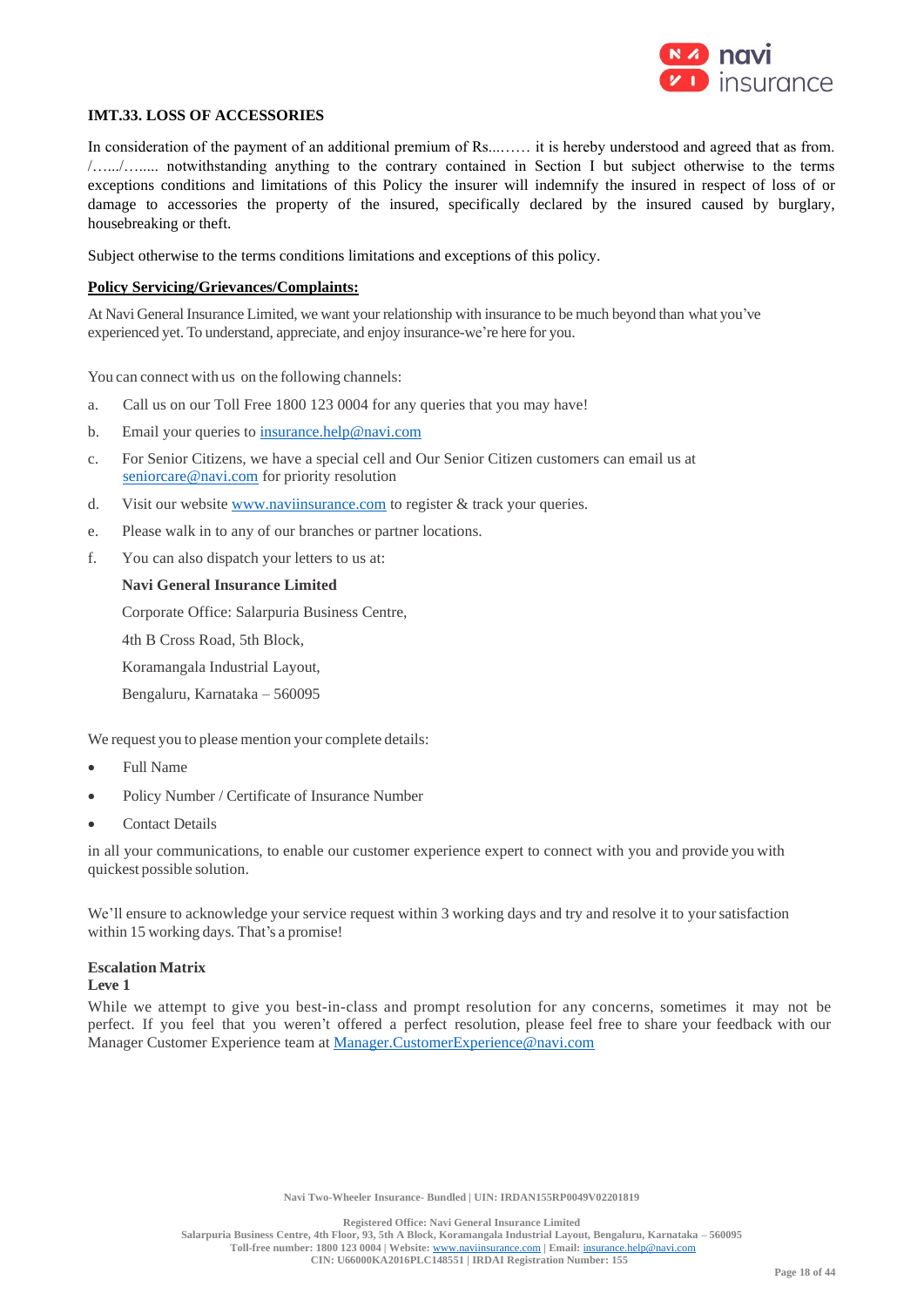

## **Level 2**

I f you still are not happy about the resolution provided, then you may please write to our Grievance Redressal Officer (GRO) and Head Customer Experience at [Head.CustomerExperience@navi.com.](mailto:Head.CustomerExperience@cocogeneralinsurance.com)

## **Level 3**

If you are not happy with the resolution, you may approach IRDAI by calling on the Toll Free no. 155255 (or) 1800 4254 732. You can also register an online complaint on the website [http://igms.irda.gov.in.](http://igms.irda.gov.in/)

If your concern remains unresolved till one month from the date of registering your complaint, you may please approach the **Insurance Ombudsman** for redressal. To know who your Insurance Ombudsman is, simply refer to the Ombudsman list overleaf.

| S. No. | <b>Contact Details</b>                                                                                                                                                                                                                                                        | <b>Jurisdiction of Office</b>                                                                        |
|--------|-------------------------------------------------------------------------------------------------------------------------------------------------------------------------------------------------------------------------------------------------------------------------------|------------------------------------------------------------------------------------------------------|
| 1.     | <b>AHMEDABAD</b><br>Office of the Insurance Ombudsman,<br>Jeevan Prakash Building, 6th Floor,<br>Tilak Marg, Relief Road,<br>Ahmedabad - 380 001.<br>Tel.: 079 - 25501201/02/05/06<br>Email: bimalokpal.ahmedabad@ecoi.co.in                                                  | State of Gujarat and Union Territories of<br>Dadra & Nagar Haveli and Daman and Diu                  |
| 2.     | <b>BENGALURU</b><br>Office of the Insurance Ombudsman,<br>Jeevan Soudha Building,<br>PID No. 57-27-N-19,<br>Ground Floor, 19/19, 24th Main Road,<br>JP Nagar, 1st Phase,<br>Bengaluru - 560 078.<br>Tel.: 080 - 26652048 / 26652049<br>Email: bimalokpal.bengaluru@ecoi.co.in | Karnataka                                                                                            |
| 3.     | <b>BHOPAL</b><br>Office of the Insurance Ombudsman,<br>Janak Vihar Complex, 2nd Floor,<br>6, Malviya Nagar, Opp. Airtel Office,<br>Near New Market, Bhopal - 462 003.<br>Tel.: 0755 - 2769201 / 2769202<br>Fax: 0755 - 2769203<br>Email: bimalokpal.bhopal@ecoi.co.in         | States of Madhya Pradesh and Chattisgarh                                                             |
| 4.     | <b>BHUBANESHWAR</b><br>Office of the Insurance Ombudsman,<br>62, Forest Park, Bhubneshwar - 751 009.<br>Tel.: 0674 - 2596461 / 2596455<br>Fax: 0674 - 2596429<br>Email: bimalokpal.bhubaneswar@ecoi.co.in                                                                     | State of Orissa                                                                                      |
| 5.     | <b>CHANDIGARH</b><br>Office of the Insurance Ombudsman,<br>S.C.O. No. 101, 102 & 103, 2nd Floor,<br>Batra Building, Sector 17 - D,<br>Chandigarh - 160 017.<br>Tel.: 0172 - 2706196 / 2706468<br>Fax: 0172 - 2708274<br>Email: bimalokpal.chandigarh@ecoi.co.in               | States of Punjab, Haryana, Himachal Pradesh,<br>Jammu & Kashmir and Union territory of<br>Chandigarh |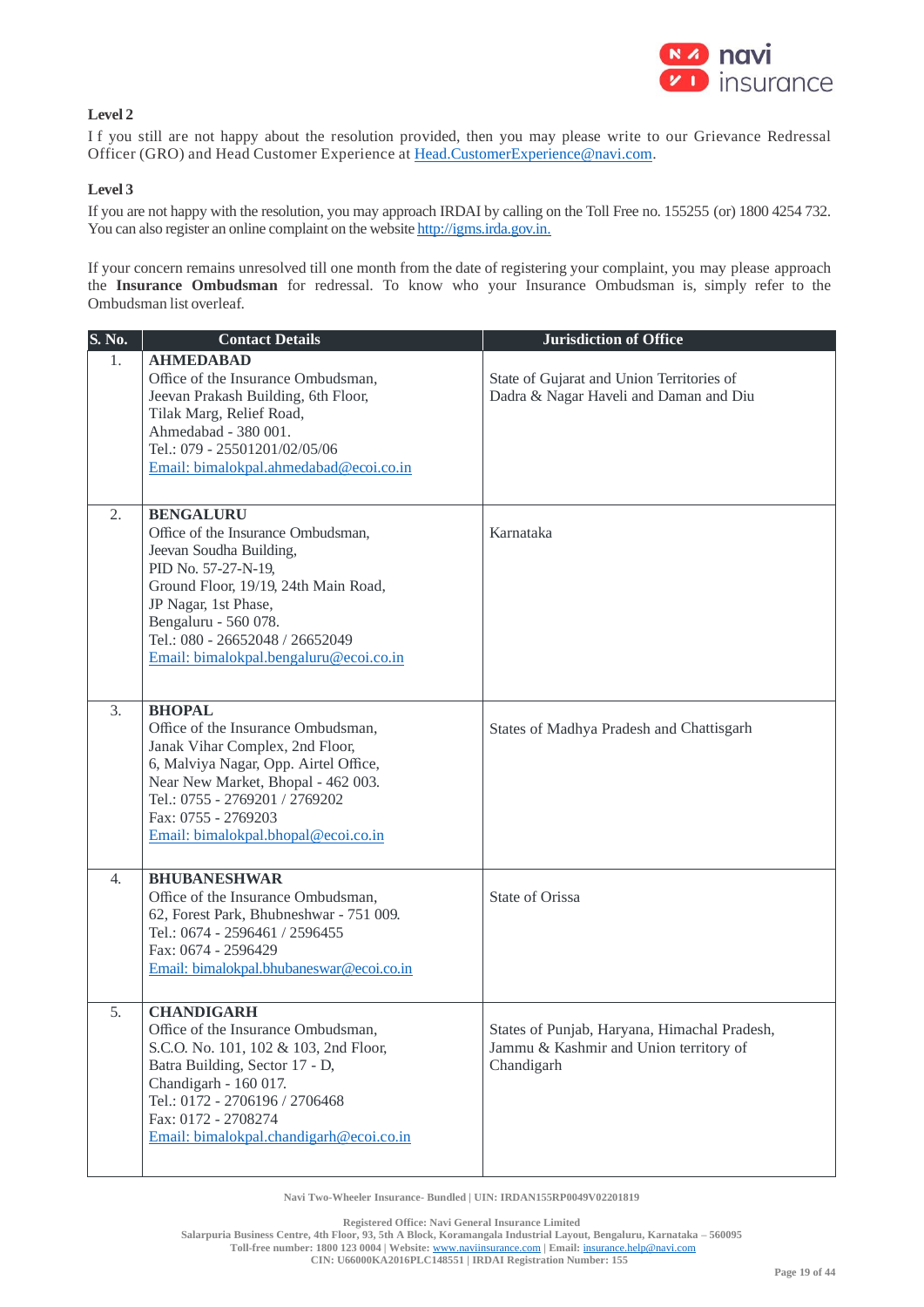

| 6.  | <b>CHENNAI</b>                                          |                                                       |
|-----|---------------------------------------------------------|-------------------------------------------------------|
|     | Office of the Insurance Ombudsman,                      | State of Tamil Nadu and Union Territories -           |
|     | Fatima Akhtar Court, 4th Floor, 453,                    | Pondicherry Town and Karaikal (which                  |
|     | Anna Salai, Teynampet,                                  | are part of Union Territory of                        |
|     | Chennai - 600 018.                                      | Pondicherry)                                          |
|     | Tel.: 044 - 24333668 / 24335284                         |                                                       |
|     | Fax: 044 - 24333664                                     |                                                       |
|     | Email: bimalokpal.chennai@ecoi.co.in                    |                                                       |
|     |                                                         |                                                       |
| 7.  | <b>DELHI</b>                                            |                                                       |
|     | Office of the Insurance Ombudsman,                      | State of Delhi                                        |
|     | 2/2 A, Universal Insurance Building,                    |                                                       |
|     | Asaf Ali Road, New Delhi - 110 002.                     |                                                       |
|     | Tel.: 011 - 23232481 / 23213504                         |                                                       |
|     | Fax: 011 - 23230858                                     |                                                       |
|     | Email: bimalokpal.delhi@ecoi.co.in                      |                                                       |
|     |                                                         |                                                       |
| 8.  | <b>GUWAHATI</b>                                         |                                                       |
|     | Office of the Insurance Ombudsman,                      | States of Assam, Meghalaya, Manipur, Mizoram,         |
|     | Jeevan Nivesh, 5th Floor,                               | Arunachal Pradesh, Nagaland and Tripura               |
|     | Nr. Panbazar Over Bridge, S.S. Road,                    |                                                       |
|     | Guwahati - 781001 (ASSAM).                              |                                                       |
|     | Tel.: 0361 - 2132204 / 2132205                          |                                                       |
|     | Fax: 0361 - 2732937                                     |                                                       |
|     | Email: bimalokpal.guwahati@ecoi.co.in                   |                                                       |
|     |                                                         |                                                       |
| 9.  | <b>HYDERABAD</b>                                        |                                                       |
|     | Office of the Insurance Ombudsman,                      | States of Andhra Pradesh, Telangana and Union         |
|     | 6-2-46, 1st floor, "Moin Court",                        | Territory of Yanam - a part of the Union Territory of |
|     | Lane Opp. Saleem Function Palace,                       | Pondicherry                                           |
|     | A. C. Guards, Lakdi-Ka-Pool,                            |                                                       |
|     | Hyderabad - 500 004.<br>Tel.: 040 - 65504123 / 23312122 |                                                       |
|     | Fax: 040 - 23376599                                     |                                                       |
|     | Email: bimalokpal.hyderabad@ecoi.co.in                  |                                                       |
|     |                                                         |                                                       |
|     |                                                         |                                                       |
| 10. | <b>JAIPUR</b>                                           |                                                       |
|     | Office of the Insurance Ombudsman,                      | State of Rajasthan                                    |
|     | Jeevan Nidhi - II Bldg., Gr. Floor,                     |                                                       |
|     | Bhawani Singh Marg, Jaipur - 302 005.                   |                                                       |
|     | Tel.: 0141 - 2740363                                    |                                                       |
|     | Email: bimalokpal.jaipur@ecoi.co.in                     |                                                       |
| 11. | <b>ERNAKULAM</b>                                        |                                                       |
|     | Office of the Insurance Ombudsman,                      | Kerala, Lakshadweep, Mahe-a part of                   |
|     | 2nd Floor, Pulinat Bldg.,                               | Pondicherry                                           |
|     | Opp. Cochin Shipyard, M. G. Road,                       |                                                       |
|     | Ernakulam - 682 015.                                    |                                                       |
|     | Tel.: 0484 - 2358759 / 2359338                          |                                                       |
|     | Fax: 0484 - 2359336                                     |                                                       |
|     | Email: bimalokpal.ernakulam@ecoi.co.in                  |                                                       |
|     |                                                         |                                                       |
|     |                                                         |                                                       |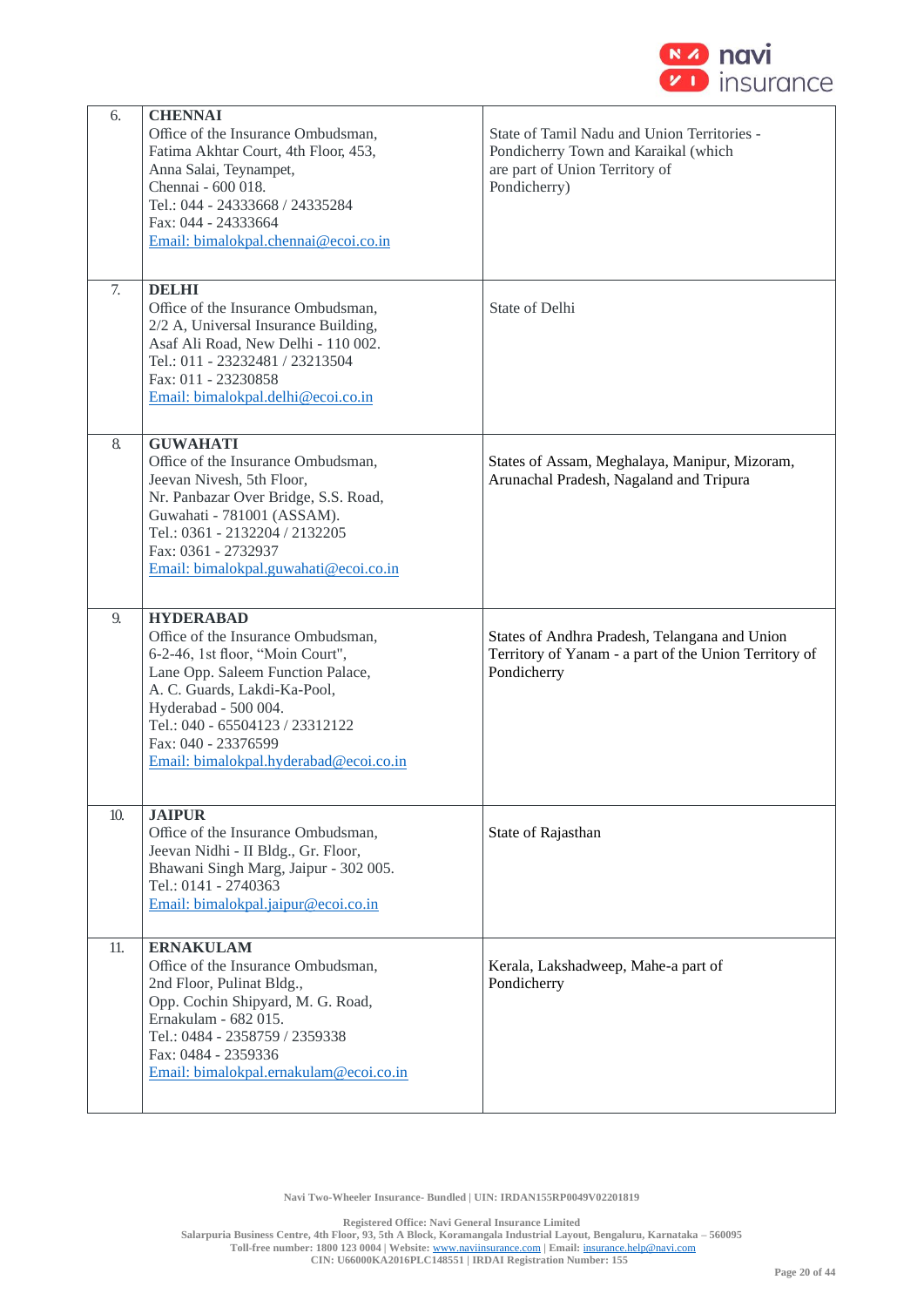

| 12. | <b>KOLKATA</b><br>Office of the Insurance Ombudsman,<br>Hindustan Bldg. Annexe, 4th Floor,<br>4, C.R. Avenue, Kolkata - 700 072.<br>Tel.: 033 - 22124339 / 22124340<br>Fax: 033 - 22124341<br>Email: bimalokpal.kolkata@ecoi.co.in                            | States of West Bengal, Sikkim and Union Territories of<br>Andaman and Nicobar Islands                                                                                                                                                                                                                                                                                                                                                                                                 |
|-----|---------------------------------------------------------------------------------------------------------------------------------------------------------------------------------------------------------------------------------------------------------------|---------------------------------------------------------------------------------------------------------------------------------------------------------------------------------------------------------------------------------------------------------------------------------------------------------------------------------------------------------------------------------------------------------------------------------------------------------------------------------------|
| 13. | <b>LUCKNOW</b><br>Office of the Insurance Ombudsman,<br>6th Floor, Jeevan Bhawan,<br>Phase-II, Nawal Kishore Road,<br>Hazratganj, Lucknow - 226 001.<br>Tel.: 0522 - 2231330 / 2231331<br>Fax: 0522 - 2231310<br>Email: bimalokpal.lucknow@ecoi.co.in         | District of Uttar Pradesh: Lalitpur, Jhansi, Mahoba,<br>Hamirpur, Banda, Chitrakoot, Allahabad, Mirzapur,<br>Sonbhabdra, Fatehpur, Pratapgarh, Jaunpur, Varansi,<br>Gazipur, Jalaun, Kanpur, Lucknow, Unnao, Sitapur,<br>Lakhimpur, Bahraich, Barabanki, Raebareli, Sravasti,<br>Gonda, Faizabad, Amethi, Kaushambi, Balrampur,<br>Basti, Ambedkarnagar, Sulanpur, Maharajganj,<br>Santkabirnagar, Azamgarh, Kaushinagar, Gorkhpur,<br>Deoria, Mau, Chandauli, Ballia, Sidharathnagar |
| 14. | <b>MUMBAI</b><br>Office of the Insurance Ombudsman,<br>3rd Floor, Jeevan Seva Annexe, S. V. Road,<br>Santacruz (W), Mumbai - 400 054.<br>Tel.: 022 - 26106552 / 26106960<br>Fax: 022 - 26106052<br>Email: bimalokpal.mumbai@ecoi.co.in                        | States of Goa, Mumbai Metropolitan<br>Region excluding Navi Mumbai & Thane                                                                                                                                                                                                                                                                                                                                                                                                            |
| 15. | <b>NOIDA</b><br>Office of the Insurance Ombudsman,<br>Bhagwan Sahai Palace, 4th Floor,<br>Main Road, Naya Bans, Sector 15,<br>Distt: Gautam Buddh Nagar,<br>U. P. - 201301.<br>Tel.: 0120 - 2514250 / 2514252 / 2514253<br>Email: bimalokpal.noida@ecoi.co.in | States of Uttaranchal and the following Districts of<br>Uttar Pradesh: Agra, Aligarh, Bagpat, Bareilly, Bijnor,<br>Budaun, Bulandshehar, Etah, Kanooj, Mainpuri,<br>Mathura, Meerut, Moradabad, Muzaffarnagar, Oraiyya,<br>Pilibhit, Etawah, Farrukhabad, Firozabad, Gautam<br>Budh Nagar, Ghaziabad, Hardoi, Shahjahanpur, Hapur,<br>Shamli, Rampur, Kashganj, Sambhal, Amroha,<br>Hathras, Kanshiramnagar, Saharanpur                                                               |
| 16. | <b>PATNA</b><br>Office of the Insurance Ombudsman,<br>1st Floor, Kalpana Arcade Building,<br>Bazar Samiti Road, Bahadurpur,<br>Patna - 800 006.<br>Tel.: 0612-2680952<br>Email: bimalokpal.patna@ecoi.co.in                                                   | States of Bihar and Jharkhand                                                                                                                                                                                                                                                                                                                                                                                                                                                         |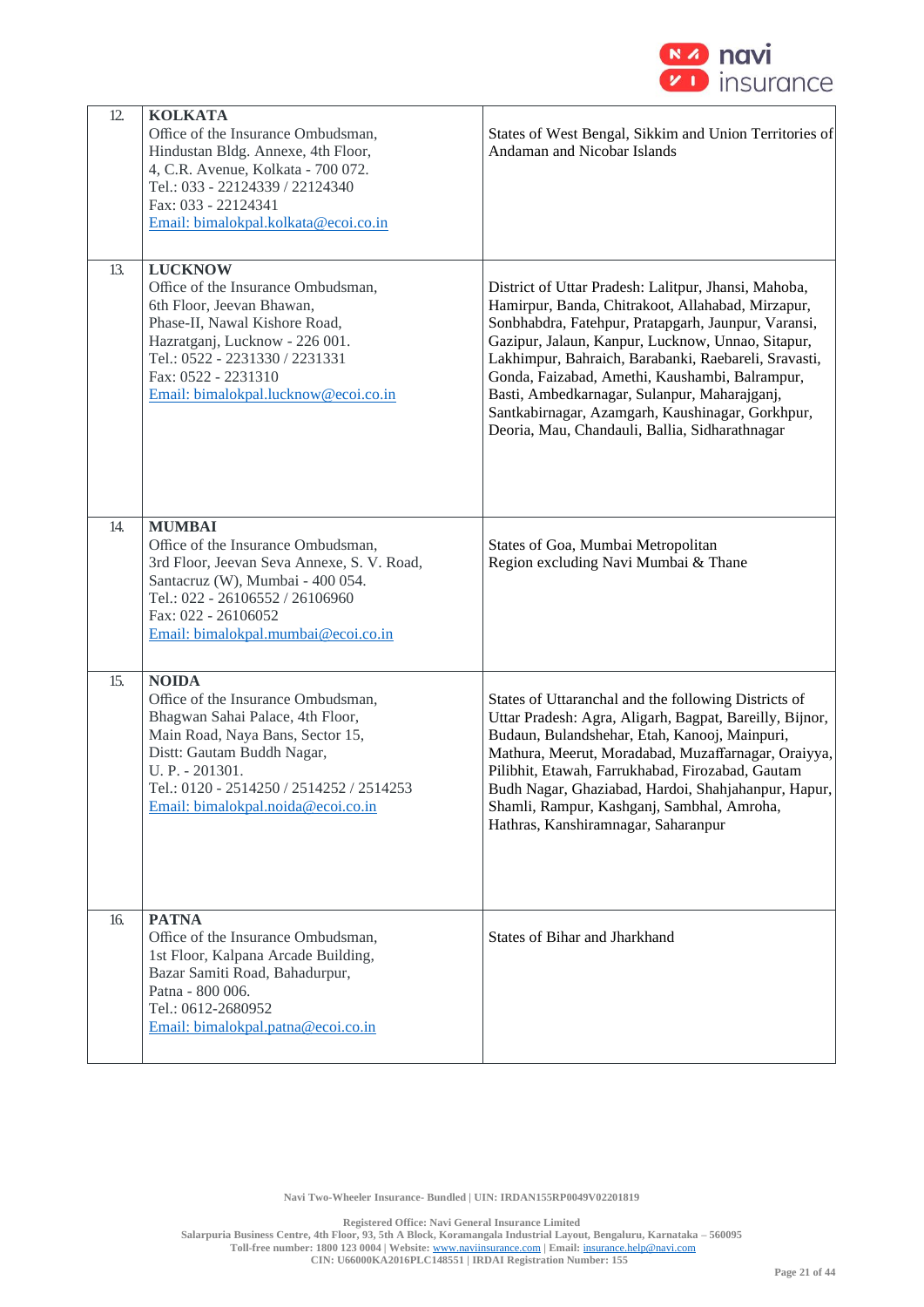

| <b>PUNE</b>                               |                                                |
|-------------------------------------------|------------------------------------------------|
| Office of the Insurance Ombudsman,        | States of Maharashtra, Area of Navi Mumbai and |
| Jeevan Darshan Bldg., 3rd Floor,          | Thane excluding Mumbai Metropolitan Region     |
| C.T.S. No. 195 to 198, N. C. Kelkar Road, |                                                |
| Narayan Peth, Pune - 411 030.             |                                                |
| Tel.: 020 - 41312555                      |                                                |
| Email: bimalokpal.pune@ecoi.co.in         |                                                |
|                                           |                                                |

**IRDAI Regulation No 17**: This Policy is subject to regulation 17 of IRDAI (Protection of Policyholder's Interests) Regulation 2017 or any amendment thereof from time to time.

Annexure 1. (Claims related guidelines as per Protection of Policy Holders Interest Regulations 2017):

While notifying the claim, following information should be provided:

- Name of insured
- Insured contact numbers
- Policy number
- Date and time of loss
- Location of loss
- Nature and approximate extent of loss
- Place and contact details of the person at the loss location

On receipt of notice of loss, Company will respond immediately and provide information to the insured on the claim procedures.

In cases where surveyor is to be appointed for assessment of loss, Company shall immediately appoint surveyor within 72 hours of receipt of intimation from the insured. Company shall communicate the details of the appointment of surveyor, including the role, duties and responsibilities of the surveyor to the insured by letter, email or any other electronic form immediately after the appointment of the surveyor.

Insured/Claimant shall submit following documents in support of the claim notified to us in addition to Claim Form. Where documents are available in public domain or with a public authority, the surveyor/Company will obtain themselves. The Company may ask additional relevant documents basis nature, complexity and circumstances of the loss.

## **For Accident Claims**

- Proof of insurance Policy copy
- Copy of Registration Book, Tax Receipt [original required for verification]
- Copy of Motor Driving License of the person driving the vehicle at the time of accident (original required for verification)
- Police Panchanama /FIR (In case of Third Party property damage /Death / Body Injury)
- Estimate for repairs if available
- Repair Bills/Invoices and payment receipts after the job is completed

## **Documents for Theft Claims**

• Original Policy document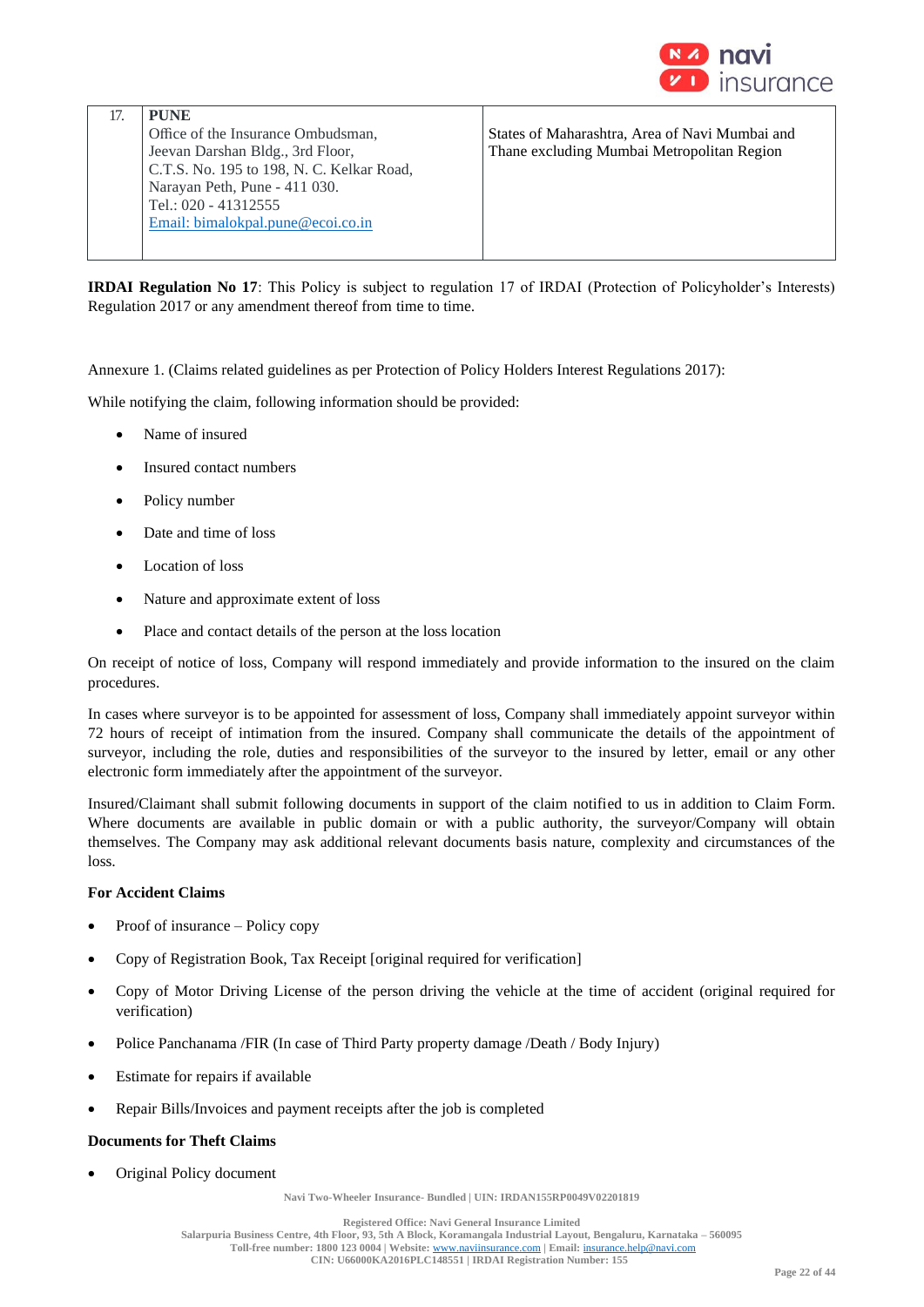

- Original Registration Book/Certificate and Tax Payment Receipt
- All the sets of keys/Service Booklet/Warranty Card/Original Purchase Invoice
- Police Panchanama/ FIR and Final Investigation Report/Non-Traceable Report.
- Acknowledged copy of letter addressed to RTO intimating theft and informing "NON-USE"
- Form 28, 29 and 30 signed by the Insured and Form 35 signed by the Financer/ transferred RC as applicable
- Letter of Subrogation
- NOC from the Financer if claim is to be paid to Insured.

## **Documents for Liability claims**

- Policy Copy
- Copy of Registration Book
- Copy of Motor Driving License of the person driving the vehicle at the time of accident
- Police Panchanama /FIR

## **Documents for Personal Accident Claims**

- Policy copy
- Certificate of from government hospital doctor confirming the nature and degree of disability
- Discharge summary of the treating hospital clearly indicating the Hospital Registration No.
- Diagnostic reports
- FIR / Panchanama– (if Notified to Police) Attested or Original
- Final Police Report- (if applicable)
- Death Certificate\*
- Post Mortem report\*
- Legal Heir certificate /nominee certificate\*
- Driving license for owner driver (ODPA claim)

## **(Marked with \* are required only in death claims)**

The surveyor shall start the survey immediately unless there is a contingency that delays immediate survey, in any case within 48 hours of his appointment. Interim report of the physical details of the loss shall be recorded and uploaded/forwarded to the Company within the shortest time but not later than 15 days from the date of first visit of the surveyor. A copy of the interim report shall be furnished by the Company to the insured/claimant, if he so desires.

Where the insured is unable to furnish all the particulars required by the surveyor or where the surveyor does not receive the full cooperation of the insured, the Company or the surveyor, as the case may be, will inform in writing to the insured about the consequent delay that may result in the assessment of the claim. Company and the surveyor will follow up with the insured for pending information/documents guiding the insured with regard to submissions to be made. The Company and/or surveyor will not call for any information/document that is not relevant for the claim.

The surveyor shall, subject to the para above, submit his final report to the Company within 30 days of his appointment. A copy of the surveyor's report shall be furnished to the insured/claimant, on request.

Where special circumstances exist in respect of a claim either due to its special / complicated nature, or due to difficulties associated with replacement/reinstatement, the surveyor shall, seek an extension from Company for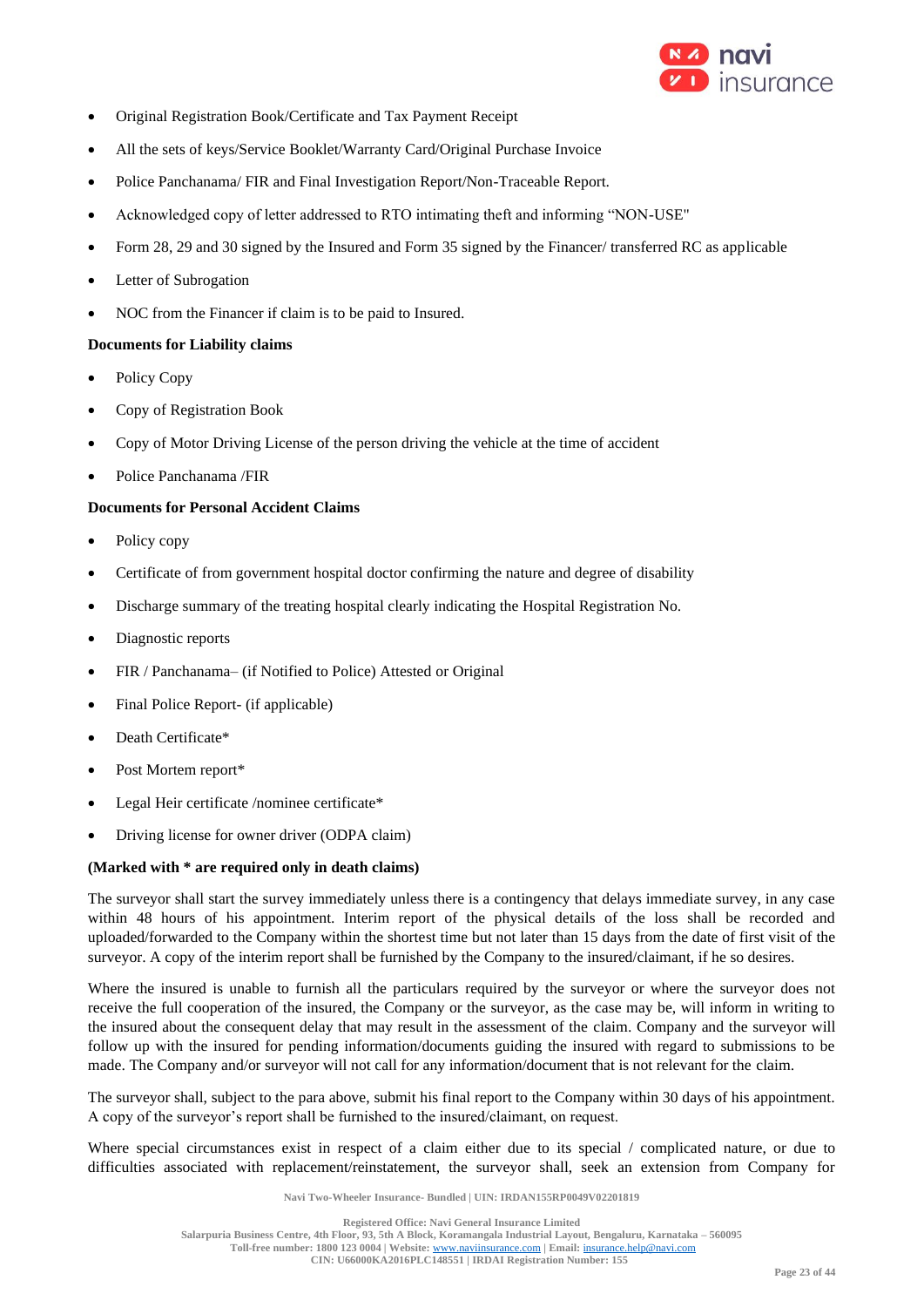

submission of his report. In such an event, the Company will give the status to the insured/claimant fortnightly wherever warranted. The Company may make provisional/ on account payment based on the admitted claim liability.

If Company, on the receipt of a survey report, finds that it is incomplete in any respect, it shall require the surveyor, under intimation to the insured/claimant, to furnish an additional report on certain specific issues as may be required by the Company. Such a request may be made by the Company within 15 days of the receipt of the final survey report and not more than once in case of a claim.

The surveyor, on receipt of this communication, shall furnish an additional report within three weeks from the date of receipt of communication from the Company.

On receipt of the final survey report or the additional survey report, as the case may be, and on receipt of all required information/documents that are relevant and necessary for the claim, the Company shall offer a settlement of the claim to the insured/claimant within a period of 30 days. If the Company, for any reasons to be recorded in writing and communicated to the insured/claimant, decides to reject a claim under the policy, it shall do so within a period of 30 days from the receipt of the final survey report and/or additional information/documents or the additional survey report, as the case may be.

In case, the amount admitted is less than the amount claimed, then the Company shall inform the insured/claimant in writing about the basis of settlement. Where the claim is rejected, the Company shall give the reasons for the same in writing drawing reference to the specific terms and conditions of the policy document.

In the event the claim is not settled within 30 days as stipulated above, the Company shall be liable to pay interest at a rate, which is 2% above the bank rate from the date of receipt of last relevant and necessary document from the insured/claimant by the Company till the date of actual payment.

Insured will assist the Company if so required, in any prosecution, proceeding or in the matter of recovery of claims by the Company against third parties.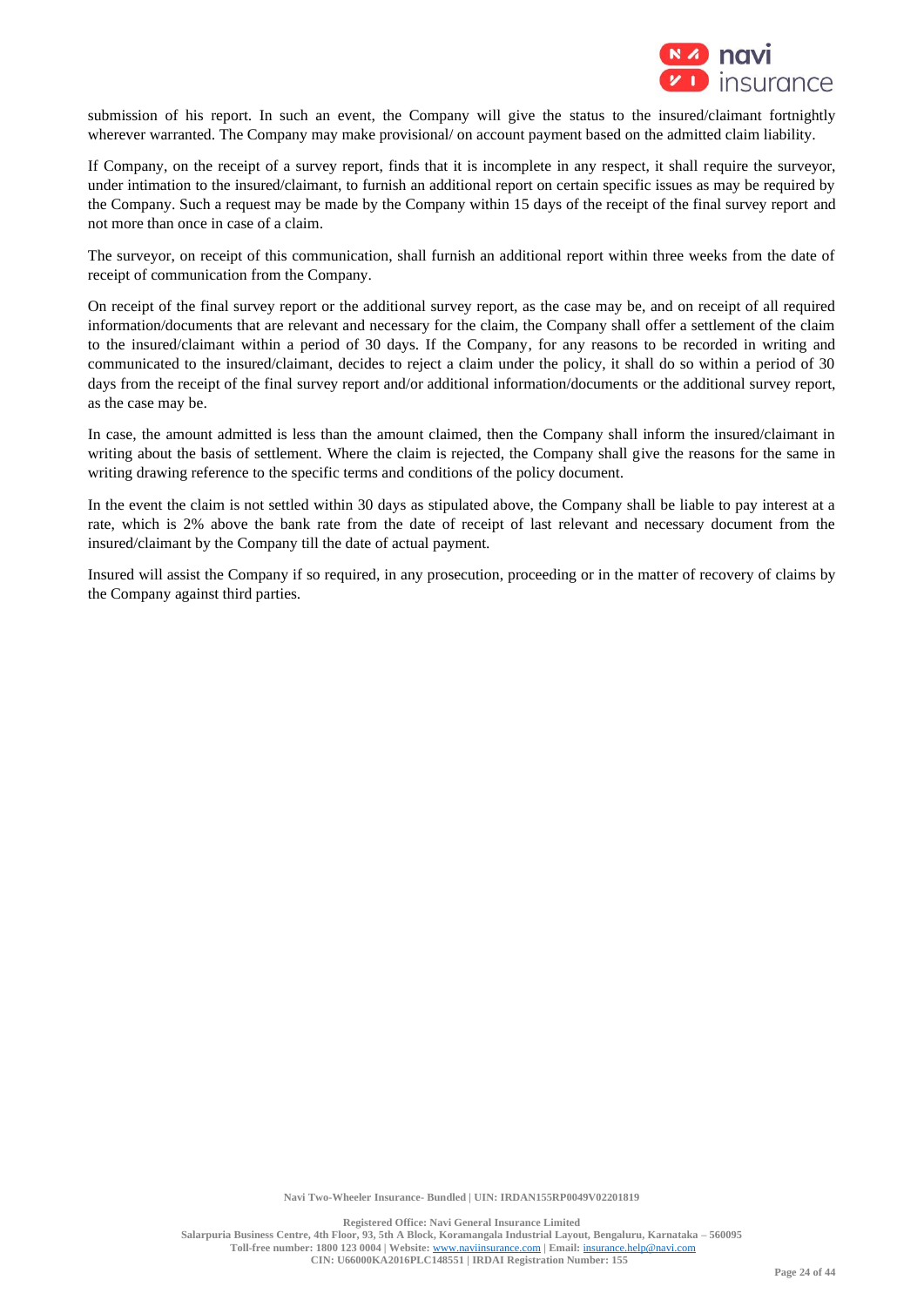

Annexure 2. General Regulations:

## **GR.1. Insurance not provided for:**

Motor Insurance in India cannot be transacted outside the purview of the India Motor Tariff unless specifically authorized by the TAC. For risks which have not been provided for in the tariff, reference should be made to TAC for advice thereon.

Motor Insurance includes Private Cars, Motorized Two Wheelers and Commercial Vehicles excluding vehicles running on rails.

### **GR.2. Proposal Forms:**

Proposal Form as specified in **Section 5 of the INDIA MOTOR TARIFF** is required to be submitted by the insured to the insurer before the commencement of cover and at renewal in case of material alteration. For change of IDV at each renewal, however, **a fresh proposal is not necessary**. Such changes may be advised by the insured to the insurer by a letter signed by the insured / insured's authorized signatory (for companies / body corporate) and sent to the insurer by recorded delivery. In case of change of insurer, a fresh proposal is required to be submitted to the new insurer. The insurers may include additional questions in the proposal form for their information and use.

### **GR.3. Policy Forms:**

Policies insuring Motor Vehicles are to be issued only as per the Standard Form(s) given in **Section 6 of the INDIA MOTOR TARIFF.**

## *A. Types of Policies*

There are two types of Policies:

- **(i) Liability Only Policy**: This covers Third Party Liability for bodily injury and/ or death and Property Damage. Personal Accident Cover for Owner-Driver is also included.
- **(ii) Package Policy:** This **covers** loss or damage to the vehicle insured in addition to **(i)** above.

Restricting the scope of cover under **Section-I (loss of or damage to the vehicle insured)** of the Package policy without any reduction in Tariff rates is permitted. Excepting this, no alteration or extension of any of the Covers, Terms, Conditions, Exclusions, etc. of any of the Policies/Endorsements laid down in this tariff is permitted without prior approval of the TAC.

#### **B.** *Rating:*

Rates provided under this Tariff are minimum rates. Loading on tariff premium rates by 100% may be applied for adverse claims experience of the vehicle insured and individual risk perception as per the insurer's assessment. If the experience continues to be adverse, a further loading of 100% on the expiring premium may be applied. No further loading shall apply.

## **GR.4. Extension of Geographical Area**

The Geographical Area of Motor Policies may be extended to include

- a) Bangladesh
- b) Bhutan
- c) Nepal
- d) Pakistan
- e) Sri Lanka
- f) Maldives

by charging a flat additional premium, as stated below for a period not exceeding 12 months: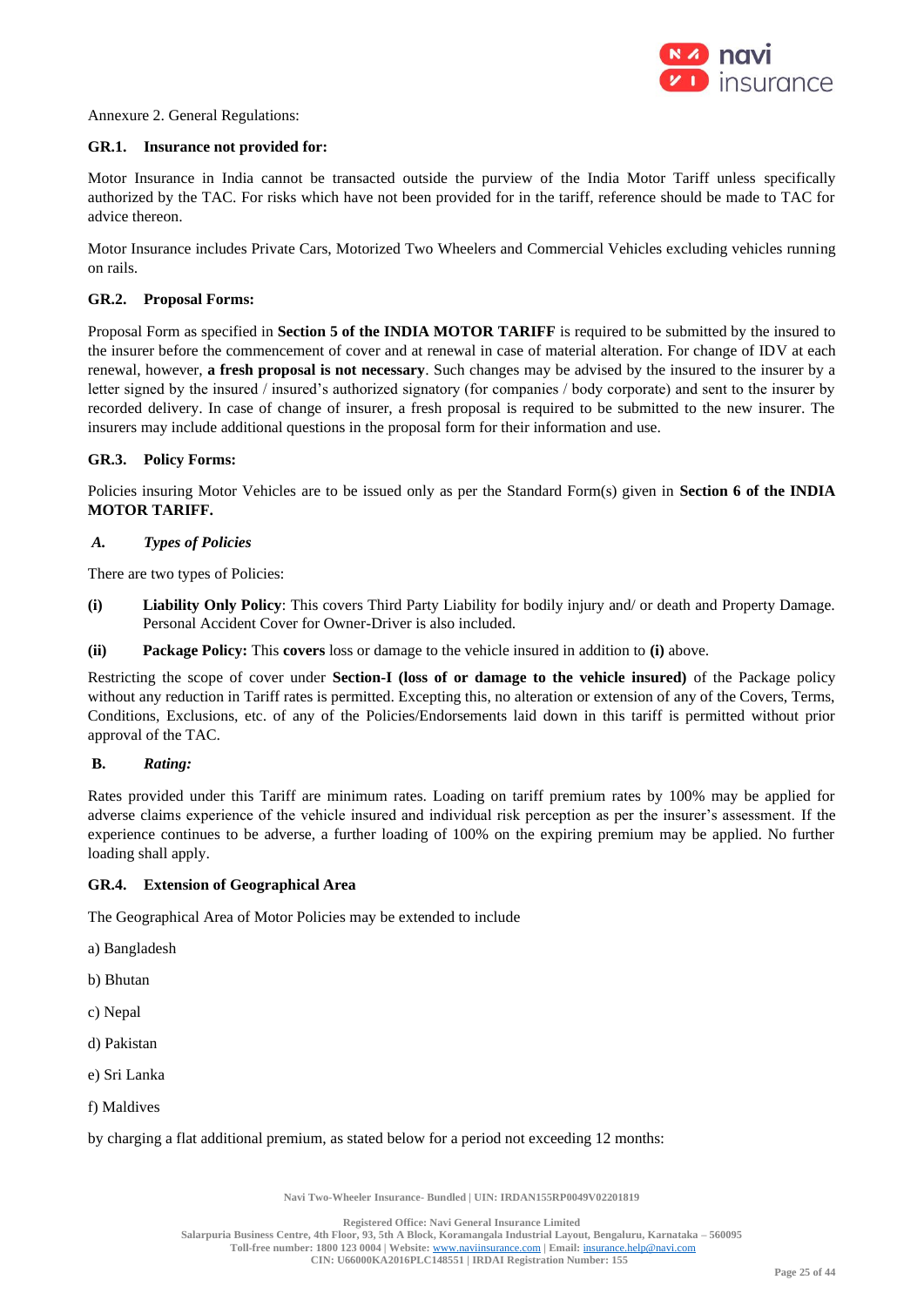

| For Package Policy                     | Rs.500/ per vehicle, irrespective of the class of vehicle. |
|----------------------------------------|------------------------------------------------------------|
| For policies other than Package Policy | Rs.100/ per vehicle, irrespective of the class of vehicle. |

For such extensions *Endorsement IMT 1 is to be used.*

**Such geographical extensions, however, specifically exclude cover for damage to the vehicle/ injury to its occupants/ TP liability in respect of the vehicle during air passage/ sea voyage for the purpose of ferrying the vehicle to the extended Geographical Area.** 

## **GR.5. Vintage Cars**

Any car manufactured prior to 31-12-1940 and duly certified by the **Vintage and Classic Car Club of India** can be considered a Vintage car for the purpose of this tariff.

### **GR.6. Classic Cars**

Any car manufactured after 31-12-1940, but before 31-12-1970, is considered as a Classic Car by the **Vintage and Classic Car Club of India**. **There is however, no provision for special rating or special cover for such vehicles under this tariff.**

### **GR.7. Valued Policies**

Under an **Agreed Value Policy,** a specified sum agreed as the **insured value of the vehicle** is paid as compensation in case of Total Loss/Constructive Total Loss of the vehicle without any deduction for depreciation.

It is **not** permitted to issue **Agreed Value Policies** under this tariff excepting for policies covering **vintage cars** as defined under 5 above.

For such policies, *Endorsement IMT- 2 is to be used***.**

### **GR.8. Insured's Declared Value (IDV)**

The **Insured's Declared Value (IDV)** of the vehicle will be deemed to be the 'SUM INSURED' for the purpose of this tariff and it will be fixed at the commencement of each policy period for each insured vehicle.

The IDV of the vehicle is to be fixed on the basis of manufacturer's listed selling price of the brand and model as the vehicle proposed for insurance at the commencement of insurance /renewal and adjusted for depreciation (as per schedule specified below). The IDV of the side car(s) and / or accessories, if any, fitted to the vehicle but not included in the manufacturer's listed selling price of the vehicle is also likewise to be fixed. However, depreciation will not be applied to brand new vehicles covered under motor trade policies. (IMT/08/2002 dt  $16<sup>th</sup>$  Dec, 2002).

The schedule of age-wise depreciation as shown below is applicable for the purpose of Total Loss/ Constructive Total Loss **(TL/ CTL)** claims only. A vehicle will be considered to be a **CTL**, where the aggregate cost of retrieval and / or repair of the vehicle subject to terms and conditions of the policy exceeds 75% of the IDV.

The depreciation for replacement of parts in partial loss claims will be as per a separate schedule **specified under GR.9.** 

## **SCHEDULE OF DEPRECIATION FOR ARRIVING AT IDV**

### **(Other Than Motor Trade Policies)**

| <b>AGE OF THE VEHICLE</b>                   | % OF DEPRECIATION FOR FIXING<br><b>IDV</b> |
|---------------------------------------------|--------------------------------------------|
| Not exceeding 6 months                      | 5%                                         |
| Exceeding 6 months but not exceeding 1 year | 15%                                        |
| Exceeding 1 year but not exceeding 2 years  | 20%                                        |
| Exceeding 2 years but not exceeding 3 years | 30%                                        |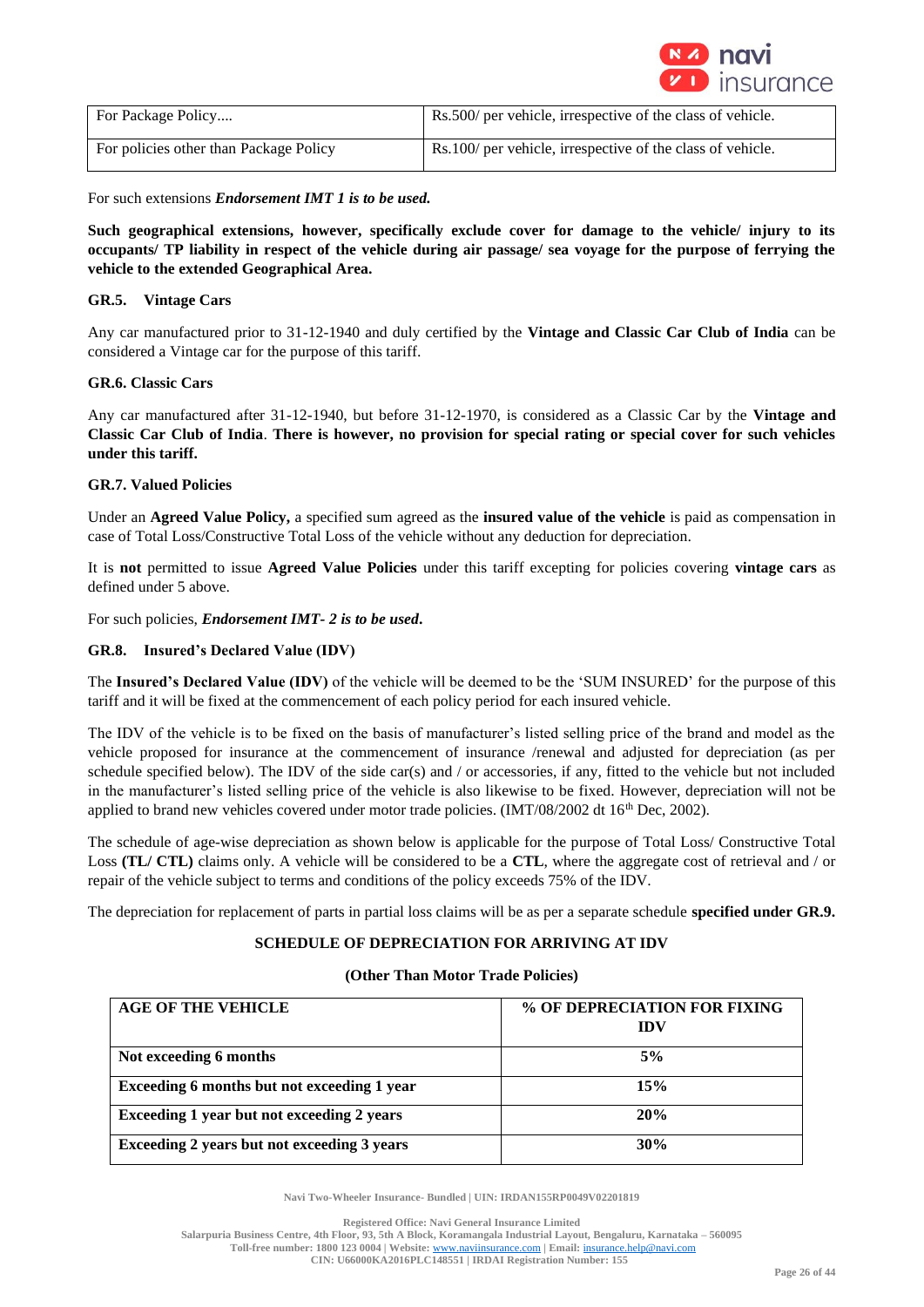

| Exceeding 3 years but not exceeding 4 years | 40% |
|---------------------------------------------|-----|
| Exceeding 4 years but not exceeding 5 years | 50% |

## **SCHEDULE OF DEPRECIATION FOR ARRIVING AT IDV**

## **(Motor Trade Policies)**

| <b>AGE OF THE VEHICLE</b>                   | OF DEPRECIATION FOR FIXING<br>$\frac{0}{0}$<br><b>IDV</b> |
|---------------------------------------------|-----------------------------------------------------------|
| Not exceeding 6 months                      | $0\%$                                                     |
| Exceeding 6 months but not exceeding 1 year | 15%                                                       |
| Exceeding 1 year but not exceeding 2 years  | 20%                                                       |
| Exceeding 2 years but not exceeding 3 years | 30%                                                       |
| Exceeding 3 years but not exceeding 4 years | 40%                                                       |
| Exceeding 4 years but not exceeding 5 years | 50%                                                       |

**NOTE:** IDV of vehicles beyond 5 years of age and of obsolete models of the vehicles (i.e. models which the manufacturers have discontinued to manufacture) is to be determined on the basis of an understanding between the insurer and the insured.

For the purpose of **TL/CTL** claim settlement, this IDV will not change during the currency of the policy period in question. It is clearly understood that the liability of the insurer shall in no case exceed the IDV as specified in the policy schedule less the value of the wreck, in 'as is where is' condition.

## **GR.9. Depreciation on Parts for Partial Loss Claims**

The following rates of depreciation shall apply for **replacement of parts for partial loss claims** in respect of all categories of vehicles / accessories.

|    | Rate of depreciation for all rubber nylon/ plastic parts, tyres<br>and tubes, batteries and air bags | 50% |
|----|------------------------------------------------------------------------------------------------------|-----|
|    | Rate of depreciation for all fibre glass components                                                  | 30% |
| 3. | Rate of depreciation for all parts made of glass                                                     | Nil |

4. Rate of depreciation for all other parts including wooden parts is to be as per the following schedule:

| <b>AGE OF THE VEHICLE</b>                   | % OF DEPRECIATION |
|---------------------------------------------|-------------------|
| Not exceeding 6 months                      | Nil               |
| Exceeding 6 months but not exceeding 1 year | 5%                |
| Exceeding 1 year but not exceeding 2 years  | 10%               |
| Exceeding 2 years but not exceeding 3 years | 15%               |
| Exceeding 3 years but not exceeding 4 years | 25%               |
| Exceeding 4 years but not exceeding 5 years | 35%               |

**Navi Two-Wheeler Insurance- Bundled | UIN: IRDAN155RP0049V02201819**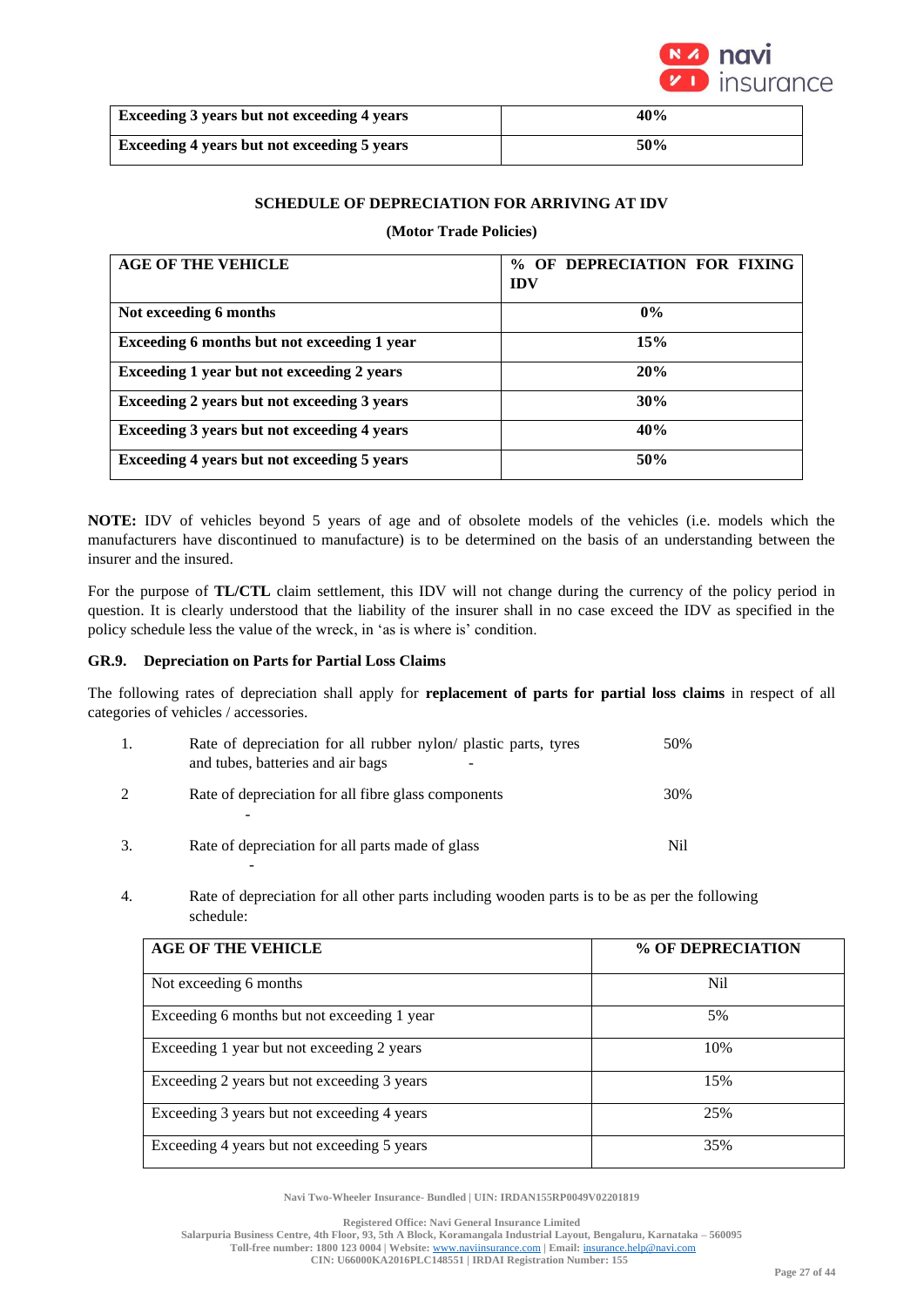

| Exceeding 5 years but not exceeding 10 years | 40% |
|----------------------------------------------|-----|
| Exceeding 10 years                           | 50% |

### **GR.10. Geographical Zones**

For the purpose of rating, the whole of India has been divided into the following zones depending upon the location of the office of registration of the vehicle concerned.

### *(i) Private Cars/ Motorized Two Wheelers/ Commercial Vehicles rateable under Section 4.C.1 and C.4.*

Zone A: Ahmedabad, Bangalore, Chennai, Hyderabad, Kolkata, Mumbai, New Delhi and Pune.

Zone B: Rest of India

#### *(ii) Commercial Vehicles excluding vehicles rateable under Section 4. C.1 and C.4.*

Zone A Chennai, Delhi / New Delhi, Kolkata, Mumbai

Zone B All Other State Capitals

Zone C Rest of India

### **GR.11. Period of Insurance**

Unless specifically stated otherwise, premiums quoted in the Schedules under various Sections of the **India Motor Tariff** are the premiums payable on policies issued or renewed for a period of **twelve months**. No policy is permitted to be issued or renewed for any period longer than twelve months. It shall, however, be permissible to extend the period of insurance under the policy for any period less than twelve months, for the purpose of arriving at a particular renewal date or for any other reasons convenient to the insured, by payment of extra premium calculated on pro-rata basis, **provided such policies are renewed with the same insurer immediately after the expiry of such an extension.** All such extensions will require attachment of the following Warranty to the policy.

"In consideration of the premium for this extension being calculated at a pro-rata proportion of the annual premium, it is hereby declared and agreed by the insured that upon expiry of this extension, this policy shall be renewed for a period of twelve months, failing which the difference between the extension premium now paid on **pro rata** basis and the premium at **short period** rate shall become payable by the insured."

#### **GR.12. Premium Rates for Short Period Cover**

Short Period Cover/ Renewal may be granted for periods less than twelve months at the following short period scale:

### **SHORT PERIOD SCALE**

| <b>PERIOD</b>                                        | % OF ANNUAL PREMIUM RATE |
|------------------------------------------------------|--------------------------|
| Not exceeding 1 month                                | 20%                      |
| <b>Exceeding 1 month but not exceeding 2 months</b>  | 30%                      |
| <b>Exceeding 2 months but not exceeding 3 months</b> | 40%                      |
| Exceeding 3 months but not exceeding 4 months        | 50%                      |
| <b>Exceeding 4 months but not exceeding 5 months</b> | 60%                      |
| Exceeding 5 months but not exceeding 6 months        | <b>70%</b>               |
| <b>Exceeding 6 months but not exceeding 7 months</b> | 80%                      |
| <b>Exceeding 7 months but not exceeding 8 months</b> | 90%                      |
| <b>Exceeding 8 months</b>                            | Full annual premium/rate |

**N.B.: 1.** Extension of short period covers/short period renewals, for any reason, can be granted only by charging the premium for such extensions at the above mentioned short period rates.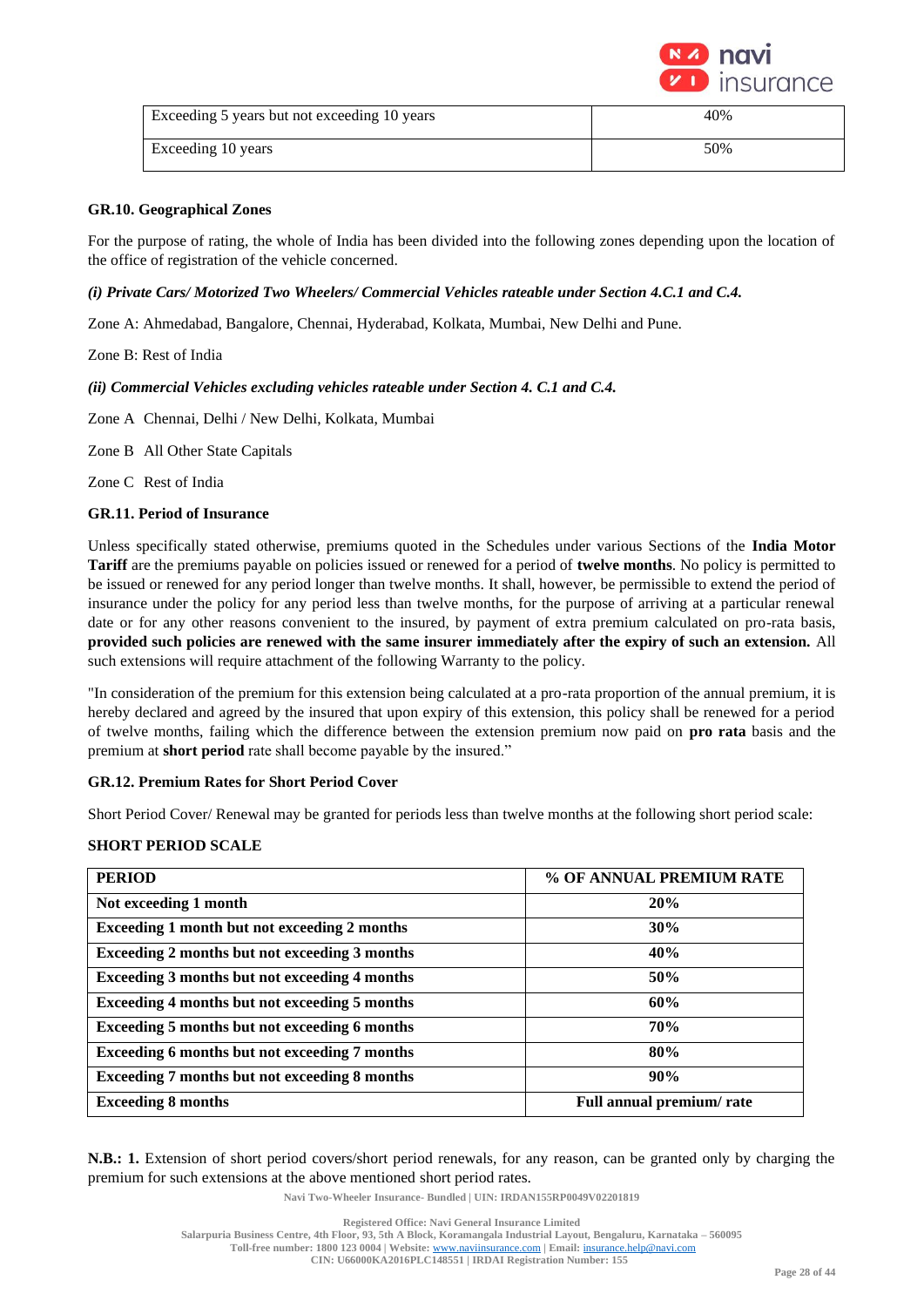

**N.B.:2.** Short period covers/short period renewals for Liability Only Policies are not permissible.

## **GR.13. Display of Premium**

- **(a)** In case of a **Package Policy**, the Own Damage and the Liability components of premium are required to be displayed separately in the Policy Schedule.
- **(b)** Similarly, all permissible **loadings** on /**discounts** from tariff rates are required to be displayed separately in the policy schedule.
- **(c)** The Own Damage as well as the Liability components of premium are required to be rounded off to the nearest rupee, separately.

## **GR.14. Computation of Premium**

The premium payable on a policy is required to be calculated in accordance with the Premium Computation Tables appearing in the Tariff. For applicable discounts / loadings, if any, reference is also to be made to the relevant GRs as well as regulations contained in the specific section(s) of the Tariff while computing premium.

## **GR.15. Payment of Premium**

The full premium is required to be collected before commencement of cover. It is **not permissible** to collect premium in installments.

## **GR.16. Minimum Premium**

The minimum premium applicable for vehicles specially designed or modified for use of the blind, handicapped and mentally challenged persons will be Rs.25/- per vehicle. For all other vehicles, the applicable minimum premium per vehicle will be Rs.100/-.

## **GR.17. Transfers**

On transfer of ownership, the **Liability Only cover**, either under a Liability Only policy or under a Package policy, is deemed to have been transferred in favour of the person to whom the motor vehicle is transferred with effect from the date of transfer.

The transferee shall apply within fourteen days from the date of transfer in writing under recorded delivery to the insurer who has insured the vehicle, with the details of the registration of the vehicle, the date of transfer of the vehicle, the previous owner of the vehicle and the number and date of the insurance policy so that the insurer may make the necessary changes in his record and issue fresh Certificate of Insurance.

In case of Package Policies, transfer of the "Own Damage" section of the policy in favour of the transferee, shall be made by the insurer only on receipt of a specific request from the transferee along with consent of the transferor. If the transferee is not entitled to the benefit of the No Claim Bonus (NCB) shown on the policy or is entitled to a lesser percentage of NCB than that existing in the policy, recovery of the difference between the transferee's entitlement, if any, and that shown on the policy shall be made before effecting the transfer.

A fresh Proposal Form duly completed is to be obtained from the transferee in respect of both Liability Only and Package Policies.

Transfer of Package Policy in the name of the transferee can be done only on getting acceptable evidence of sale and a fresh proposal form duly filled and signed. The old Certificate of Insurance for the vehicle, is required to be surrendered and a fee of **Rs.50/-** is to be collected for issue of fresh Certificate in the name of the transferee. If for any reason, the old Certificate of Insurance cannot be surrendered, a proper declaration to that effect is to be taken from the transferee before a new Certificate of Insurance is issued.

## *Endorsement IMT - 3 is to be used.*

## **GR.18. Change of Vehicle**

A vehicle insured under a policy can be substituted by another vehicle of the same class for the balance period of the policy subject to adjustment of premium, if any, on pro-rata basis from the date of substitution.

**Navi Two-Wheeler Insurance- Bundled | UIN: IRDAN155RP0049V02201819**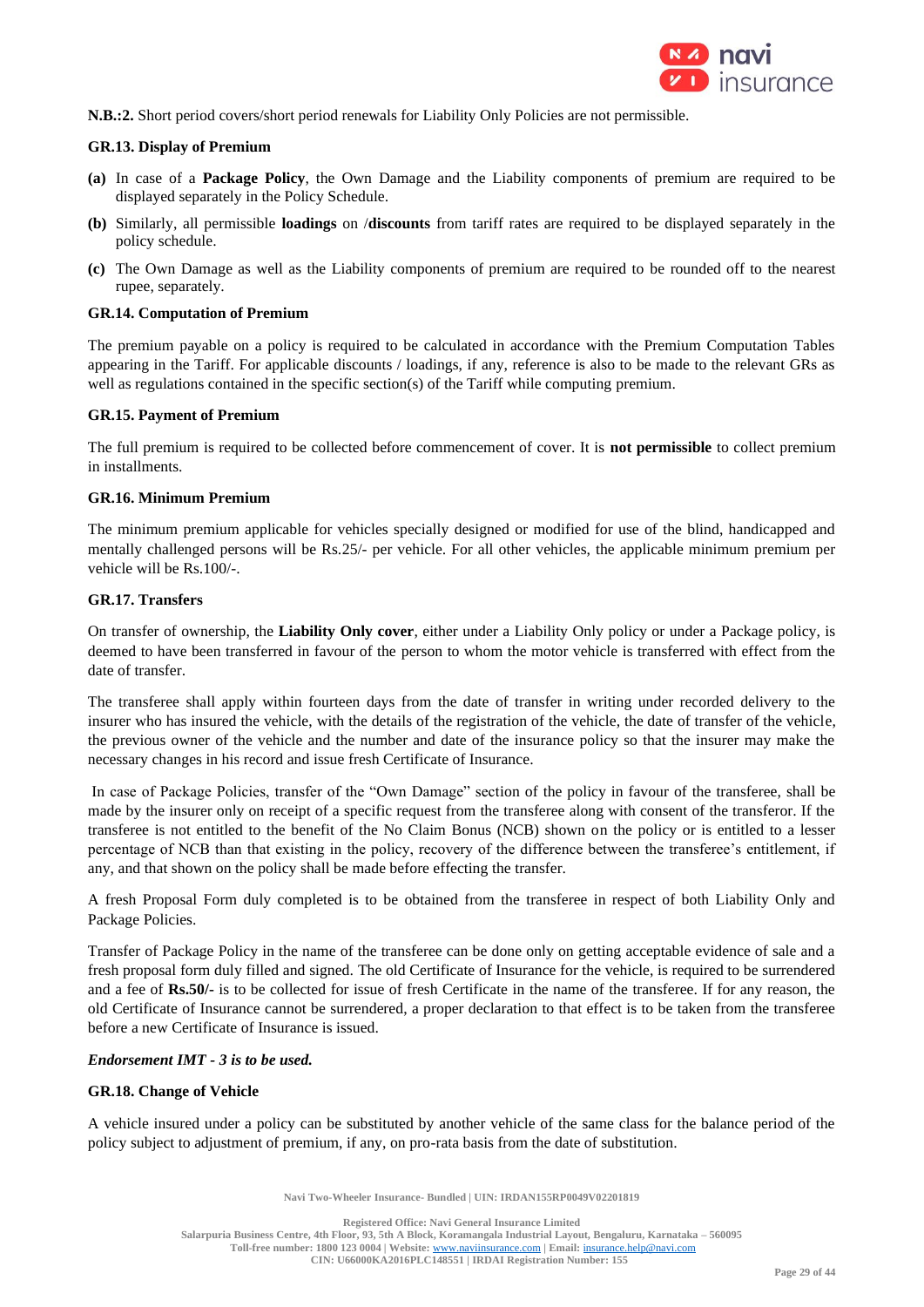

Where the vehicle so substituted is not a total loss, evidence in support of continuation of insurance on the substituted vehicle is required to be submitted to the insurer before such substitution can be carried out.

## *Endorsement IMT - 4 is to be used.*

### **GR.19. Vehicles Subject to Hire Purchase Agreement**

Policies and Certificates of Insurance are to be issued in the name of Hirer only and issuance in the joint names of the Hirer and Owner is prohibited. If Owner's interest is to be protected it should be done by the use of *Endorsement IMT - 5.*

For the purpose of the Personal Accident cover for the Owner-Driver granted under the policy, the insured named in the policy will continue to be deemed as the Owner- driver subject to conditions of the policy relating to this cover.

#### **GR.20. Vehicles Subject to Lease Agreement**

Policies and Certificates of Insurance are to be issued in the name of Lessee only and issuance in the joint names of the Lessee and Lessor is prohibited. If Lessor's interest is to be protected, it should be done by the use of *Endorsement IMT - 6.*

For the purpose of the Personal Accident cover for the Owner-Driver granted under the policy, the insured named in the policy will continue to be deemed as the Owner- driver subject to conditions of the policy relating to this cover.

### **GR.21. Vehicles Subject to Hypothecation Agreement**

Policies and Certificates of Insurance are to be issued in the name of Registered Owner only and issuance in the joint names of the Registered Owner and Pledgee is prohibited. If Pledgee's interest is to be protected, it should be done by the use of *Endorsement IMT - 7.* 

For the purpose of the Personal Accident cover for the Owner-Driver granted under the policy, the registered owner named in the policy will continue to be deemed as the Owner- driver subject to conditions of the policy relating to this cover.

### **GR.22. Cover Note**

- (i) Cover Notes insuring Motor Vehicles are to be issued only in **Form 52** in terms of Rule 142 Sub-Rule (1) of the Central Motor Vehicles Rules 1989. (**Refer Section 6 of the India Motor Tariff).**
- (ii) In terms of Rule 142, Sub-Rule (2) of Central Motor Vehicles Rules 1989, a Cover Note shall be valid for a period of sixty days from the date of its issue and the insurer shall issue a policy of insurance before the date of expiry of the Cover Note.

### **GR.23. Certificate of Insurance**

A Certificate of Insurance for a Motor Vehicle is to be issued only in **FORM 51** in terms of Rule 141 of Central Motor Vehicle Rules 1989. (**Refer Section 6 of the India Motor Tariff).**

#### **GR.24. Cancellation of Insurance and Double Insurance**

### *A Cancellation of Insurance*

- (a) A policy may be cancelled by the insurer by sending to the insured seven days' notice of cancellation by recorded delivery to the insured's last known address and the insurer will refund to the insured the pro-rata premium for the balance period of the policy.
- (b) A policy may be cancelled at the option of the insured with seven days' notice of cancellation and the insurer will be entitled to retain premium on short period scale of rates for the period for which the cover has been in existence prior to the cancellation of the policy. The balance premium, if any, will be refundable to the insured. Refund of premium will be subject to:

**Navi Two-Wheeler Insurance- Bundled | UIN: IRDAN155RP0049V02201819**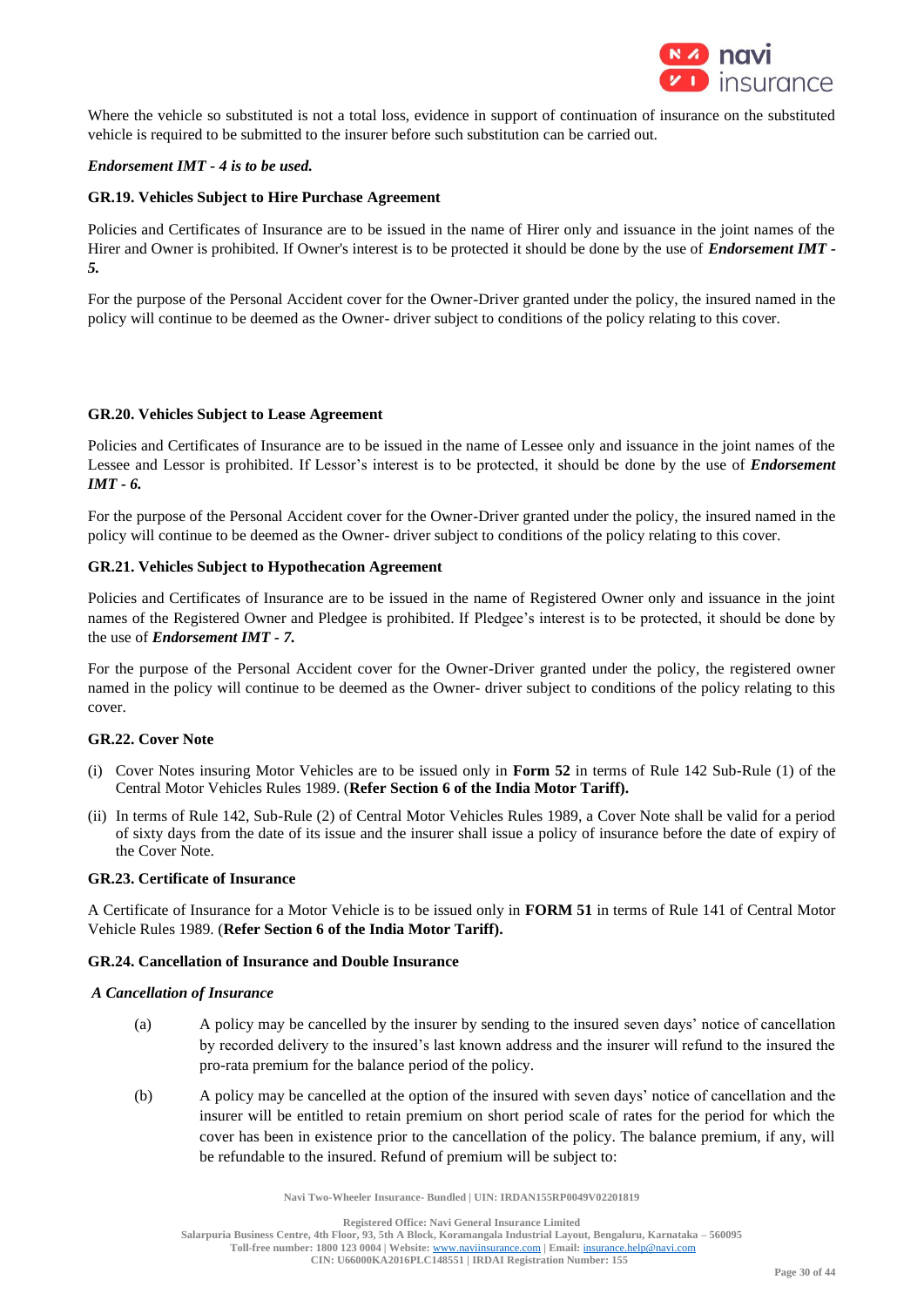

- i) there being no claim under the policy, and
- ii) the retention of minimum premium as specified in the Tariff.
- (c) A policy can be cancelled only after ensuring that the vehicle is insured elsewhere, at least for Liability Only cover and after surrender of the original Certificate of Insurance for cancellation.
- (d) **Insurer should inform the Regional Transport Authority (RTA) concerned by recorded delivery about such cancellation of insurance.**

## *B. Double Insurance*

When two policies are in existence on the same vehicle with identical cover, one of the policies may be cancelled. Where one of the policies commences at a date later than the other policy, the policy commencing later is to be cancelled by the insurer concerned.

If a vehicle is insured at any time with two different offices of the same insurer, 100% refund of premium of one policy may be allowed by canceling the later of the two policies. However, if the two policies are issued by two different insurers, the policy commencing later is to be cancelled by the insurer concerned and pro-rata refund of premium thereon is to be allowed.

If, however, due to requirements of Banks/Financial Institutions, intimated to the insurer in writing, the earlier dated policy is required to be cancelled, then refund of premium is to be allowed after retaining premium at short period scale for the period the policy was in force prior to cancellation.

In all such eventualities, the minimum premium as specified in the tariff is to be retained.

In either case, no refund of premium can be allowed for such cancellation if any claim has arisen on either of the policies during the period when both the policies were in operation, but prior to cancellation of one of the policies.

### **GR.25. Cancellation and issuance of fresh Certificate of Insurance**

Following any changes in the policy during its currency, affecting the information shown on the Certificate of Insurance, the Certificate of Insurance is required to be returned to the Insurer for cancellation and a fresh Certificate incorporating the changes is to be issued.

Information regarding change of number of Engine and/ or Chassis of the vehicle, is required to be intimated to the insurer immediately for effecting necessary changes in the policy, provided such changes are duly endorsed on the Registration Certificate. The Certificate of Insurance is also required to be returned immediately for issuance of fresh Certificate of Insurance incorporating the changes.

Remittance of Rs. 50/- is required to be made to the insurer for each issuance of fresh Certificate of Insurance.

## **GR.26. Certificate or Cover Note destroyed, torn, soiled, defaced or mutilated.**

- **1.** Where the insured
- a) lodges with an insurer a declaration in which he declares that a Certificate of Insurance or Cover Note issued to him by such insurer has been lost, destroyed, torn, soiled, defaced or mutilated and sets out full particulars of the circumstances connected with the loss or destruction of the certificate or cover note and the efforts made to find it;

## **OR**

b) returns to the authorized insurer the Certificate or Cover Note issued to him by such insurer in a torn, soiled, defaced or mutilated condition;

## **AND**

c) pays to the insurer a fee of Rs.50/- (Fifty) in respect of each such new certificate or Cover Note, the insurer shall, if satisfied that such certificate or cover note has been lost, destroyed and that all reasonable efforts have been made to find it, or that it has been destroyed or is soiled, defaced or mutilated as the case may be, issue in lieu thereof a duplicate certificate or insurance or cover note with the word 'Duplicate' prominently endorsed to that effect.

**Navi Two-Wheeler Insurance- Bundled | UIN: IRDAN155RP0049V02201819**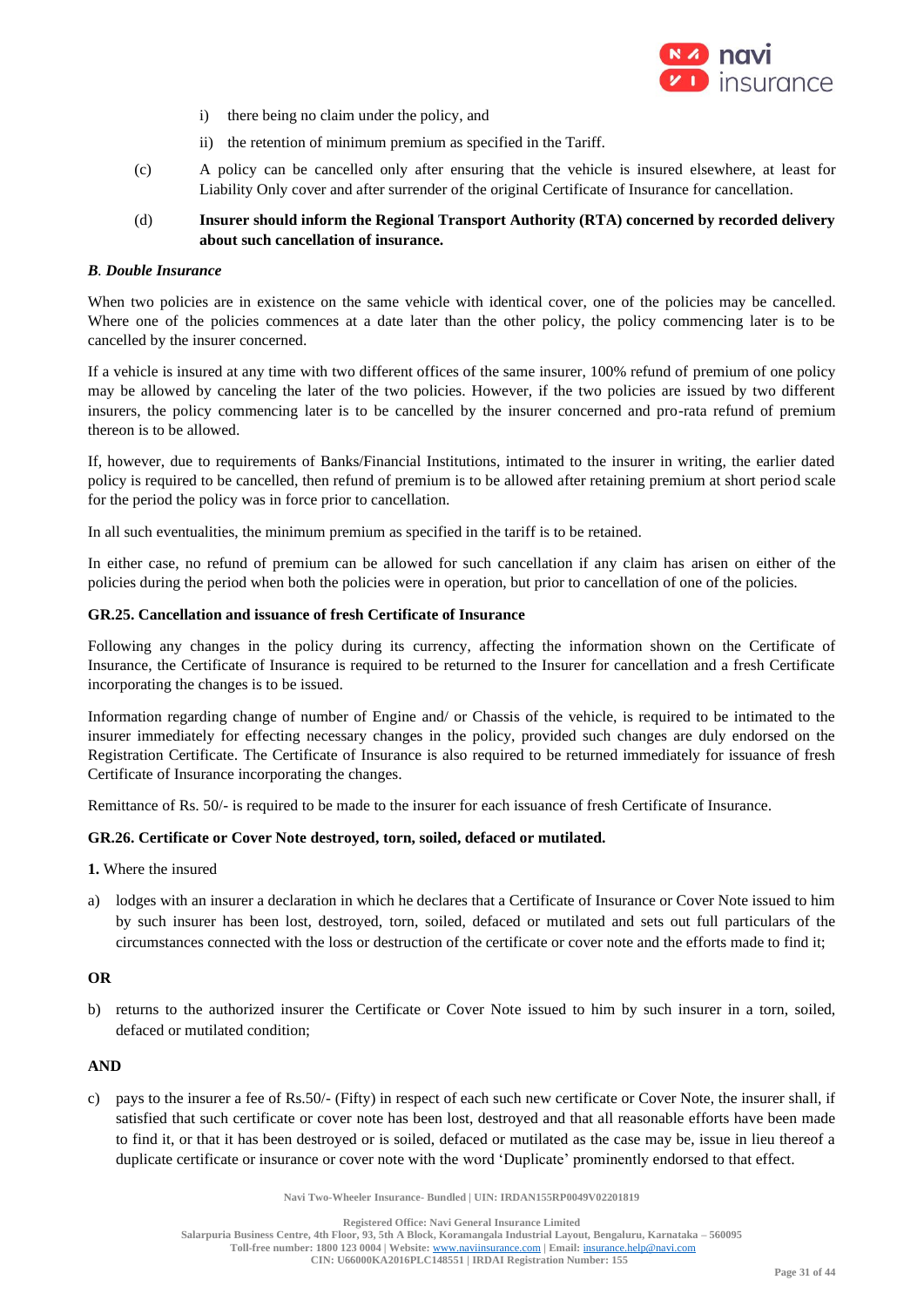

**2.** When a duplicate certificate of insurance or cover note has been issued in accordance with the provisions of sub rule (1) on representation that a certificate or cover note has been lost and the original certificate or cover note is afterwards found by the holder, the original certificate or cover note, as the case may be, shall be surrendered to the insurer.

### **GR.27. No Claim Bonus**

- (a) No Claim Bonus(NCB) can be earned **only in the Own Damage section of Policies** covering all classes of vehicles **but not on Motor Trade Policies (Road Transit Risks / Road Risks / Internal Risks) and policies which cover only Fire and / or Theft Risks.** For policies covering Liability with Fire and/or Theft Risks, the NCB will be applicable only on the Fire and / or Theft components of the premium. An insured becomes entitled to NCB only at the renewal of a policy after the expiry of the full duration of 12 months.
- (b) No Claim Bonus, wherever applicable, will be as per the following table.

| <b>All types of Vehicles</b>                                                             | % Discount on Own |
|------------------------------------------------------------------------------------------|-------------------|
|                                                                                          | Damage premium    |
| No claim made or pending during the preceding full year of insurance                     | 20%               |
| No claim made or pending during the preceding 2 consecutive years of<br>insurance        | 25%               |
| No claim made or pending during the preceding 3 consecutive years of<br><i>insurance</i> | 35%               |
| No claim made or pending during the preceding 4 consecutive years of<br><i>insurance</i> | 45%               |
| No claim made or pending during the preceding 5 consecutive years of<br>insurance        | 50%               |

**Sunset Clause: If at the renewal falling due any time between 1st July 2002 and 30th June 2003, both days inclusive, (after completion of the full policy period of 12 months)**

(IMT/08/2002 dt 16<sup>th</sup> Dec, 2002).

- **i) An insured becomes entitled to NCB in terms of the tariff prevailing prior to 01st July, 2002 which is different from the slabs given above, the entitlement of such percentage of NCB will remain protected at the renewal. For subsequent renewals, NCB if any earned, will be in terms of the above table. In case claims arises under renewed policy, the NCB will become NIL at the following renewal.**
- **ii) An insured becomes entitled to an NCB of 55% or 65% in terms of the Tariff prevailing prior to 1st July 2002, the entitlement of such higher percentage of NCB will remain protected for all subsequent renewals till a claim arises under the policy, in which case the NCB will become 'Nil' at the following renewal. Thereafter, NCB if any earned, will be in terms of the above table.**
- (c) The percentage of applicable NCB is to be computed on the Own Damage premium required for renewal of the insurance after deducting any rebate in respect of "Vehicle Laid Up" under the policy. If the policy period has been extended in lieu of the rebate for the layup of the vehicle, as per 'Vehicle Laid Up' Regulation, such extended period shall be deemed to have been part of the preceding year of insurance.
- (d) The entitlement of NCB shall follow the fortune of the original insured and not the vehicle or the policy. In the event of transfer of interest in the policy from one insured to another, the entitlement of NCB for the new insured will be as per the transferee's eligibility following the transfer of interest.

## **It is however, clarified that the entitlement of No Claim Bonus will be applicable for the substituted vehicle subject to the provision that the substituted vehicle on which the entitled NCB is to be applied is of the same class (as per this tariff) as the vehicle on which the NCB has been earned.**

Provided that where the insured is an individual, and on his/ her death the custody and use of the vehicle pass to his/her spouse and/or children and/or parents, the NCB entitlement of the original insured will pass on to such person/s to whom the custody and use of the vehicle pass.

(e) The percentage of NCB earned on a vehicle owned by an institution during the period when it was allotted to and exclusively operated by an employee should be passed on to the employee if the ownership of the vehicle is

**Navi Two-Wheeler Insurance- Bundled | UIN: IRDAN155RP0049V02201819**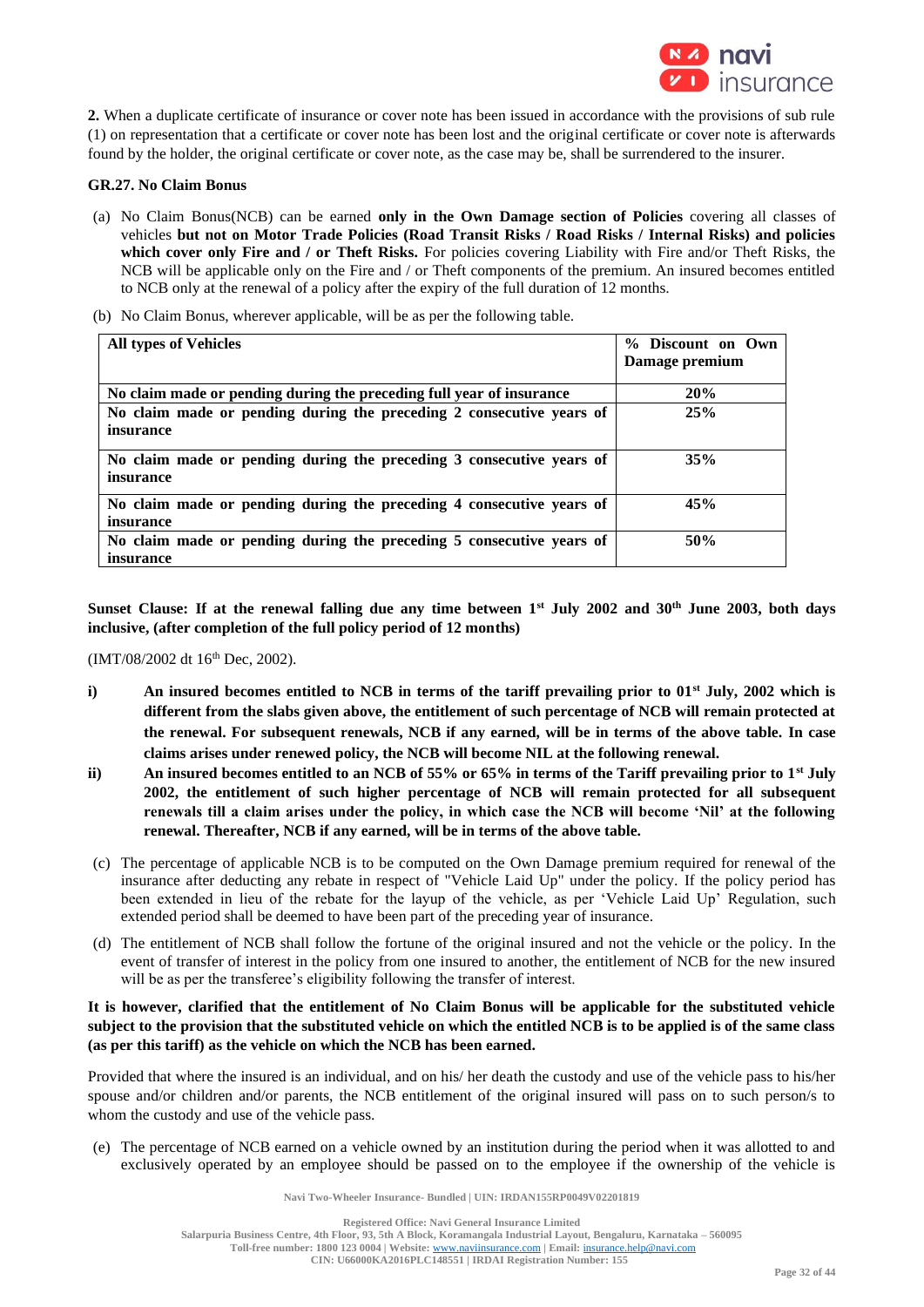

transferred in the name of the employee. This will however require submission of a suitable letter from the employer confirming that prior to transfer of ownership of the vehicle to the employee, it was allotted to and exclusively operated by the employee during the period in which the NCB was earned.

(f) In the event of the insured, transferring his insurance from one insurer to another insurer, the transferee insurer may allow the same rate of NCB which the insured would have received from the previous insurer. Evidence of the insured's NCB entitlement either in the form of a renewal notice or a letter confirming the NCB entitlement from the previous insurer will be required for this purpose.

Where the insured is unable to produce such evidence of NCB entitlement from the previous insurer, the claimed NCB may be permitted after obtaining from the insured a declaration as per the following wording:

## *"I / We declare that the rate of NCB claimed by me/us is correct and that no claim as arisen in the expiring policy period (copy of the policy enclosed). I/We further undertake that if this declaration is found to be incorrect, all benefits under the policy in respect of Section I of the Policy will stand forfeited."*

Notwithstanding the above declaration, the insurer allowing the NCB will be obliged to write to the policy issuing office of the previous insurer by recorded delivery calling for confirmation of the entitlement and rate of NCB for the particular insured and the previous insurer shall be obliged to provide the information sought within 30 days of receipt of the letter of enquiry failing which the matter will be treated as a breach of Tariff on the part of the previous insurer. Failure of the insurer granting the NCB to write to the previous insurer **within 21 days** after granting the cover will also constitute a breach of the Tariff.

- (g) If an insured vehicle is sold and not replaced immediately, or laid up, and the policy is not renewed immediately after expiry, NCB, if any, may be granted on a subsequent insurance, provided such fresh insurance is affected within 3 (three) years from the expiry of the previous insurance. The rate of NCB applicable to the fresh policy shall be that earned at the expiry of the last 12 months period of insurance.
- (h) On production of evidence of having earned NCB abroad, an insured may be granted NCB on a new policy taken out in India as per entitlement earned abroad, provided the policy is taken out in India within three years of expiry of the overseas insurance policy, subject to relevant provisions of NCB under these rules.
- (i) Except as provided in Rule (g), no NCB can be allowed when a policy is not renewed within 90 days of its expiry. However, in the case of Military or Paramilitary Personnel working in Forward areas, the period of 90 days may be extended upto 365 days depending on the circumstances of each individual case with a declaration in writing by the policy holder that the vehicle was not put to use during the interim period.
- (j) Except as provided in Rules (g), (h) and (i) above, NCB is to be allowed **only** when the vehicle has been insured continuously for a period of 12 months without any break.

## **GR.28. Automobile Association Membership Discount**:

For valid membership of recognized Automobile Associations such as Automobile Association of Eastern India, the Uttar Pradesh Automobile Association, the Western India Automobile Association, Automobile Association of Southern India, the Automobile Association of Upper India, a discount @ 5% of the Own Damage premium, subject to a maximum of Rs.200/- for a Private Car and maximum of Rs.50/- for a Motorized Two-Wheeler may be allowed. It is, however, clarified that irrespective of the number of Associations of which an insured may be a member, discount for only one membership of such Association is to be permitted.

The discount is applicable only on the Own Damage premium under Section I of the Package Policy. Policies covering Fire and/or Theft risks only are not eligible for the discount.

The discount applies to both new business and renewals. If the insured becomes a member of any of the above Automobile Associations, during the currency of the policy, the discount may be allowed pro-rata calculated from the date of his membership of the Association concerned**. On cancellation or termination of the membership of the Automobile Association during the currency of the policy, pro rata discount from the date of cancellation/ termination of membership till the expiry of the policy is to be recovered from the insured.**

Application of this discount will require attachment of *Endorsement IMT – 8.* The insurers, however, should ascertain the validity of the membership at each renewal before granting the discount.

The discount is applicable only to individual owners or joint owners or companies who are members of the abovementioned Automobile Associations.

**Navi Two-Wheeler Insurance- Bundled | UIN: IRDAN155RP0049V02201819**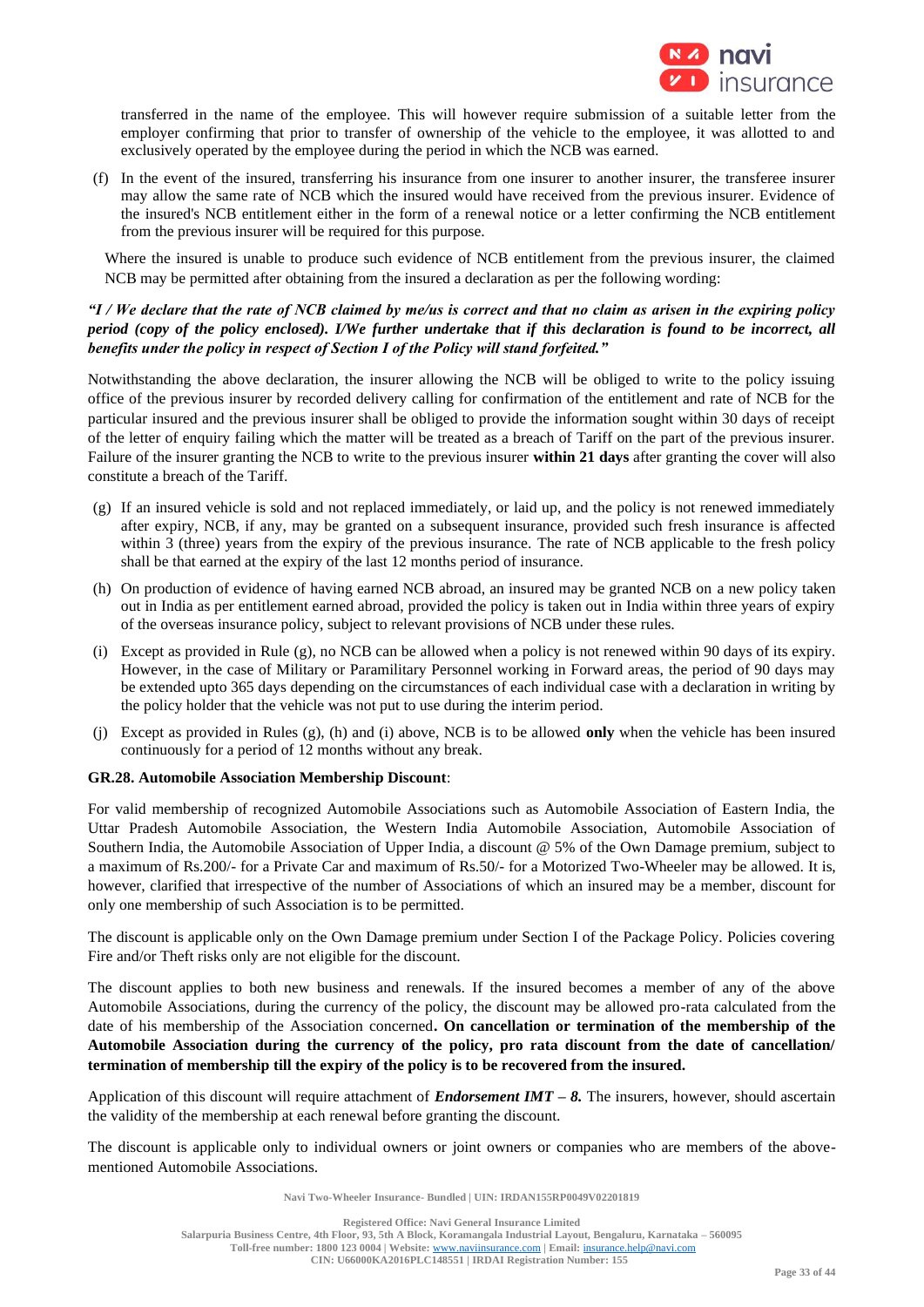

A member of the above-mentioned Automobile Associations, who buys a private car/motorized two-wheeler under Hire Purchase system or under a leasing agreement and has the sole use of it and pays the insurance premium, shall be entitled to the discount for Automobile Association membership, provided he/she is otherwise eligible to receive the discount under the rules. The name of such hire purchaser/lessee is to be stated on the policy.

## **GR.29. Discount for Vintage Cars**

Private cars certified by the Vintage and Classic Car Club of India as Vintage Cars will be eligible for 25% discount on basic Own Damage and/or Third-Party Premium.

For mid-term certification as Vintage car, pro-rata proportion of the tariff discount for the unexpired period of the policy is to be allowed.

*Endorsement IMT - 9 is to be used."*

Reno. IMT/01/2003

*Endorsement IMT – 9 is to be used.*

## **GR.30. Discount for Anti-Theft Devices**

Vehicles **(other than those covered under Motor Trade policies)** fitted with anti-theft devices approved by Automobile Research Association of India (ARAI), Pune and whose installation is duly certified by any of the Automobile Associations mentioned in **GR.28** above are eligible for a discount of 2.5% on the OD component of premium subject to a maximum of Rs. 500/-.

For mid-term installation of anti-theft device approved and certified as above in the vehicle insured, pro rata proportion of the premium discount calculated as per tariff provision for the unexpired period of the policy is to be allowed.

## *Endorsement IMT – 10 is to be used.*

## **GR.31. Concession for Laid-Up Vehicles**

Vehicles laid up in garage and not in use for a period of not less than two consecutive months will be entitled to:

## **I. For Liability Only Policy -**

a) A pro-rata returns of premium for the period during which the vehicle is so laid up, which return will be credited to the insured in consideration of suspension of the insurer's liability under the policy during the period of lay-up.

The credited return of premium will be deducted from the next renewal premium. **This cannot be given as cash refund even if the policy is not renewed with the same insurer.**

The calculation of the amount of the return premium is to be made on the net premium on the date of issue of the policy or the date of renewal of the policy preceding the laying-up of the vehicle.

OR

b) The expiry date of the current period of insurance under the policy may be extended for a period equal to the period the policy remained suspended on account of the lay-up.

The adoption of alternatives (a) or (b) above will be at the option of the insured. In either case, the insured will be required to pay Rs.15/- towards administrative costs.

## **II. For Package Policy**

The liability of the insurer under the policy will remain restricted for loss or damage of the insured vehicle by Fire and/or Theft as applicable during the period of such lay-up. In consideration of this restriction of cover under the policy: -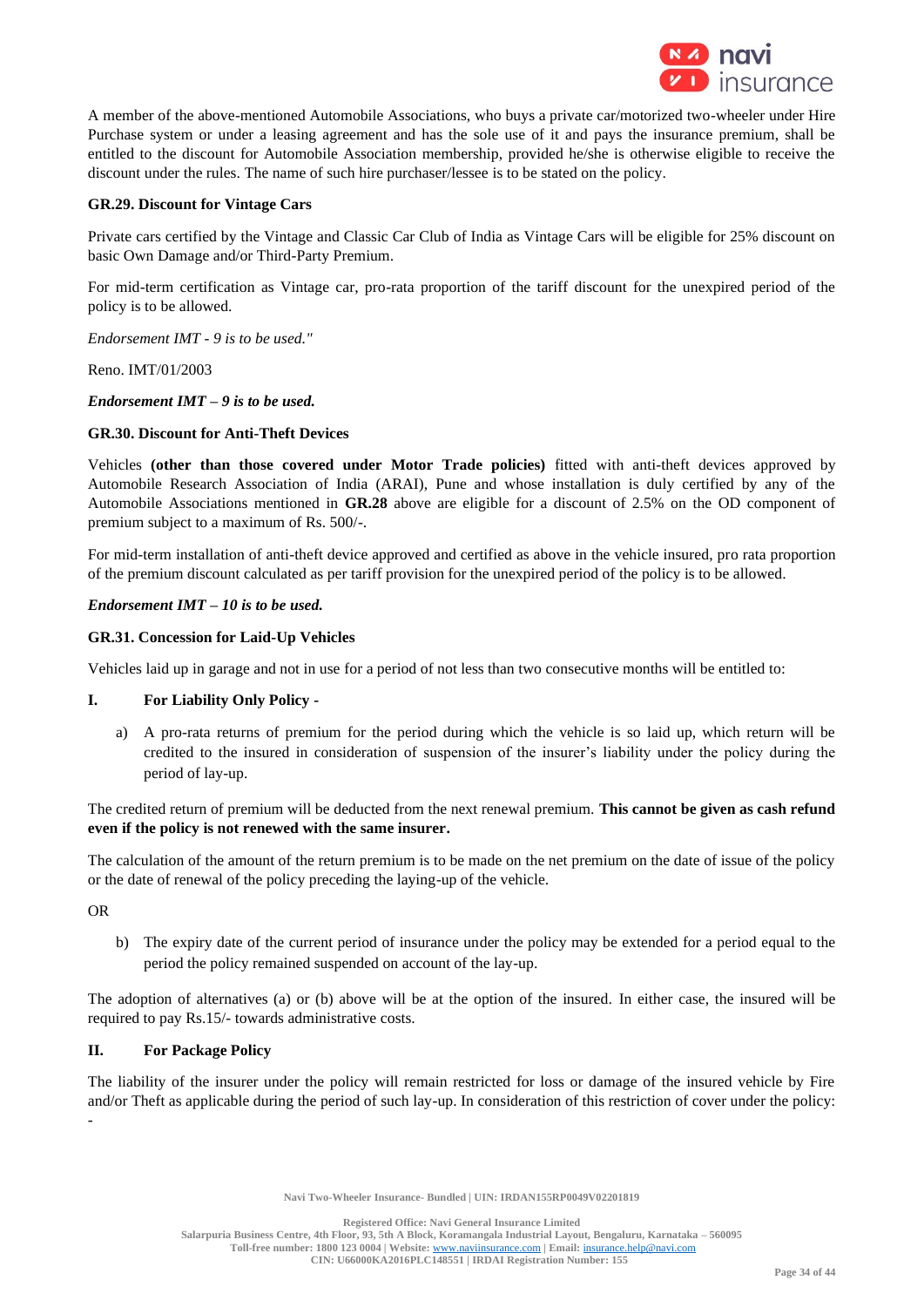

a) a pro rata returns of premium for the period during which the vehicle is so laid up will be credited to the insured after retention of pro rata premium for the lay-up period in the tariff rate for Fire and/or Theft Risks as applicable for the class of vehicle concerned.

The credited return of premium will be deducted from the next renewal premium. **This cannot be given as cash refund even if the policy is not renewed with the same insurer.**

The calculation of the amount of the return of premium is to be made on the net premium on the date of issue of the policy or the date of renewal of the policy preceding the laying-up of the vehicle

## **OR**

b) the expiry date of the current period of insurance under the policy may be extended for a period equal to the period the policy remained suspended on account of the lay-up.

The adoption of alternatives (a) or (b) above will be at the option of the insured. In either case, the insured will be required to pay Rs.15/- towards administrative costs.

Return of premium or extension of policy period in lieu thereof, on account of lay-up of vehicles, both in respect of Liability Only Policies and Package Policies, will be available provided

- i) the vehicle is not undergoing repairs during lay-up as a result of an event giving rise to a claim under the policy;
- ii) previous notice in writing has been given to the insurer by recorded delivery;
- iii) the certificate of insurance has been returned to the insurer; and
- iv) the period of lay-up / suspension of policy shall not extend beyond twelve months from the expiry date of the policy period in which the lay-up has commenced.

*Endorsement IMT 11-A is to be used* where the entire period of lay-up and suspension / restriction of cover has been intimated to the insurer.

*Endorsements IMT 11-B/11-C* is to be used where the entire period of lay-up and suspension / restriction of cover is "until further notice".

No return of premium or extension of policy period in lieu thereof is to be allowed for lay-up of trailers and vehicles used for hire or reward or for Motor Trade purpose, except when the permits for vehicles are temporarily withheld or suspended by the Government.

## **GR.32. Prohibition of mid-term inclusion/cancellation of extra benefits**

Mid-term inclusion/cancellation of extra benefits shall not be permitted more than once during the currency of a policy.

## **GR.33. Concessions for Specially Designed / Modified Vehicles for the Blind, Handicapped and Mentally challenged persons**

In case of vehicles specially designed / modified for use of blind, handicapped and mentally challenged persons, a discount of 50% may be allowed on the Own Damage premium in respect of both privately owned vehicles and vehicles owned and used by institutions engaged exclusively in the services of the blind, handicapped and mentally challenged persons. The discount is to be allowed only in respect of such vehicles, which have been suitably endorsed in the Registration Certificate by the RTA concerned.

## *Endorsement IMT –12 is to be used.*

## **GR.34. Registration, use and Insurance**

It is not permissible to insure any vehicle in the name of an insured not conforming to the name recorded as owner of the vehicle in the vehicle registration document, excepting

- i) in case of temporary substitution,
- ii) in respect of Motor Trade Risk, or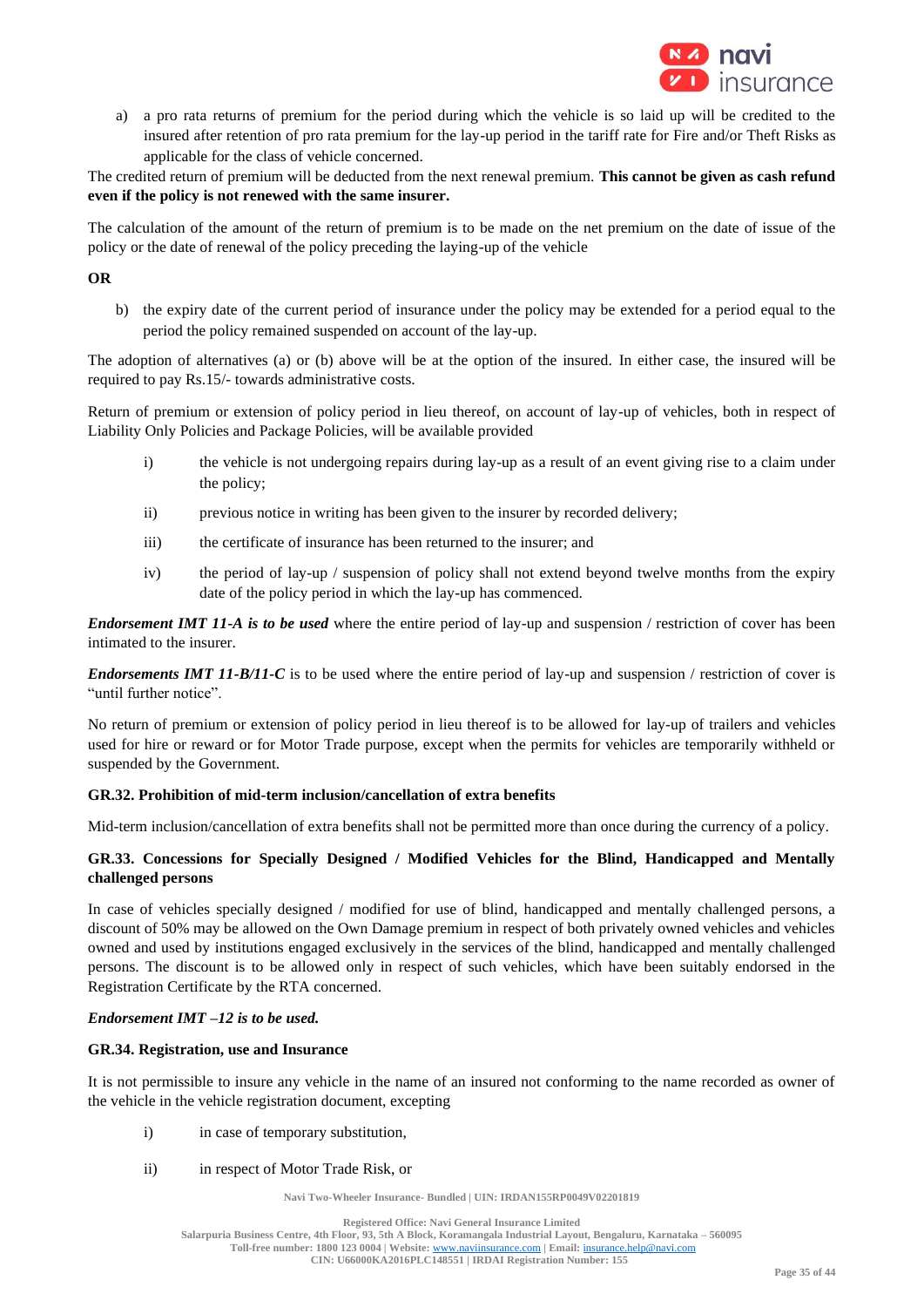

iii) as provided in General Regulation 19, 20 and 21

## **It is not permissible to insure any vehicle for use for a purpose other than that permitted by the RTA concerned**

### **GR.35. Use of Vehicles within Insured's Premises / Sites**

### **(i) Use confined to own premises (applicable to all classes except as otherwise provided in the Tariff).**

Where a vehicle is to be used in the insured's own premises to which the public have no general right of access and provided the vehicle is not licensed by the authorities concerned for general road use, a policy may be issued at the applicable Tariff rate with a discount of 33 1/3%.

### **No Certificate of Insurance or Cover Note which includes a Certification is permitted to be issued in such cases.**

### *Endorsement IMT 13 is to be used.*

### **(ii) Use confined to Sites (Applicable to Goods Carrying Vehicles).**

Where a vehicle is to be used only on a site or sites to which the public has no general right of access and the vehicle is not required to be registered under the Motor Vehicles Act, a policy may be issued at the applicable Tariff rate with a discount of 33 1/3%.

### **No Certificate of Insurance or Cover Note which includes a Certification is permitted to be issued in such cases.**

### *Endorsement IMT 14 is to be used.*

### **GR.36. Personal Accident (PA) Cover under Motor Policy**

### **(not applicable to vehicles covered under Section E, F and G of Tariff for Commercial Vehicles)**

### *A. Compulsory Personal Accident Cover for Owner-Driver*

Compulsory Personal Accident Cover shall be applicable under both Liability Only and Package policies. The owner of insured vehicle holding an 'effective' driving license is termed as Owner-Driver for the purposes of this section.

Cover is provided to the Owner-Driver whilst driving the vehicle including mounting into/ dismounting from or traveling in the insured vehicle as a co–driver.

**NB. This provision deals with Personal Accident cover and only the registered owner in person is entitled to the compulsory cover where he/she holds an effective driving license. Hence compulsory PA cover cannot be granted**  where a vehicle is owned by a company, a partnership firm or a similar body corporate or where the owner**driver does not hold an effective driving license. In all such cases, where compulsory PA cover cannot be granted, the additional premium for the compulsory P.A. cover for the owner - driver should not be charged and the compulsory P. A. cover provision in the policy should also be deleted.** 

#### No. IMT/02/2006

The scope of the cover, Capital Sum Insured (CSI) and the annual premium payable under this section are as under: -

| <b>TYPE</b><br>OF<br><b>VEHICLES</b>    | <b>CAPITAL SUM</b><br><b>INSURED</b> | <b>PREMIUM</b><br>(Rs.) | <b>COVER</b>                                                                                              |
|-----------------------------------------|--------------------------------------|-------------------------|-----------------------------------------------------------------------------------------------------------|
|                                         | (Rs.)                                |                         |                                                                                                           |
| <b>Motorised Two</b><br><b>Wheelers</b> | 15 lakh                              | $750/-$                 | i) 100% of CSI for Death, Loss of Two Limbs<br>or sight of both eyes or one limb and sight of<br>one eye. |
|                                         |                                      |                         | ii) 50% of CSI for Loss of one Limb or sight of<br>one eye.                                               |
|                                         |                                      |                         | iii)100% for Permanent Total Disablement<br>from injuries other than named above.                         |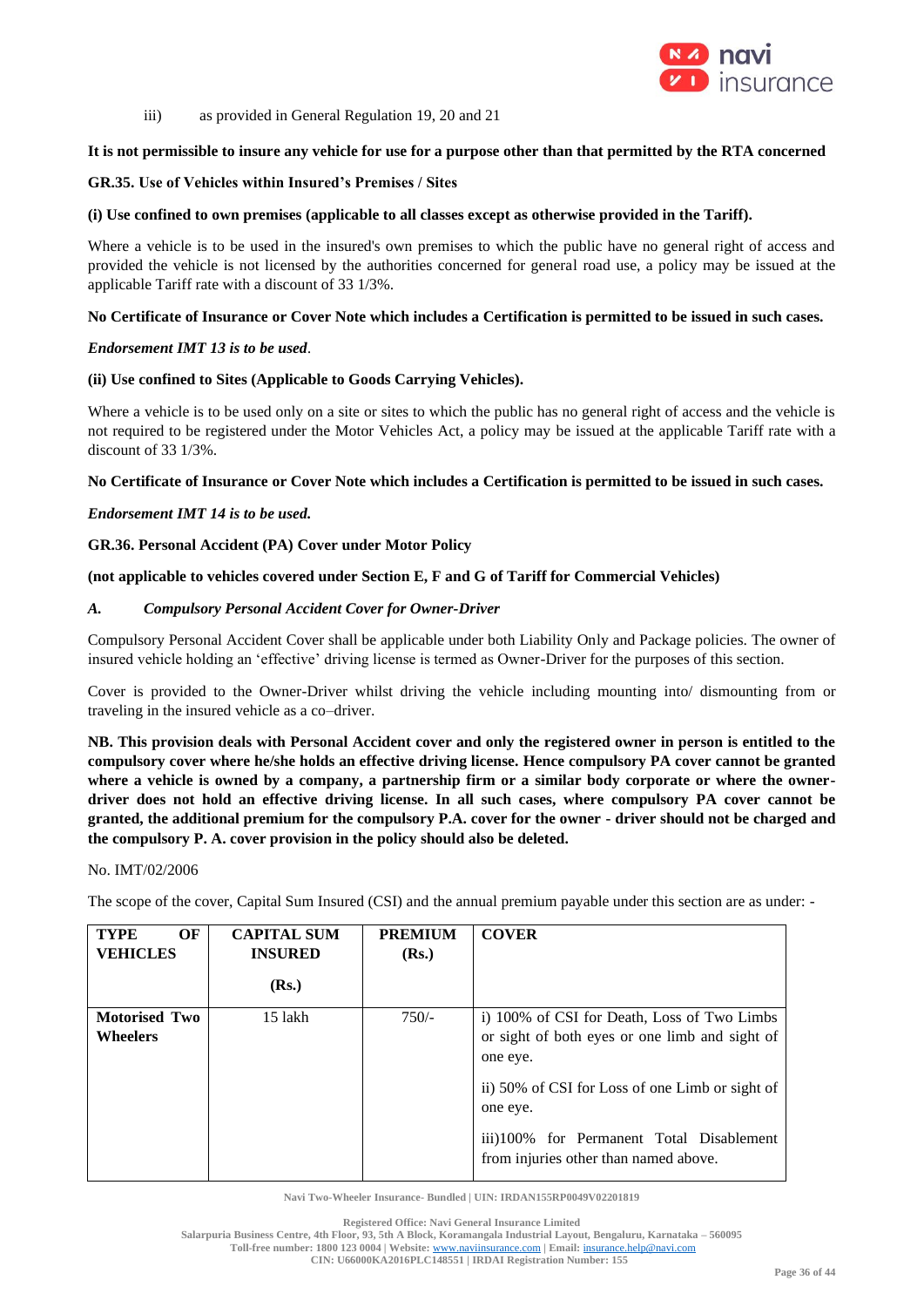

| <b>Private Cars</b>           | 15 lakh | $750/-$ | i) 100% of CSI for Death, Loss of Two Limbs<br>or sight of both eyes or one limb and sight of<br>one eye.<br>ii) 50% of CSI for Loss of one Limb or sight of<br>one eye.<br>iii)100% for Permanent Total Disablement<br>from injuries other than named above        |
|-------------------------------|---------|---------|---------------------------------------------------------------------------------------------------------------------------------------------------------------------------------------------------------------------------------------------------------------------|
| <b>Commercial</b><br>vehicles | 15 lakh | $750/-$ | i) 100% of CSI for Death, Loss of Two Limbs<br>or sight of both eyes or one limb and sight of<br>one eye.<br>ii) 50% of CSI for Loss of one Limb or sight of<br>one eye.<br>iii)100% for Permanent Total Disablement<br>from injuries other than those named above. |

## **B. Optional Personal Accident Cover for persons other than Owner-Driver**

The cover under this section is limited to maximum Capital Sum Insured (CSI) of Rs. 2 lacs. per person.

### **Cover is available only in respect of the following persons: -**

1. Private Cars including three wheelers rated as Private cars and motorized two wheelers with or without side car (not for hire or reward): For insured or any **named person** other than the paid driver and cleaner.

### *Endorsement IMT – 15 is to be used.*

2. Private Cars, three wheelers rated as Private cars and Motorized Two Wheelers (not used for hire or reward) with or without side car: For **unnamed passengers** limited to the registered carrying capacity of the vehicle other than the insured, his paid driver and cleaner.

## *Endorsement IMT – 16 is to be used.*

3. In respect of all classes of vehicles: For paid drivers, cleaners and conductors.

### *Endorsement IMT – 17 is to be used.*

4. Motorized Two Wheelers with or without side car (used for hire or reward): For unnamed hirer/ driver.

### *Endorsement IMT – 18 is to be used.*

The scope of the cover, Capital Sum Insured and the annual premium payable under this section would be as under:

| <b>Description of benefits</b>             | % of Capital<br><b>Sum Insured</b> | Premium for every unit of CSI of Rs. 10,000/-<br>or part thereof (in Rs) |
|--------------------------------------------|------------------------------------|--------------------------------------------------------------------------|
|                                            |                                    | Pvt. Cars Mot. Two-Wheeler Com. Veh.                                     |
| i) Death only                              | 100%                               | 576                                                                      |
| ii) Loss of Two Limbs or sight of two eyes | 100%                               | 576                                                                      |
| or one limb and sight of one eye           |                                    |                                                                          |
| iii) Loss of one Limb or Sight of one eye  | 50%                                | 576                                                                      |
| iv) Permanent Total Disablement from       | 100\%                              | 576                                                                      |
| injuries other than named above            |                                    |                                                                          |

## **GR.37. Foreign made vehicles belonging to Embassies, High Commission or Consulates in India**

**Navi Two-Wheeler Insurance- Bundled | UIN: IRDAN155RP0049V02201819**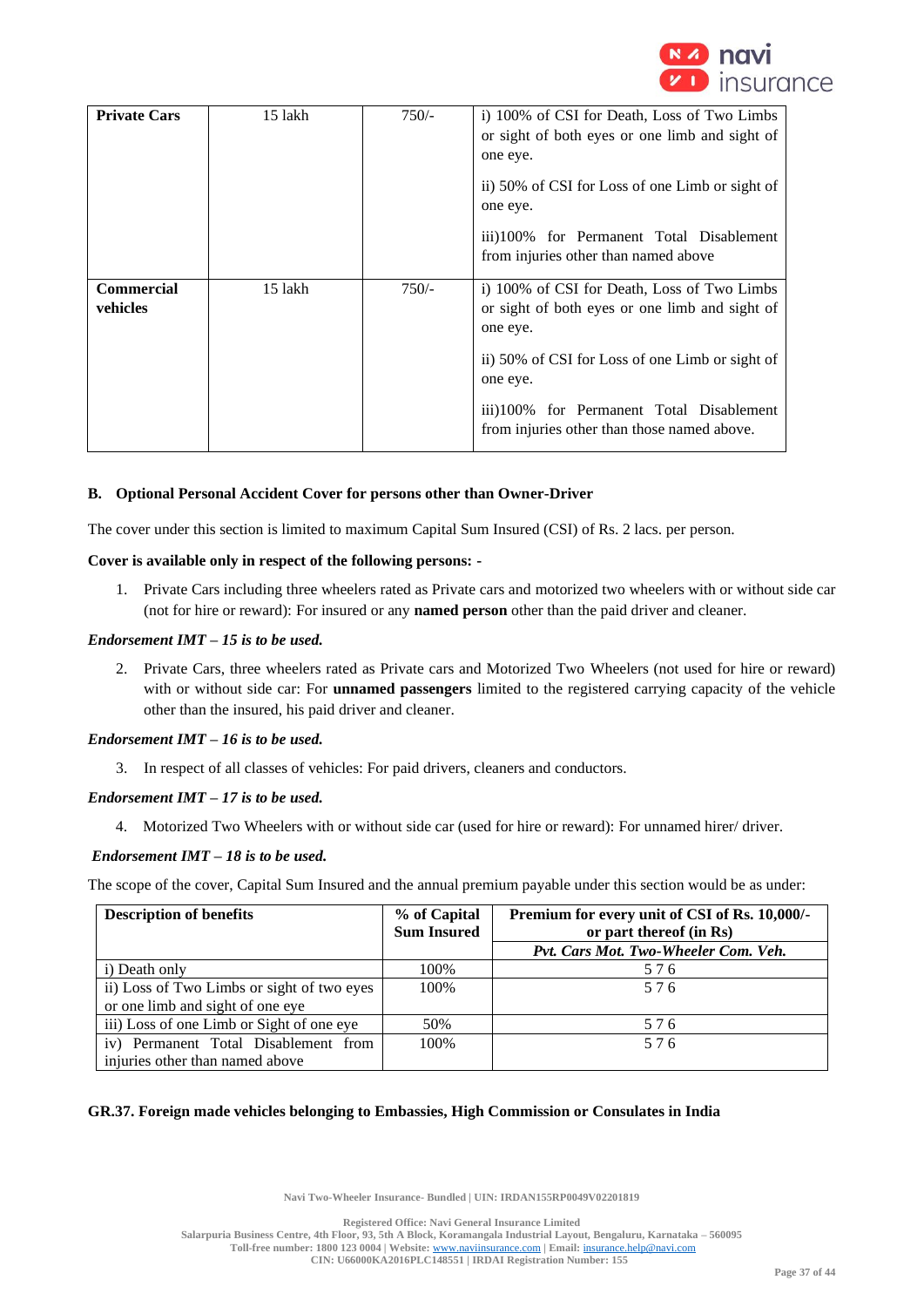

Policies issued to cover imported vehicles belonging to Embassies, Consulates and such other diplomatic mission where the 'import duty' element is not included in the IDV the premium chargeable under Section – I (loss of or damage to the vehicle insured) of the policy shall be loaded by 30%.

**Navi Two-Wheeler Insurance- Bundled | UIN: IRDAN155RP0049V02201819**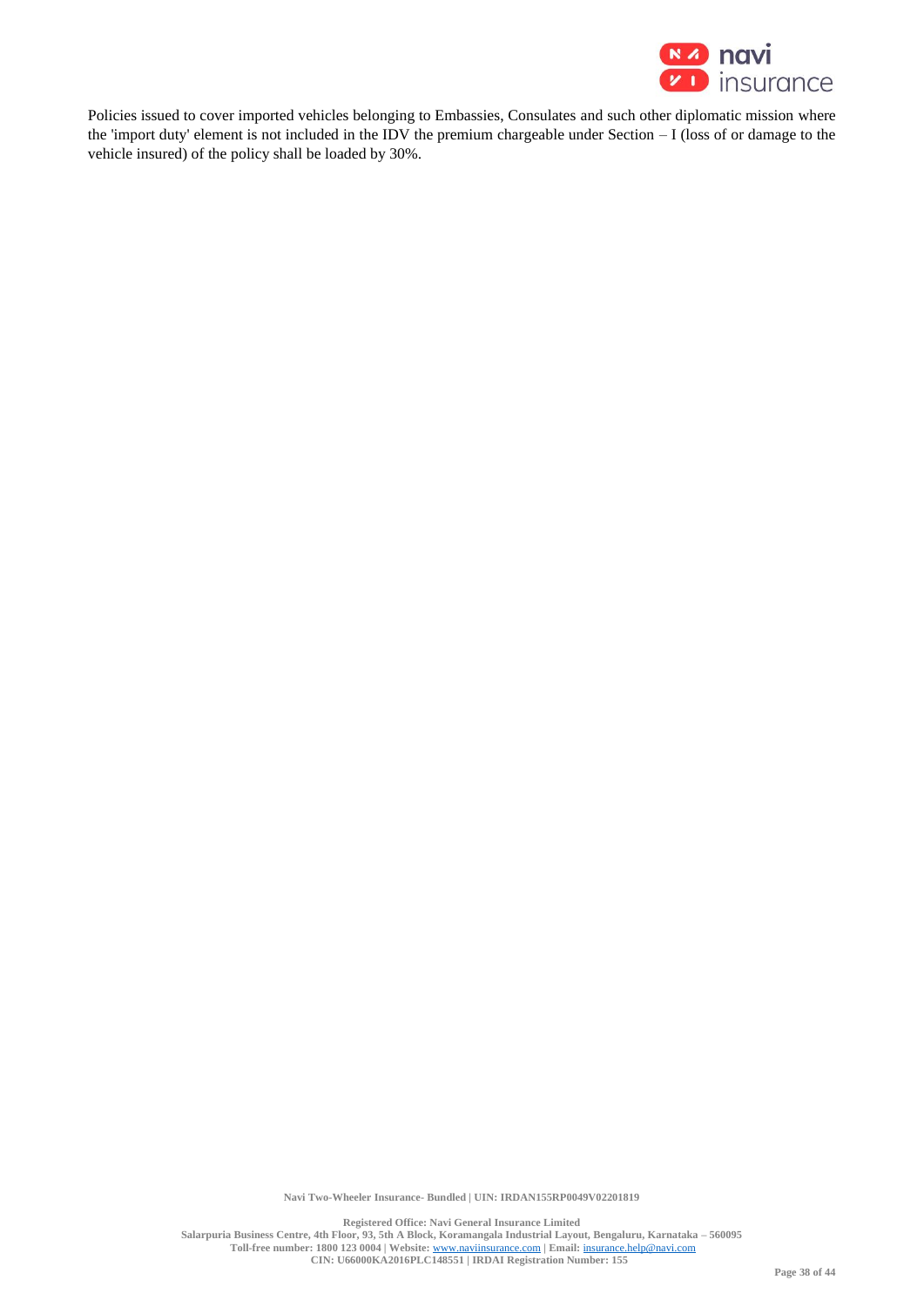

## *Endorsement IMT - 19 is to be used.*

*Endorsement IMT-19 is to be used*."

Ref.No.Mot/1/2004

## **GR.38. Vehicles requisitioned by Government**

Vehicles requisitioned by the Government are automatically held covered during the period of requisition without any additional premium. In the event of a loss/ damage occurring during the period of such requisition, the insurer shall pay losses / liabilities if any, in excess of the amount(s) made good by the Government.

## **GR.39. Third Party Property Damage (TPPD) Cover**

**A.** Limits of cover for Third Party Property Damage (other than for goods carried in the insured vehicle) under **Liability Only** policies and under Section II – 1(ii) of various **Package** policies are as per the following table: - (This provision shall not apply to vehicles ratable under Class G – Tariff for Motor Trade - Internal Risks)

| <b>CLASS OF VEHICLES</b> |                                                                                                                                  | <b>TPPD</b> |
|--------------------------|----------------------------------------------------------------------------------------------------------------------------------|-------------|
|                          |                                                                                                                                  | COVER(Rs)   |
| 1.                       | Commercial Vehicles (Excluding Three Wheelers, Taxis and motorized two<br>wheelers ratable under Tariff for Commercial vehicles) | 7.50 lakhs  |
| 2.                       | Commercial Vehicles - Three Wheelers and Taxis                                                                                   | 7.50 lakhs  |
| 3.                       | Private Cars                                                                                                                     | 7.50 lakhs  |
| 4.                       | Motorized Two Wheelers – Private and Commercial                                                                                  | 1.00 lakh   |

**B.** However, the insured can at the inception of the policy, opt to restrict to the TPPD cover to the statutory limit of Rs. 6000/- as provided in the M. V. Act. In such an event, the base TP premium applicable (before any loading/ discount) may be reduced by Rs. 200/-, Rs. 150/-, Rs. 100/- and Rs. 50/- for Class 1, 2, 3 and 4 as above respectively.

**C**. No TPPD cover for unlimited liability or for limits other than those shown under this GR shall be granted.

## *Endorsement IMT - 20 is to be used.*

## **Mid-term change of TPPD limits is not permitted.**

## **GR.40. Compulsory Deductibles.**

Claims under **Own Damage** section of policies covering all classes of vehicles are subject to a compulsory deductible as per the under noted table: -

| <b>TYPE OF VEHICLES</b>                                  |                                                 |                                    | <b>COMPULSORY</b><br><b>DEDUCTIBLES</b> |
|----------------------------------------------------------|-------------------------------------------------|------------------------------------|-----------------------------------------|
| <b>Commercial</b><br>Vehicles (other<br>vehicles<br>than | <b>Goods carrying Vehicles</b>                  | <b>Passenger carrying Vehicles</b> | (Rs)                                    |
| rateable under<br>Class-D, E, F                          | exceeding<br>7500<br>Kg.<br>Not  <br><b>GVW</b> | Not exceeding 17 passengers        | $500/-$                                 |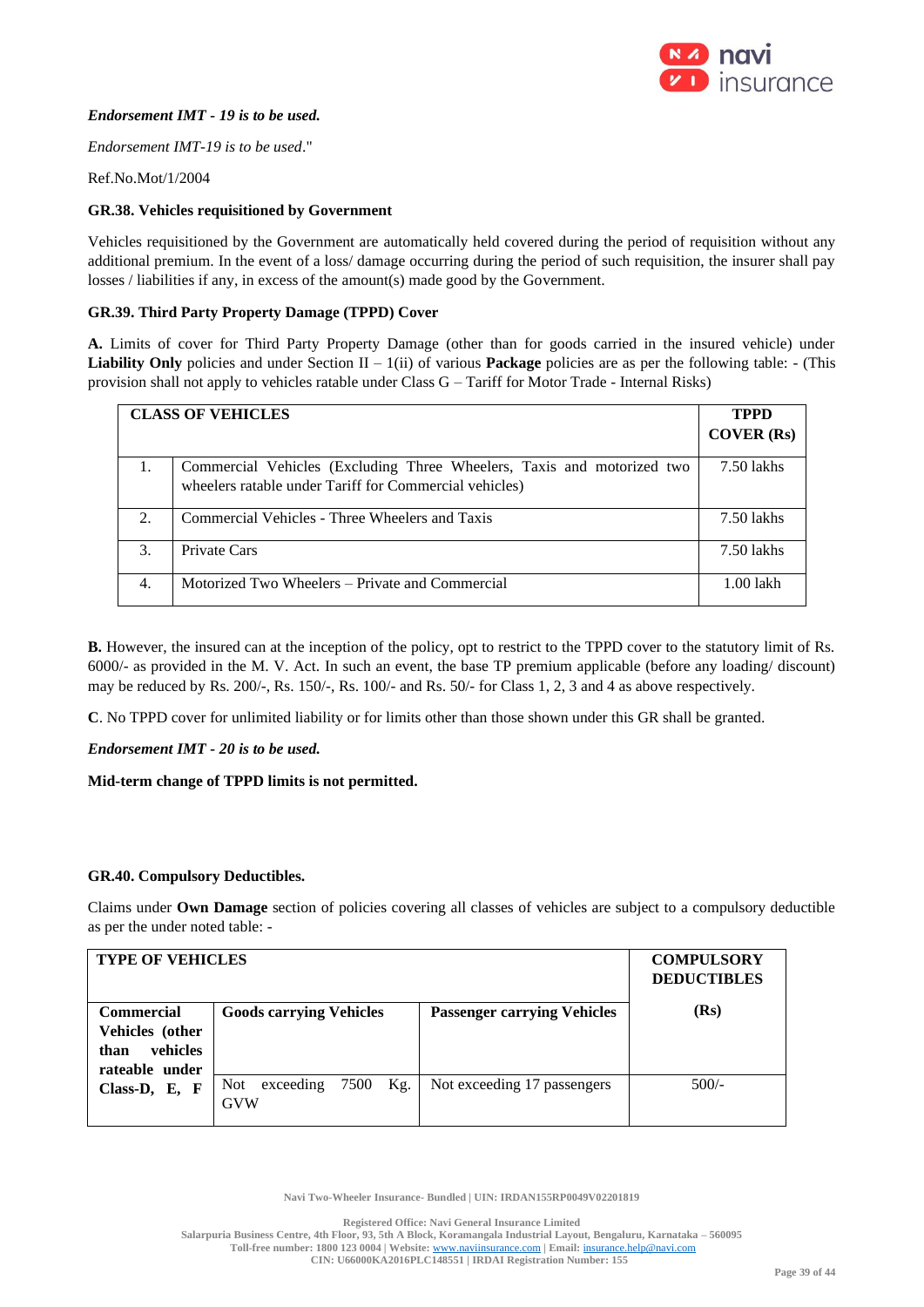

| and G of CVT)                                                                       | Exceeding 7500 Kg. GVW<br>but not exceeding 16500 Kg.<br><b>GVW</b> | Exceeding 17 passengers but<br>not exceeding 36 passengers | $1000/-$                                                                 |
|-------------------------------------------------------------------------------------|---------------------------------------------------------------------|------------------------------------------------------------|--------------------------------------------------------------------------|
|                                                                                     | Exceeding 16500 Kg. GVW                                             | Exceeding 36 passengers                                    | $1500/-$                                                                 |
| Vehicles rateable under Class D of the Commercial Vehicles Tariff (CVT)             |                                                                     |                                                            | 0.5% of IDV of the<br>vehicle subject to a<br>minimum of Rs.<br>$2000/-$ |
| Vehicles rateable under Class E, F and G of the Commercial Vehicles Tariff (CVT)    |                                                                     |                                                            | $Rs.50$ /-for two-<br>wheelers and Rs.<br>$500/-$ for others             |
| Taxis and Three Wheelers rated as Commercial Vehicles (Not exceeding 1500 cc)       |                                                                     |                                                            | $500/-$                                                                  |
| Taxis and Three Wheelers rated as Commercial Vehicles (Exceeding 1500 cc)           |                                                                     |                                                            | $1000/-$                                                                 |
| Private Cars including three wheelers rated as Private Cars (Not exceeding 1500 cc) |                                                                     |                                                            | $1000/-$                                                                 |
| Private Cars including three wheelers rated as Private Cars (Exceeding 1500 cc)     |                                                                     |                                                            | $2000/-$                                                                 |
| Motorized Two Wheelers.                                                             |                                                                     |                                                            | $100/-$                                                                  |

**NB.1.** The above Compulsory Deductibles are also to be applied where restricted covers as specified under GR 45 A/B are granted.

**NB.2.** The endorsements applicable for compulsory deductibles as per above schedule will be as follows:

- a. For all commercial vehicles excluding taxis and motorized two wheelers
- b. carrying passengers for hire or reward– *Endorsement IMT – 21 is to be used.*
- c. For private cars, three wheelers rated as private cars, all motorized two wheelers and taxies *Endorsement IMT– 22 is to be used.*

**NB.3.** Exclusions under (a) of Endorsement IMT- 21 may be reinstated in cover by payment of additional premium @15% of the total gross OD premium (before application of any discount) and *Endorsement IMT-23* is to be used for such reinstatement of excluded cover.

## **GR.41. Electrical / Electronic fittings**

If electrical and or electronic items fitted to the vehicle but not included in the manufacturer's selling price of the vehicle are to be insured, it can be done separately under Section-I ( loss of or damage to the vehicle insured) of the package policy at an additional premium @ 4% on the value of such fittings **to be specifically declared by the insured in the proposal form and or in a letter forming part of the proposal form.**

#### *Endorsement IMT- 24 is to be used.*

## **GR.42. Use of CNG / LPG fuel** (IMT/08/2002 dt 16th Dec, 2002).

**(a)** In case of vehicles fitted with bi-fuel system such as Petrol/Diesel and CNG /LPG, permitted by the concerned RTA, the CNG/LPG kit fitted to the vehicle is to be insured separately at an additional premium @ 4% on the value of such kit to be specifically declared by the insured in the proposal form and/or in a letter forming part of the proposal form. If CNG/LPG kit is fitted during the currency of the policy, pro-rata premium is to be charged.

### *Endorsement IMT- 25 is to be used.*

(b) "Where the vehicle is fitted with only CNG / LPG engine or **Bi fuel system** as approved by RTA and the value of the CNG / LPG kit is not separately available, 5% extra is to be charged on Own Damage Premium"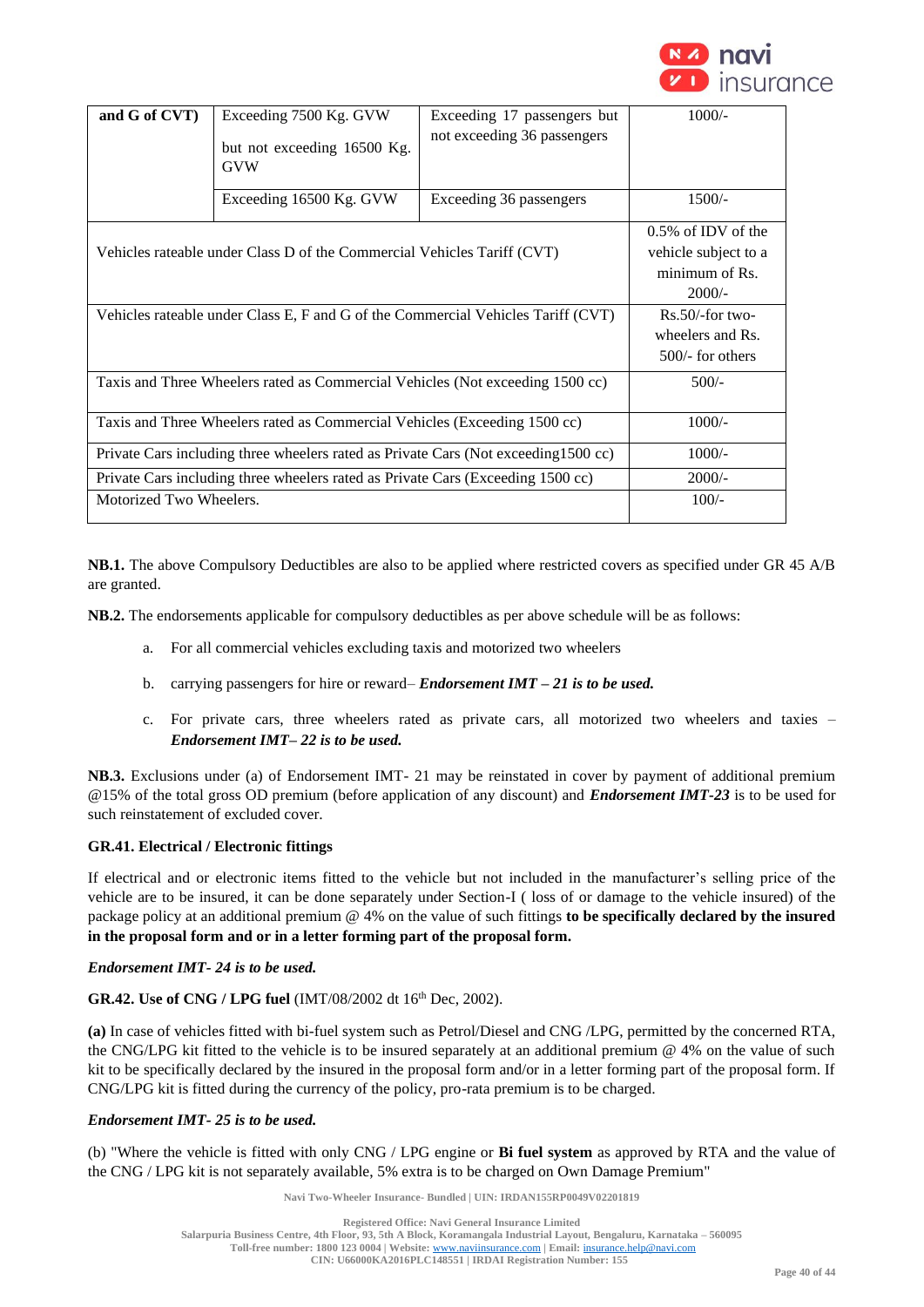

## *Endorsement IMT-25 is to be used*

(c) An additional premium of Rs. 60/- per vehicle to be charged towards Liability Only cover on account of CNG/ LPG system.

Note: To insert sum arrived at in terms of GR42, where the value of the CNG/LPG kit is not separately available, the words, "premium of Rs" appearing in the first line of the IMT shall be replaced by the words "5% extra on Own Damage premium of Rs". The words in the last two lines of IMT reading as "subject to the limit of the Insured's Declared Value of the CNG/LPG kit specified in the Schedule of the policy" are to be deleted".

The 5% extra referred to above in GR 42 (b) shall be accounted under item f) of "A". "Own Damage" portion of the premium computation table on page number 185.

## **GR.43. Fibre glass fuel tanks**

All policies covering vehicles fitted with fibre glass fuel tanks will attract an additional premium of Rs. 50/- in the Own Damage section excepting vehicles rateable under Class D of Commercial Vehicles Tariff where the additional premium will be Rs. 100/-.

## **GR. 44. Vehicles used for Driving Tuitions**

Vehicles used by Driving Schools recognized by the **RTA** for giving tuition, having double clutches and double brakes with professional tutor accompanying the trainee can be covered by charging premium as under: -

| <b>VEHICLE</b>                                      | <b>OWN DAMAGE PREMIUM</b>       | <b>LIABILITY ONLY PREMIUM</b>     |
|-----------------------------------------------------|---------------------------------|-----------------------------------|
| Private cars                                        | Applicable O.D. premium $+60\%$ | As per Private car tariff         |
| Commercial vehicle<br>- Goods<br>carrying vehicle   | Applicable O.D. premium $+60\%$ | As per Commercial vehicle tariffs |
| Commercial vehicle – Passenger<br>carrying vehicles | Applicable O.D. premium $+60\%$ | As per Commercial vehicle tariffs |

In case of three wheelers and motorized two wheelers used by Driving Schools recognized by the **RTA** for giving tuition, the premium chargeable will be the applicable tariff premium with a loading of 60% (on both Own Damage and Liability Only risks premiums.)

Note: For vehicles used for driving tuitions the words "other than for the purpose of driving tuitions" are to be added after the words "hire or reward" in the Policy Schedule/ Certificate of Insurance concerning "LIMITATIONS AS TO USE".

## **GR. 45A Restricted cover for Fire and / or Theft Risks**

## **(Only while the vehicle is in garage and not in use)**

On the basis of written specific declaration from the insured to the effect that for the entire duration of the policy period the vehicle will not be used at all, policies may be issued to cover the risks of Fire and/or Theft only (without Liability Only cover) at the following rates of premium subject to a minimum premium as specified under **GR. 16.**

**Issuance of this restricted cover is prohibited for vehicles rateable under Class – D (Tariff for Miscellaneous and Special Types of Vehicles), Class – E (Tariff for Motor Trade - Road Transit Risks), Class – F (Tariff for Motor Trade – Road Risks only) and Class – G (Tariff for Motor Trade – Internal Risks only).**

| <b>RISKS COVERED</b> | <b>PREMIUM</b>  |
|----------------------|-----------------|
| Fire Only            | $0.50\%$ on IDV |
| Theft Only           | $0.50\%$ on IDV |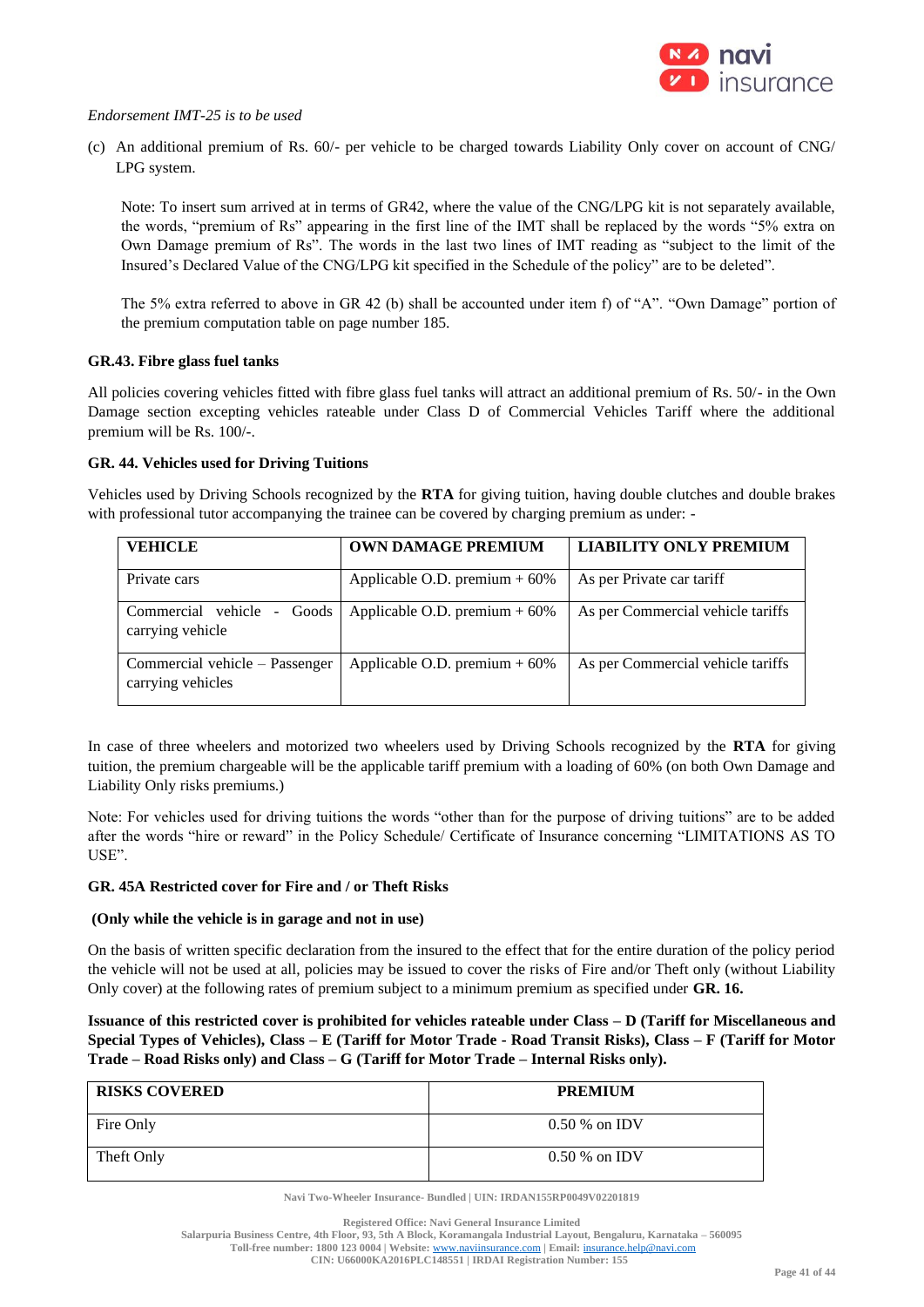

Fire & Theft Only 0.75 % on IDV

# *Endorsement IMT 26 is to be used.*

Compulsory deductibles as in GR.40 shall apply.

Additional premium for electric / electronic items as in GR.41 shall apply.

Additional premium for use of CNG / LPG as in GR.42 shall apply.

Additional premium for compulsory PA cover to owner-driver as in GR 36 shall apply.

N.B. Discounts may be granted on the net premium for Fire & Theft risks if the insured opts for voluntary deductibles in respect of vehicles rateable under Tariff for Private Cars / Motorized Two Wheelers.

No other discount is permissible.

# **GR 45 B Restricted cover for Liability Only and Fire and / or Theft Risks**

Policy may be issued covering the vehicle for the restricted Liability Only with Fire and /or Theft risks only by charging premium as per the following schedule subject to a minimum premium as specified under  $GR - 16$ .

Issuance of this restricted cover is prohibited for vehicles rateable under Class – D, Tariff for Miscellaneous and Special Types of Vehicles.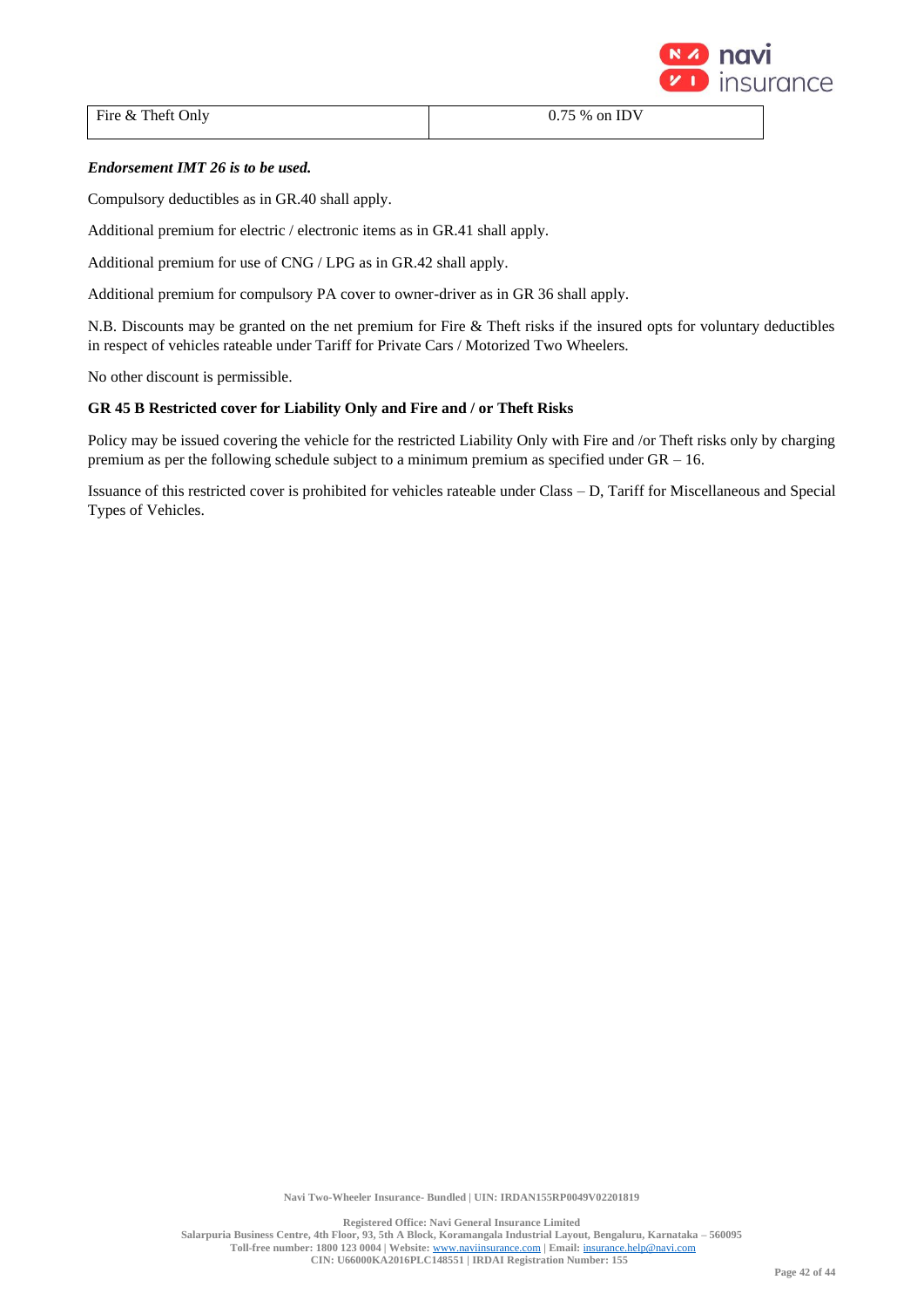

| <b>Risk Covered</b>                           | <b>Premium</b>                                                                  |
|-----------------------------------------------|---------------------------------------------------------------------------------|
| Liability Only Policy with Fire only<br>cover | Liability Only Premium $+25\%$ of the appropriate OD Premium<br>for the vehicle |
| Liability Only Policy and Theft               | Liability Only Premium $+30\%$ of the appropriate OD Premium<br>for the vehicle |
| Liability Only Policy and Fire & Theft        | Liability Only Premium $+50\%$ of the appropriate OD Premium<br>for the vehicle |

## *Endorsement IMT 27 is to be used.*

## **NOTE: For Declaration Policies issued under Section 'Motor Trade – Road Transit Risks only – Class E' – Refer to the relevant section of the said Tariff.**

Compulsory deductible as in GR- 40 shall apply

Additional premium for electric / electronic items as in GR.41 shall apply.

Additional premium for use of CNG / LPG as in GR.42 shall apply**.**

Additional premium for compulsory PA cover to owner-driver as in GR 36 shall apply.

**N. B.** The following discounts are permissible

- (a) NCB on Fire and/or Theft components of the premium
- (b) Discounts on fire and / or theft risks premium components for voluntary deductibles for vehicles rateable under Tariff for Private Cars / Motorized Two Wheelers.
- (c) Discounts for Membership of Recognised Automobile Associations as per **GR.28** for vehicles rateable under Tariff for Private Cars / Motorized Two Wheelers.

### GR. 46. Vehicles driven by non-conventional source of power.  $(MT/08/2002 dt 16<sup>th</sup> Dec, 2002)$ .

"Rating of Private Cars/Taxis and Motorised Two Wheelers running on battery, as approved by RTA, is to be done as under:

Private Cars/Taxis: To be rated as private cars/taxis upto 1000 cc (refer to tariff for private car/commercial vehicles).

Motorised Two Wheelers: To be rated at par with rates applicable for motorised two wheeler of capacity exceeding 150 CC but not exceeding 350 CC (refer to tariff for motorised two wheelers).

For rating of vehicles driven solely by any other non-conventional source of power approved by RTA, reference may be made to TAC"

## GR.47. Towing charges for vehicles met with an Accident (IMT/08/2002 dt 16<sup>th</sup> Dec, 2002).

It is permissible to opt for higher towing charges, subject to charging extra premium, as per the following table (in addition to the limit already provided under the Standard Package Policies).